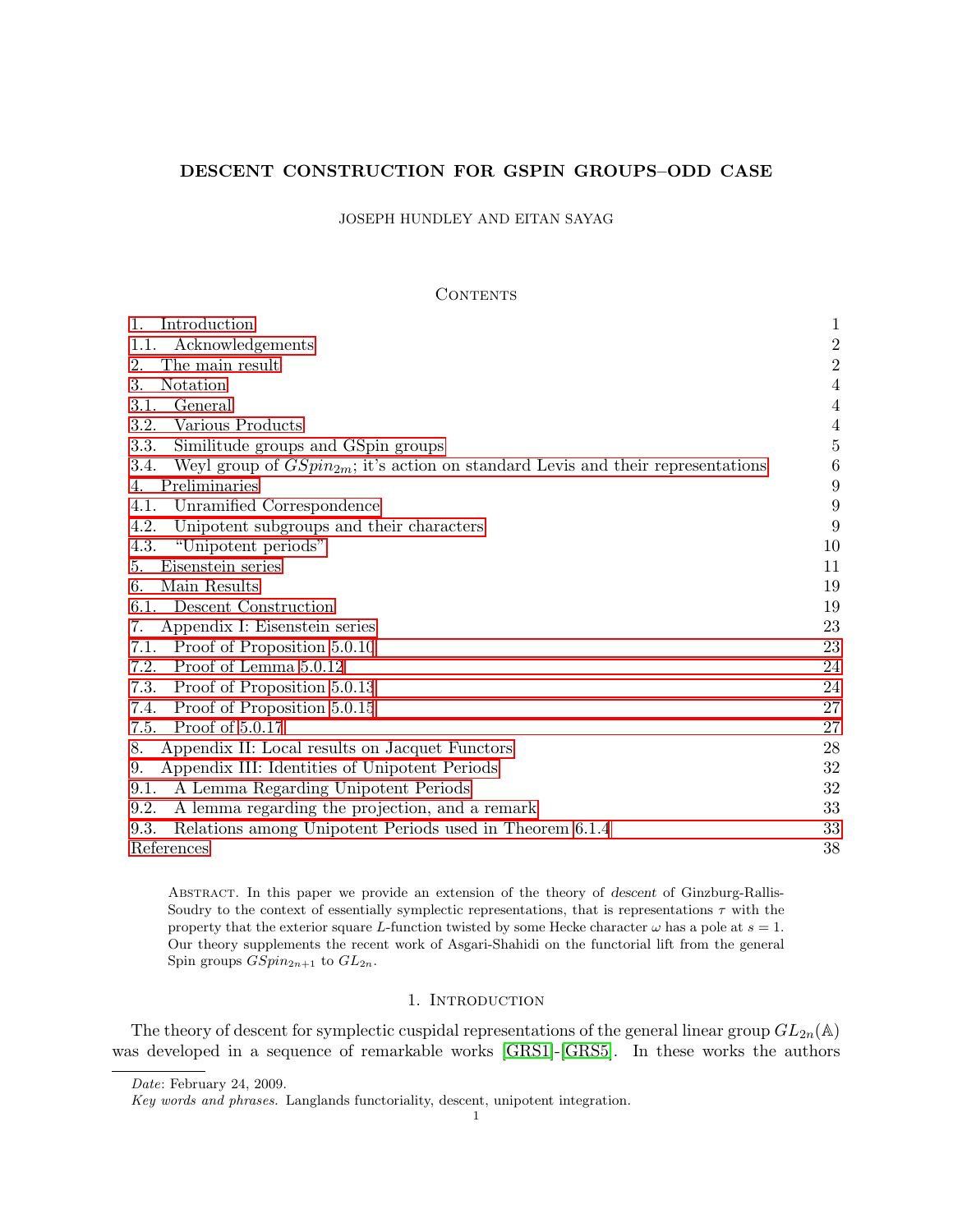constructed in an explicit way a space  $\sigma(\pi)$  of cuspidal automorphic functions on  $SO_{2n+1}(\mathbb{A})$  which weakly lifts to a cuspidal self-dual representation  $\pi$  of  $GL_{2n}(\mathbb{A})$  with the property that  $L(\pi, \wedge^2, s)$ has a pole at  $s = 1$ . In [\[C-K-PS-S2\]](#page-38-2) the method of converse theorem is used to show the existence of a weak functorial lift from generic cuspidal automorphic representations of classical groups to automorphic representations of the general linear group. The combination of these methods allows the authors of [\[GRS4\]](#page-38-3) to describe the image of the functorial lift of [\[C-K-PS-S1\]](#page-38-4).

Thus, the conjunction of the descent method with the method of the converse theorem provides a very detailed description of the image of functoriality corresponding to the standard embedding of  ${}^L G \to GL_N(\mathbb{C})$  with G a classical group. For an excellent survey we refer the reader to [\[So1\]](#page-39-0).

Recently, Asgari and Shahidi proved in [\[Asg-Sha1\]](#page-38-5) the existence of weak functorial lift from GSpin groups to the general linear group. Later, in the special case of  $GSp(4)$  they were able to show in [\[Asg-Sha2\]](#page-38-6) that this weak functorial lift is in fact strong in an appropriate sense.

In this paper we extend the descent method of Ginzburg, Rallis, and Soudry to GSpin groups. As a bonus, for  $n \geq 2$  we can provide a "lower bound" on the image of the functorial lift from  $GSpin_{2n+1}$  to  $GL_{2n}$  constructed by Asgari and Shahidi. For  $n=2$ , these results were obtained by another method in [\[Gan-Tak\]](#page-38-7).

Let us briefly review the method. For simplicity of the exposition we assume that we are trying to construct a descent for a cuspidal representation,  $\tau$ .

We first relate the property of essential self-duality to the existence of a pole of an L-function of  $\tau$ , and then construct an Eisenstein series with the L-function appearing in the constant term. In fact there are two possibilities for what the L-function is, and hence two possibilities for the structure of the Eisenstein series, and we only consider one in these notes. Our Eisenstein series will be defined on the group  $GSpin_{4n}$  induced from a Levi M isomorphic to  $GL_{2n} \times GL_1$ . Now, a pole of the relevant L-function allows us to construct a residue representation  $\mathcal{E}_{-1}(\tau,\omega)$  of  $GSpin_{4n}$ , associated to  $\tau$ . Next, we give an embedding of  $GSpin_{2n+1}$  into  $GSpin_{4n}$ , and construct, using formation of Fourier coefficient, a space of functions  $DC_{\omega}(\tau)$  on this subgroup of  $GSpin_{4n}$ . We prove that  $DC_{\omega}(\tau)$  is nonzero, and that all of the functions in it are cuspidal. It follows that it decomposes as a direct sum of irreducible automorphic cuspidal representations of  $GSpin_{2n+1}$ . We then show that each of these irreducible constituents lifts weakly to  $\tau$  by the functorial lifting associated to the inclusion

$$
L(GSpin_{2n+1}) = GSp_{2n}(\mathbb{C}) \hookrightarrow GL_{2n}(\mathbb{C}) = LGL_{2n}.
$$

In fact in these notes the representation  $\tau$  may be an isobaric sum of several cuspidal representations  $\tau_1, \ldots, \tau_r$ . The main differences are that the residue is a multi-residue, and the notation is more complicated.

<span id="page-1-0"></span>1.1. Acknowledgements. The authors wish to thank the following people for helpful conversations: Dubravka Ban, William Banks, Daniel Bump, Wee Teck Gan, Hervé Jacquet, Erez Lapid, Omer Offen, Yiannis Sakellaridis, Gordan Savin, and Freydoon Shahidi. In addition, we wish to thank Mahdi Asgari, Jim Cogdell, Anantharam Raghuram and Freydoon Shahidi for their interest, which stimulated the work.

Without David Ginzburg and David Soudry's many careful and patient explanations of the "classical" case–  $\omega = 1$ – this work would not have been completed. It is important to point out that not all of the arguments shown to us have appeared in print. Nevertheless, in each case the specialization of our arguments to the case  $\omega = 1$  may be correctly attributed to Ginzburg, Rallis, Soudry (with any errors or stylistic blemishes introduced being our own responsibility).

This work was undertaken while both authors were in Bonn at the Hausdorff Research Institute for Mathematics, in connection with a series of lectures of Professor Soudry's. They wish to thank the Hausdorff Institute and Michael Rapoport for the opportunity. Finally, the second author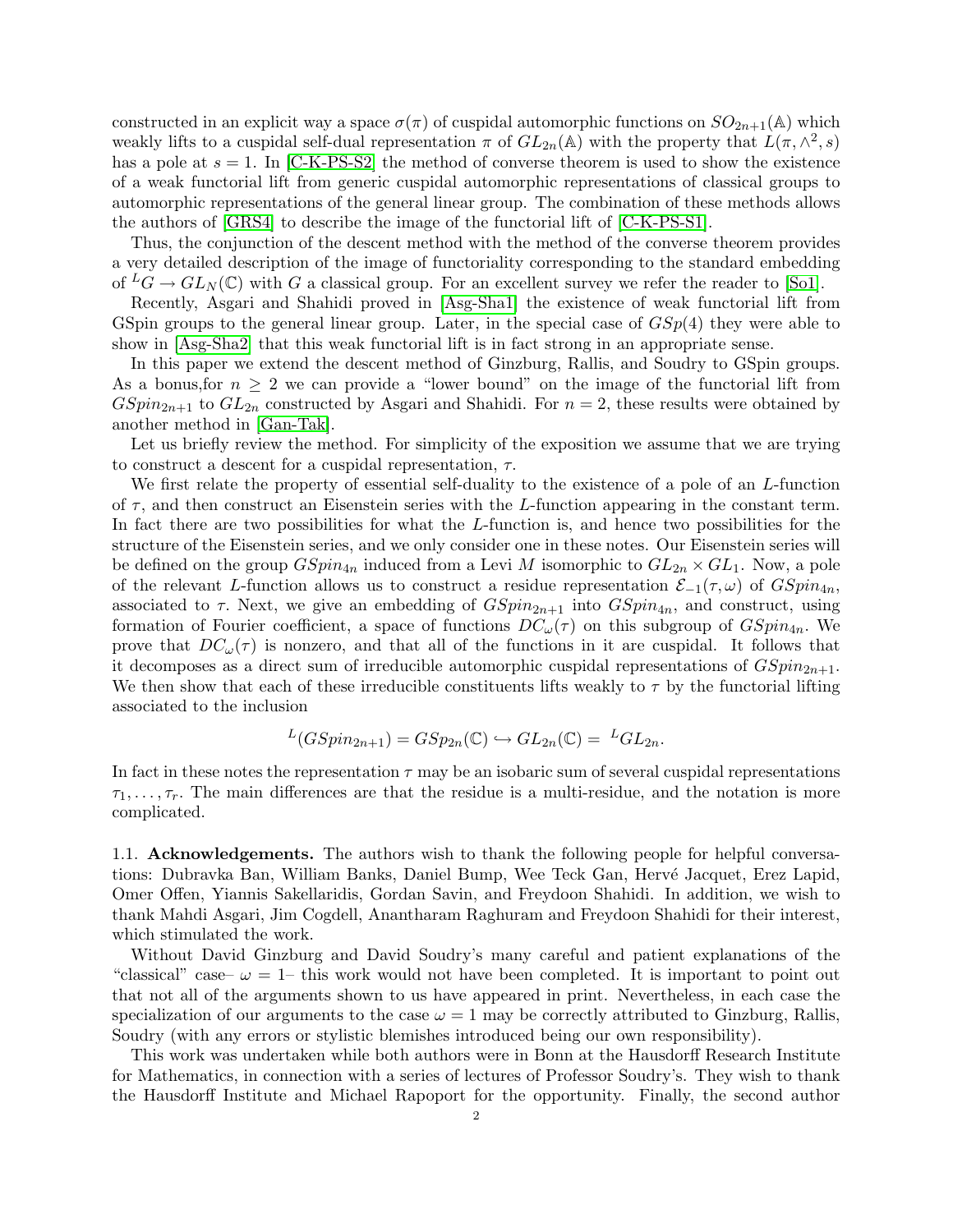wishes to thank Prof. Erez Lapid for many enlightening discussions on the subject matter of these notes.

#### 2. The main result

<span id="page-2-0"></span>Let  $G = GSpin_{2n+1}$  and let  $H = GL_{2n}$ . Consider the inclusion

$$
{}^L G = {}^L (GSpin_{2n+1}) = GSp_{2n}(\mathbb{C}) \hookrightarrow GL_{2n}(\mathbb{C}) = {}^L GL_{2n} = {}^L H.
$$

We denote this map r. Also, if  $\pi \cong \otimes_v' \pi_v$  is an automorphic representation of a group  $G'(\mathbb{A})$ , where A is the ring of adeles of a number field  $F$ , then the semisimple conjugacy class in the  $L$ -group  ${}^L G'$  associated to the local representation  $\pi_v$  at an unramified place v will be denoted  $t_{\pi_v}$ . We say that an automorphic representation  $\sigma$  of  $G(\mathbb{A})$  is a weak lift of the automorphic representation  $\tau$ of  $H(\mathbb{A})$  if for almost all places,  $r(t_{\sigma_v}) = t_{\tau_v}$ .

To formulate our main result we introduce the notion of  $\eta$  symplectic representations. Let  $\tau$  be an irreducible automorphic cuspidal representation of  $GL_{2n}$ . Suppose that  $\tau$  is essentially self-dual, i.e. that the contragredient  $\tilde{\tau}$  of  $\tau$  is isomorphic to  $\tau \otimes \eta$  for some Hecke character  $\eta$ . It follows from [\[Ja-Sh2\]](#page-39-1) (see remark (4.11) pp. 553-54) that  $L(s, \tau \times \tau \otimes \eta)$  has a simple pole at  $s = 1$ . Now,  $L(s, \tau \times \tau \otimes \eta)$  is the Langlands L function of the representation  $\tau \boxtimes \eta$  (exterior tensor product) of the group  $GL_{2n}(\mathbb{A}) \times GL_1(\mathbb{A})$  associated to the representation of the L group  $GL_{2n}(\mathbb{C}) \times GL_1(\mathbb{C})$ (finite Galois form) on  $M_{2n\times 2n}(\mathbb{C})$  in which  $GL_{2n}(\mathbb{C})$  acts by  $g\cdot X = gX^{-t}g$  and  $GL_1(\mathbb{C})$  acts by scalar multiplication. But this representation is reducible, decomposing into the subspaces of skew-symmetric and symmetric matrices. We denote the associated L functions  $L(s, \tau, \wedge^2 \times \eta)$ and  $L(s, \tau, sym^2 \times \eta)$  respectively. The local factors at finite ramified places may be defined using thelocal Langlands classification ( $[L2], [H-T], [Henn1]$  $[L2], [H-T], [Henn1]$  $[L2], [H-T], [Henn1]$  $[L2], [H-T], [Henn1]$  $[L2], [H-T], [Henn1]$ ) and the definition of an Artin L function attached to a finite dimensional representation of the Weil group [\[Tate1\]](#page-40-0), or they may be defined as in [\[Sha2\]](#page-39-4). By [\[Henn2\]](#page-39-5) these two definitions agree. Then we have

$$
L(s, \tau \times \tau \otimes \eta) = L(s, \tau, \wedge^2 \times \eta) L(s, \tau, sym^2 \times \eta).
$$

As both of the L functions on the right-hand side are obtainable via the Langlands-Shahidi method, neither may vanish at  $s = 1$  (see [\[Gel-Sha\]](#page-38-9) §2.6 p. 84). Thus, exactly one of these two L functions has a simple pole at  $s = 1$  while the other is holomorphic and nonvanishing. Similarly, if  $\tilde{\tau}$  is not isomorphic to  $\tau \otimes \eta$  then they are both holomorphic at  $s = 1$ . (This requires the extension of  $[Ja-Sh2]$  remark  $(4.11)$  to *completed L* functions- i.e., the statement that none of the local L functions has a pole at  $s = 1$ . The requisite facts about local L functions are well-known and a proof is reviewed at the end of Theorem [5.0.4.](#page-12-0)) One may prove the second assertion using results of Langlands via the method explained on p. 840 of [\[Kim\]](#page-39-6).

We will say that  $\tau$  is  $\eta$ -symplectic in case  $L(s, \tau, \wedge^2 \times \eta)$  has a pole at  $s = 1$  and  $\eta$ -orthogonal otherwise. We also define "almost symplectic" to mean " $\eta$ -symplectic for some  $\eta$ ," and "almost orthogonal" similarly.

- Remarks 2.0.1. (1) There is another natural notion of "orthogonal/symplectic representation." Specifically, one could say that an automorphic representation is orthogonal/symplectic if the space it acts on supports an invariant symmetric/skew-symmetric form. The two notions appear to be related, but do not coincide. See [\[PraRam\]](#page-39-7).
	- (2) There is a third approach to defining a local factor for  $L(s, \tau, \wedge^2 \times \eta)$ , which is to apply the "gcd" construction described in  $[GeI-Sha]$  section I.1.6, p. 17, to the integrals in  $[Ja-Sh1]$ . As far as we know this is not written down anywhere.
	- (3) An integral representation for  $L(s, \tau, sym^2)$  was given in [\[BG\]](#page-38-10). The problem of extending this to  $L(s, \tau, sym^2 \times \eta)$  has been considered by Banks [\[Banks1,](#page-38-11) [Banks2\]](#page-38-12). Nontrivial technical difficulties arise, particularly in the case we consider, when  $\tau$  is defined on  $GL_{2n}$  [\[Banks3\]](#page-38-13).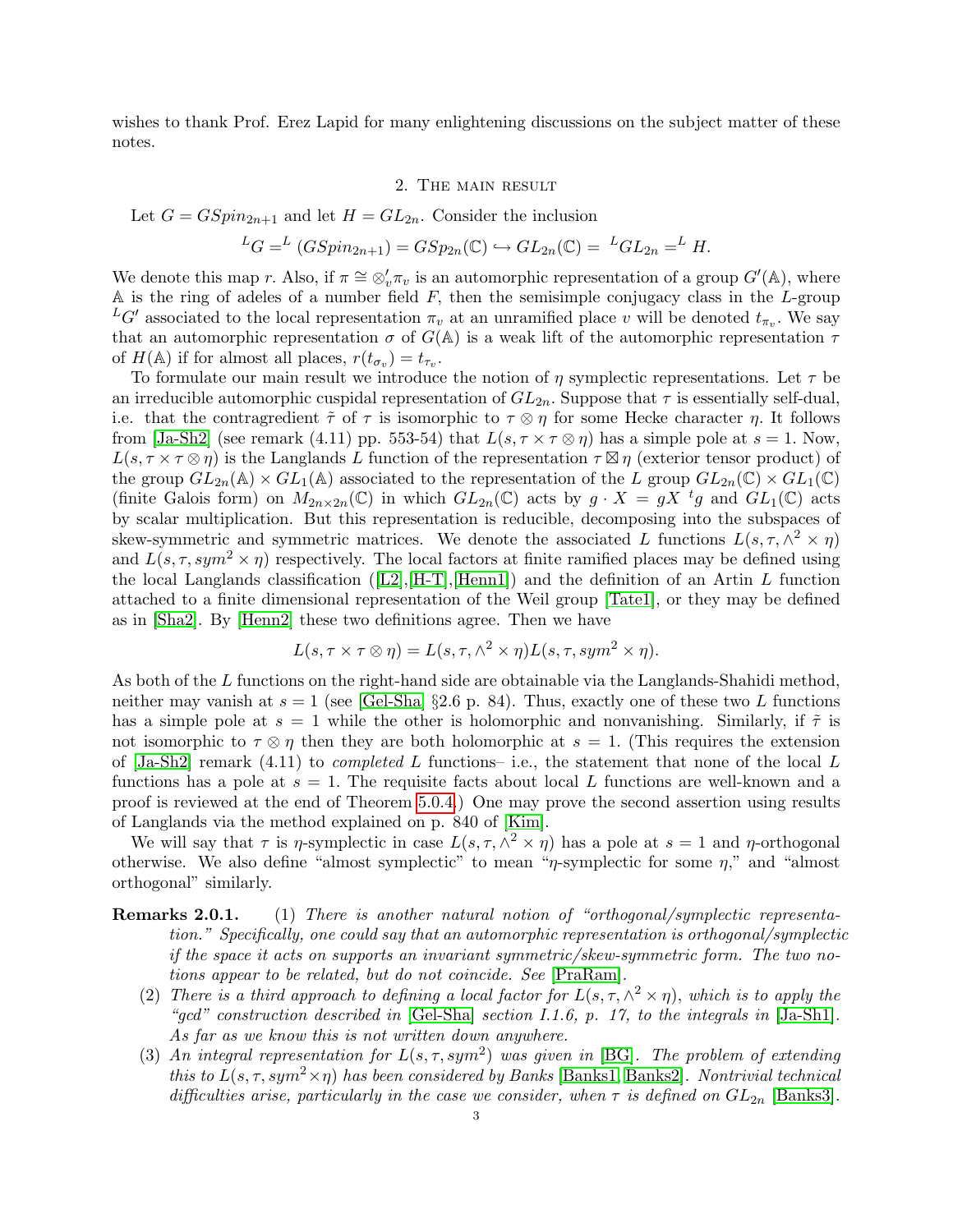<span id="page-3-3"></span>(4) Let AS denote the functorial lift constructed in [\[Asg-Sha1\]](#page-38-5). It is shown in [\[Asg-Sha1\]](#page-38-5) that  $AS(\pi)$  is nearly equivalent to  $AS(\pi) \otimes \omega_{\pi}$ , where  $\omega_{\pi}$  denotes the central character of the representation  $\pi$ . (Of course, this means that they are the same space of functions when  $AS(\pi)$  is cuspidal.) Thus, in practice it turns out to make sense to use  $\eta = \omega^{-1}(=\bar{\omega})$ .

By proposition 2 of [\[L3\]](#page-39-9), every irreducible automorphic representation of  $GL_n(\mathbb{A})$  is isomorphic to a subquotient of  $Ind_{P(\mathbb{A})}^{GL_n(\mathbb{A})}\tau_1|\det_1|^{s_1}\otimes\cdots\otimes\tau_r|\det_r|^{s_r}$  for some real numbers  $s_1,\ldots s_r$ and irreducible unitary automorphic cuspidal representations  $\tau_1, \ldots, \tau_r$  of  $GL_{n_1}(\mathbb{A}), \ldots, GL_{n_r}(\mathbb{A})$ respectively, such that  $n_1 + \cdots + n_r = n$ . Here P is the standard parabolic of  $GL_n$  corresponding to the ordered partition  $(n_1, \ldots, n_r)$  of n.

In the case when  $s_i = 0$  for all i, this induced representation is irreducible. (This follows from the irreducibility of all the local induced representations, which is Theorem 3.2 of [\[Ja\]](#page-39-10).)

Also, the representations obtained by numbering a given set of cuspidal representations in different ways are isomorphic. (This follows from the fact that the standard intertwining operator between them does not vanish, which follows from [\[MW1\]](#page-39-11), II.1.8 (meromorphically continued in  $IV.1.9(e)$ , and  $IV.1.10(b)$ . In IV.3.12 these elements are combined to prove that the intertwining operator does not have a pole. The proof that it does not have a zero is an easy adaptation.) Furthermore, if two such induced representations are isomorphic, then they are obtained from two numberingsof the same set of cuspidal representations ([\[Ja-Sh3\]](#page-39-12), Theorem 4.4, p.809). An irreducible unitary representation  $\tau$  of  $GL_n(\mathbb{A})$  which is obtained from irreducible unitary cuspidal representations  $\tau_1, \ldots, \tau_r$  in this manner is sometimes called the *isobaric sum* of the cuspidals, and denoted  $\tau_1 \boxplus \cdots \boxplus \tau_r$ . (A more general notion of "isobaric representation" was introduced in [\[L4\]](#page-39-13), but we don't need it.)

<span id="page-3-2"></span>**Theorem 2.1.** For  $r \in \mathbb{N}$ , take  $\tau_1, \ldots, \tau_r$  to be irreducible unitary automorphic cuspidal representations of  $GL_{2n_1}(\mathbb{A}), \ldots, GL_{2n_r}(\mathbb{A}),$  respectively, and let  $\tau = \tau_1 \boxplus \cdots \boxplus \tau_r$ . Let  $\omega$  denote a Hecke character. Suppose that

- $\tau_i$  is  $\bar{\omega}$  symplectic for each i, and
- $\tau_i \cong \tau_j \Rightarrow i = j$ .

Then there exists an irreducible generic cuspidal automorphic representation  $\sigma$  of  $GSpin_{2n+1}(\mathbb{A})$ such that

- $\bullet$   $\sigma$  weakly lifts to  $\tau$ , and
- the central character  $\omega_{\sigma}$  of  $\sigma$  is  $\omega$ .

**Remark 2.0.2.** The case  $n = 1$  is trivial because  $GSpin_3 = GSp_2 = GL_2$ , so the inclusion r is simply the identity map. Clearly, r must be one and  $\sigma = \tau_1$ . Henceforth, we assume  $n \geq 2$ . The careful reader will find places where this assumption is crucial to the validity of the argument.

**Corollary 2.2.** The image of the functorial lift AS described in Theorem 1.1 (p. 140) of [\[Asg-Sha1\]](#page-38-5) contains the set of all representations  $\tau_1 \boxplus \cdots \boxplus \tau_r$  such that

- $\tau_i \cong \tau_j \Rightarrow i = j$ ,
- there is a Hecke character  $\omega$  such that  $\tau_i$  is  $\bar{\omega}$ -symplectic for each i.

## 3. NOTATION

<span id="page-3-1"></span><span id="page-3-0"></span>3.1. General. Throughout most of the paper,  $F$  will denote a number field. In Appendix II, it will be a non-Archimedean local field of characteristic zero.

We denote by  $J$  the matrix, of any size, with ones on the diagonal running from upper right to lower left, and by J' the matrix  $\begin{pmatrix} 0 & J \end{pmatrix}$  of any even size. We also employ the notation  ${}^t g$  for the transpose of g and tg for the "other transpose"  $J$  <sup>t</sup>g J. We employ the shorthand  $G(F \backslash \mathbb{A}) =$  $G(F)\backslash G(\mathbb{A})$ , where G is any F-group.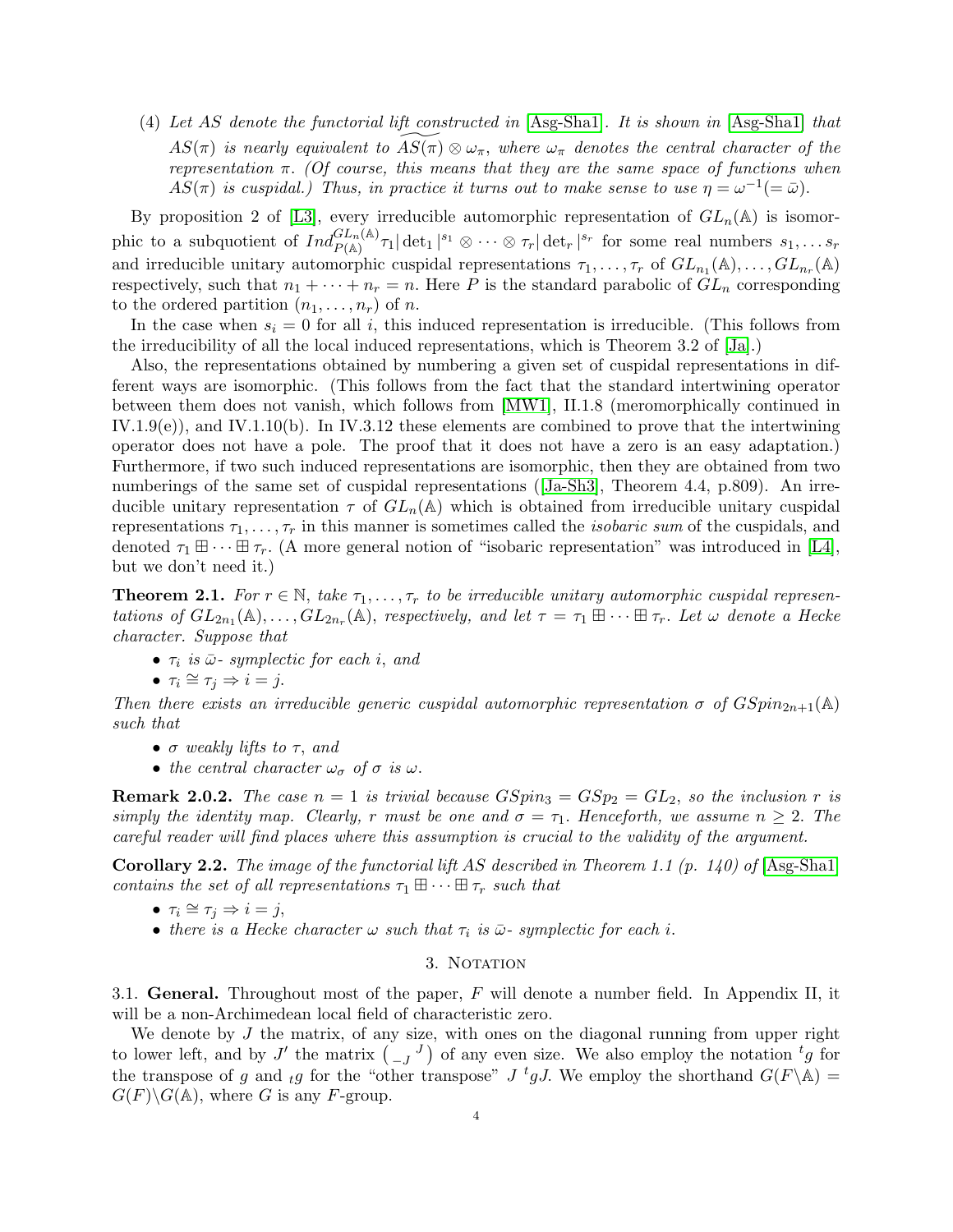We denote the Weyl group of the reductive group G by  $W<sub>G</sub>$  or by W, when the meaning is clear from context.

If  $\pi$  is an automorphic or local representation, then  $\tilde{\pi}$  is the contragredient, and  $\omega_{\pi}$  the central character.

<span id="page-4-0"></span>3.2. Various Products. Most tensor products will be denoted  $\otimes$ . However  $\boxtimes$  will sometimes be used to distinguish the "outer" tensor product from the "inner" tensor products and "twisting." Let us recall these notions.

If  $(\pi_1, V_1)$  and  $(\pi_2, V_2)$  are representations of groups  $G_1$  and  $G_2$ , then one may consider the representation of  $G_1 \times G_2$  on  $V_1 \otimes V_2$  given on pure tensors by

$$
(\pi_1 \otimes \pi_2)(g_1, g_2)v_1 \otimes v_2 = \pi_1(g_1)v_1 \otimes \pi_2(g_2)v_2.
$$

If  $(\pi_1, V_1)$  and  $(\pi_2, V_2)$  happen to be two representations of the same group G, then this construction yields a representation of  $G \times G$ . The space  $V_1 \otimes V_2$  also supports a natural "tensor product" representation" of the group  $G$  itself with the action given on pure tensors by

$$
(\pi_1 \otimes \pi_2)(g)v_1 \otimes v_2 = \pi_1(g)v_1 \otimes \pi_2(g)v_2.
$$

The representation of  $G \times G$  on  $V_1 \otimes V_2$  is sometimes called the outer tensor product and denoted  $\boxtimes$  to avoid ambiguity.

Adding to the mix, the twist of a representation  $\pi$  of  $GL_n(\mathbb{A})$  by a Hecke character  $\chi$  is often denoted  $\pi \otimes \chi$ . In terms of the constructions above, it is the inner tensor product of  $\pi$  and the representation of  $GL_n(\mathbb{A})$  obtained by composing  $\chi$  with det. We shall keep to this notation. We shall also need to consider the (outer) tensor product representation of  $GL_n(\mathbb{A}) \times GL_1(\mathbb{A})$ , for which we employ  $\boxtimes$ .

Let us mention that  $\boxtimes$  will not be used in the sense of [\[L4\]](#page-39-13).

In addition to  $\otimes$  and  $\boxtimes$ , we use  $\boxplus$  for "isobaric sum" as described above. We use  $\times$  for Cartesian product of sets, groups, etc., and in the notation for various L functions (e.g.,  $\wedge^2 \times \bar{\omega}$ ).

<span id="page-4-1"></span>3.3. Similitude groups and GSpin groups. We first define the similitude orthogonal and symplectic groups to be

$$
GO_m = \{ g \in GL_m : gJ^t g = \lambda(g)J \text{ for some } \lambda(g) \in \mathbb{G}_m \},
$$
  

$$
GSp_{2n} = \{ g \in GL_{2n} : gJ'^t g = \lambda(g)J' \text{ for some } \lambda(g) \in \mathbb{G}_m \}.
$$

For each of these groups the map  $g \mapsto \lambda(g)$  is a rational character called the similitude factor. If m is odd then  $GO_m$  is in fact isomorphic to  $SO_m \times GL_1$ . This case will play no further role. The group  $GO_{2n}$  is disconnected; indeed the subgroup generated by  $SO_{2n}$  and  $\left\{ \left(\begin{smallmatrix} \lambda I_n& \ A_n& \end{smallmatrix}\right) : \lambda \in \mathbb{G}_m \right\}$  is a connected index two subgroup, which we denote  $GSO_{2n}$ .

We shall now define GSpin groups as the groups whose duals are the similitude classical groups  $GSp_{2n}(\mathbb{C}), GSO_{2n}(\mathbb{C}).$  Thus we write down the based root data, but employ notation appropriate to the application in which what we write down will arise as the dual of something.

The groups  $GSp_{2n}$  and  $GSO_{2n}$  share a maximal torus, consisting of matrices of the form

$$
diag(t_1,\ldots,t_n,\lambda t_n^{-1},\ldots,\lambda t_1^{-1}).
$$

The coordinates used just above correspond to a choice of Z-bases for the lattices of characters and cocharacters. For  $i = 1$  to n, let  $e_i^*$  denote the character that sends this torus element to  $t_i$  for  $i = 1$ to n and  $e_0^*$  being the map that sends it to the similitude factor,  $\lambda$ . Let  $\{e_i : i = 0 \text{ to } n\}$  denote the dual basis for the cocharacter lattice. Let  $X^{\vee}$  denote the character lattice and X the cocharacter lattice. Each similitude classical group has a Borel subgroup equal to the set of upper triangular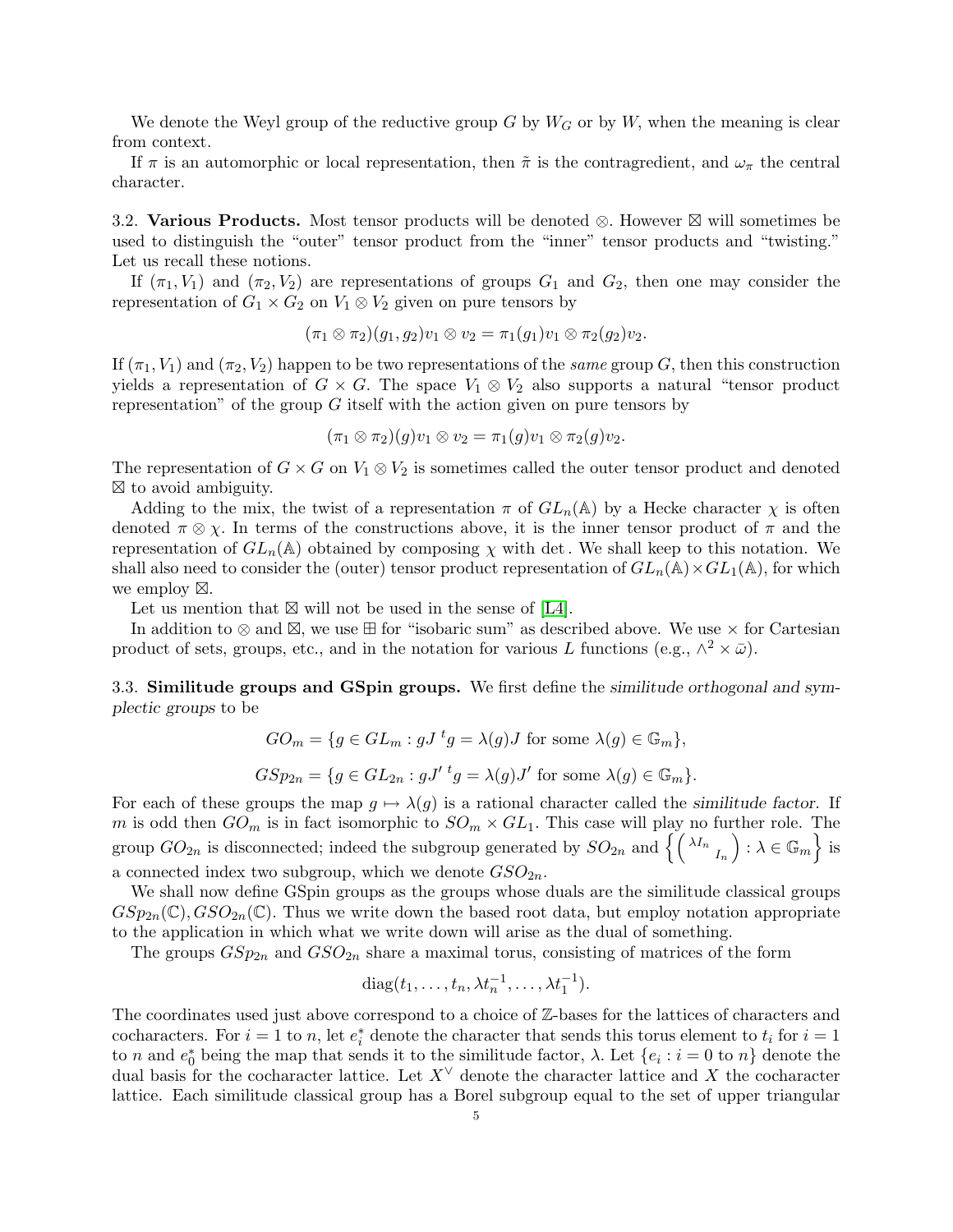matrices which are in it. In each case we employ this choice of Borel, and let  $\Delta^{\vee}$  denote the set of simple roots and  $\Delta$  the set of simple coroots. Then we easily compute that for  $GSp_{2n}$ 

$$
\Delta^{\vee} = \{e_i^* - e_{i+1}^*, i = 1 \text{ to } n-1\} \cup \{2e_n^* - e_0^*\}.
$$

$$
\Delta = \{e_i - e_{i+1}, i = 1 \text{ to } n-1\} \cup \{e_n\}.
$$

and for  $GSO_{2n}$ 

$$
\Delta^{\vee} = \{e_i^* - e_{i+1}^*, i = 1 \text{ to } n-1\} \cup \{e_{n-1}^* + e_n^* - e_0^*\}.
$$
  

$$
\Delta = \{e_i - e_{i+1}, i = 1 \text{ to } n-1\} \cup \{e_{n-1} + e_n\}.
$$

We now define  $GSpin_{2n+1}$  to be the F-split connected reductive algebraic group having based root datum dual to that of  $GSp_{2n}$ , and  $GSpin_{2n}$  to be the one having based root datum dual to that of  $GSO_{2n}$ . We have here used the fact that F-split connected reductive algebraic groups are classified by based root data, for which see p.274 of [\[Spr\]](#page-39-14).

To save space, the group  $GSpin_m$  will usually be denoted  $G_m$ .

Observe that in either the odd or even case  $e_0^*$  is a generator for the lattice of cocharacters of the center of  $G_m$ .

Because we define  $G_m$  in the manner we do, it comes equipped with a choice of Borel subgroup and maximal torus, as do various reductive subgroups we shall consider below. In each case, we denote the Borel subgroup of the reductive group G by  $B(G)$ , and the maximal torus by  $T(G)$ .

A straightforward adaptation of the proof of Theorem 16.3.2 of [\[Spr\]](#page-39-14) shows that there exist surjections  $G_m \to SO_m$  defined over F. We fix one such and denote it pr. We require that pr is such that  $pr(B(G_m))$  consists of upper triangular matrices.

An alternative description of the same group as a quotient of  $Spin_m \times GL_1$  is given in [\[Asg\]](#page-38-14). Proposition 2.4 on p. 678 of [\[Asg\]](#page-38-14) shows that the two definitions are equivalent.

For those familiar with the construction of  $Spin<sub>m</sub>$  as a subgroup of the multiplicative group of a Clifford algebra, we remark that there is a third construction of  $GSpin<sub>m</sub>$  as the slightly larger group obtained by including the nonzero scalars in the Clifford algebra as well. In this guise, it is sometimes referred to as the "Clifford group." (See, e.g., [\[I\]](#page-39-15) p.999.) This description will not play a role for us.

We will construct an Eisenstein series on  $G_{2m}$  induced from a standard parabolic  $P = MU$  such that M is isomorphic to  $GL_m \times GL_1$ . There are two such parabolics. We choose the one in which we delete the root  $e_{m-1} + e_m$  and the coroot  $e_{m-1}^* + e_m^* - e_0^*$  from the based root datum. We shall refer to this parabolic as the "Siegel."

# <span id="page-5-0"></span>**Remark 3.3.1.** • We can identify the based root datum of the Levi M with that of  $GL_m \times GL_1$ in such a fashion that  $e_0$  corresponds to  $GL_1$  and does not appear at all in  $GL_m$ . We can then *identify* M itself with  $GL_m \times GL_1$  via a particular choice of isomorphism which is compatible this and with the usual usage of  $e_i, e_i^*$  for characters, cocharacters of the standard torus of  $GL_m$ .

- Having made this identification, a Levi  $M'$  which is contained in M will be identified with  $GL_1 \times GL_{m_1} \times \ldots GL_{m_k}$ , (for some  $m_1, \ldots, m_k \in \mathbb{N}$  that add up to m) in the natural way:  $GL_1$  is identified with the  $GL_1$  factor of M, and then  $GL_{m_1} \times \ldots GL_{m_k}$  is identified with the subgroup of M corresponding to block diagonal elements with the specified block sizes, in the specified order.
- The lattice of rational characters of M is spanned by the maps  $(g, \alpha) \mapsto \alpha$  and  $(g, \alpha) \mapsto$ det g. Restriction defines an embedding  $X(M) \to X(T)$ , which sends these maps to  $e_0$  and  $(e_1 + \cdots + e_m)$ , respectively. By abuse of notation, we shall refer to the rational character of M corresponding to  $e_0$  as  $e_0$  as well.
- The modulus of P is  $(g, \alpha) \to \det g^{(m-1)}$ .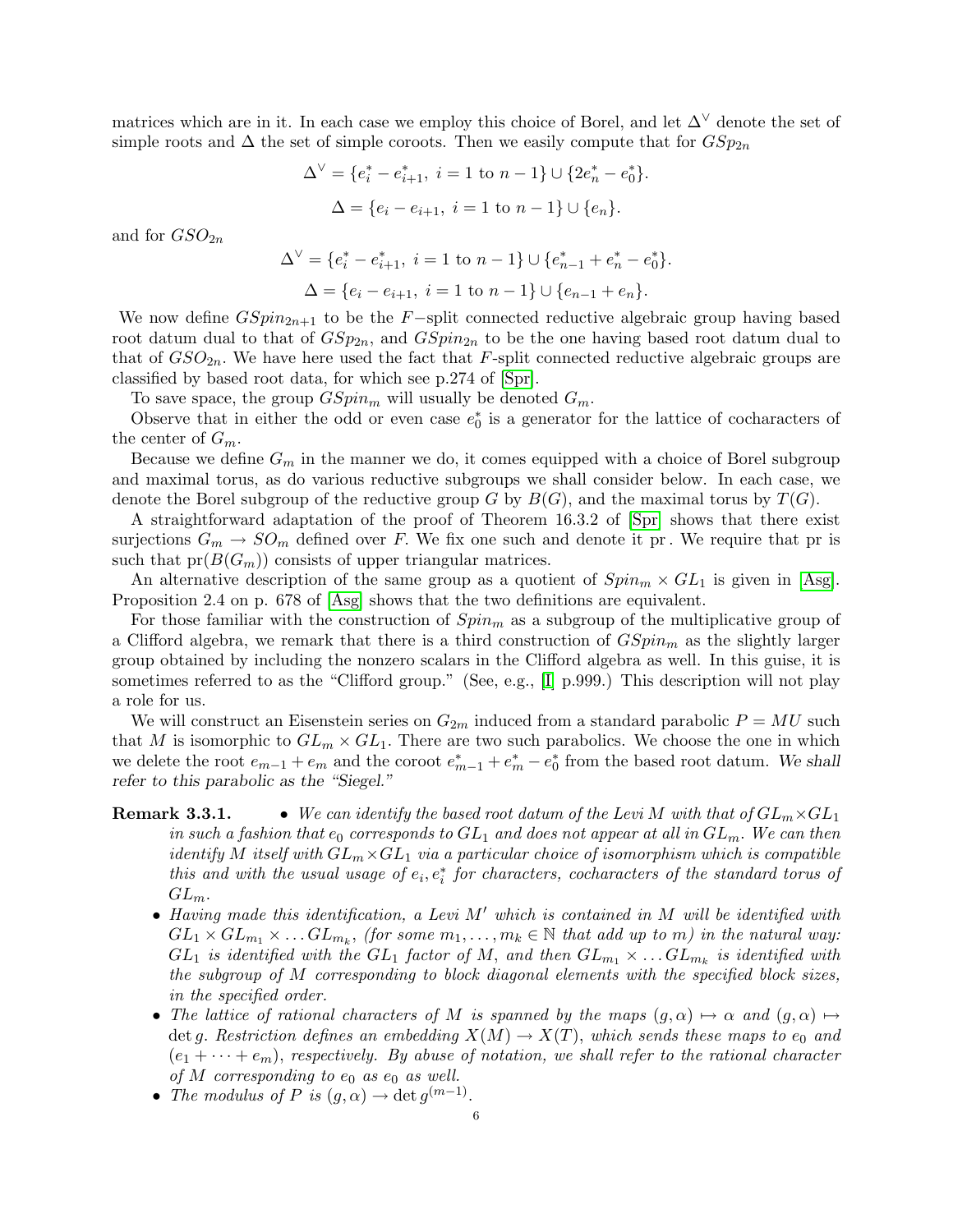The group  $G_{2n}$  has an involution  $\dagger$  which reverses the last two simple roots. The effect is such that

$$
\mathrm{pr}({}^{\dagger}g) = \begin{pmatrix} I_{n-1} & & \\ & 1 & \\ & & I_{n-1} \end{pmatrix} \mathrm{pr}(g) \begin{pmatrix} I_{n-1} & & \\ & 1 & \\ & & I_{n-1} \end{pmatrix}.
$$

As is well known, there is a group  $Pin_{4n} \supset Spin_{4n}$  such that pr extends to a two-fold covering  $Pin_{4n} \rightarrow O_{4n}$ . The involution  $\dagger$  can be realized as conjugation by a preimage of the above permutation matrix.

We also fix a maximal compact subgroup  $K_m$  of  $G_m(\mathbb{A})$ . Any which satisfies the conditions required in [\[MW1\]](#page-39-11) (see pages 1 and 4) will do.

#### <span id="page-6-0"></span>3.4. Weyl group of  $GSpin<sub>2m</sub>$ ; it's action on standard Levis and their representations.

**Lemma 3.4.1.** The Weyl group of  $G_m$  is canonically identified with that of  $SO_m$ .

*Proof.* For this lemma only, let T denote the torus of  $SO_m$  and  $\tilde{T}$  that of  $G_m$ . Then the following diagram commutes:



Both horizontal arrows are inclusions and both vertical arrows are pr.

One easily checks that every element of the Weyl group of  $SO_{2n}$  is represented by a permutation matrix. We denote the permutation associated to w also by  $w$ . The set of permutations  $w$  obtained is precisely the set of permutations  $w \in \mathfrak{S}_{2n}$  satisfying,

- (1)  $w(2n+1-i) = 2n+1-w(i)$  and
- (2) det  $w = 1$  when w is written as a  $2n \times 2n$  permutation matrix.

It is well known that the Weyl group of  $SO_{2n}$  (or  $G_{2n}$ ) is isomorphic to  $\mathfrak{S}_n \rtimes {\pm 1}^{n-1}$ . To fix a concrete isomorphism, we identify  $p \in \mathfrak{S}_n$  with an  $n \times n$  matrix in the usual way, and then with

$$
\begin{pmatrix} p \\ & t^{p-1} \end{pmatrix} \in SO_{2n}.
$$

We identify  $\underline{\epsilon} = (\epsilon_1, \ldots, \epsilon_{n-1}) \in \{\pm 1\}^{n-1}$  with the permutation p of  $\{1, \ldots, 2n\}$  such that

$$
p(i) = \begin{cases} i & \text{if } \epsilon_i = 1\\ 2n + 1 - i & \text{if } \epsilon_i = -1, \end{cases}
$$

where  $\epsilon_n$  is defined to be  $\prod_{i=1}^{n-1} \epsilon_i$ . We then identify  $(p, \epsilon) \in \mathfrak{S}_n \times {\pm 1}^{n-1}$  (direct product of sets) with  $p \cdot \underline{\epsilon} \in W_{SO_{2n}}$ .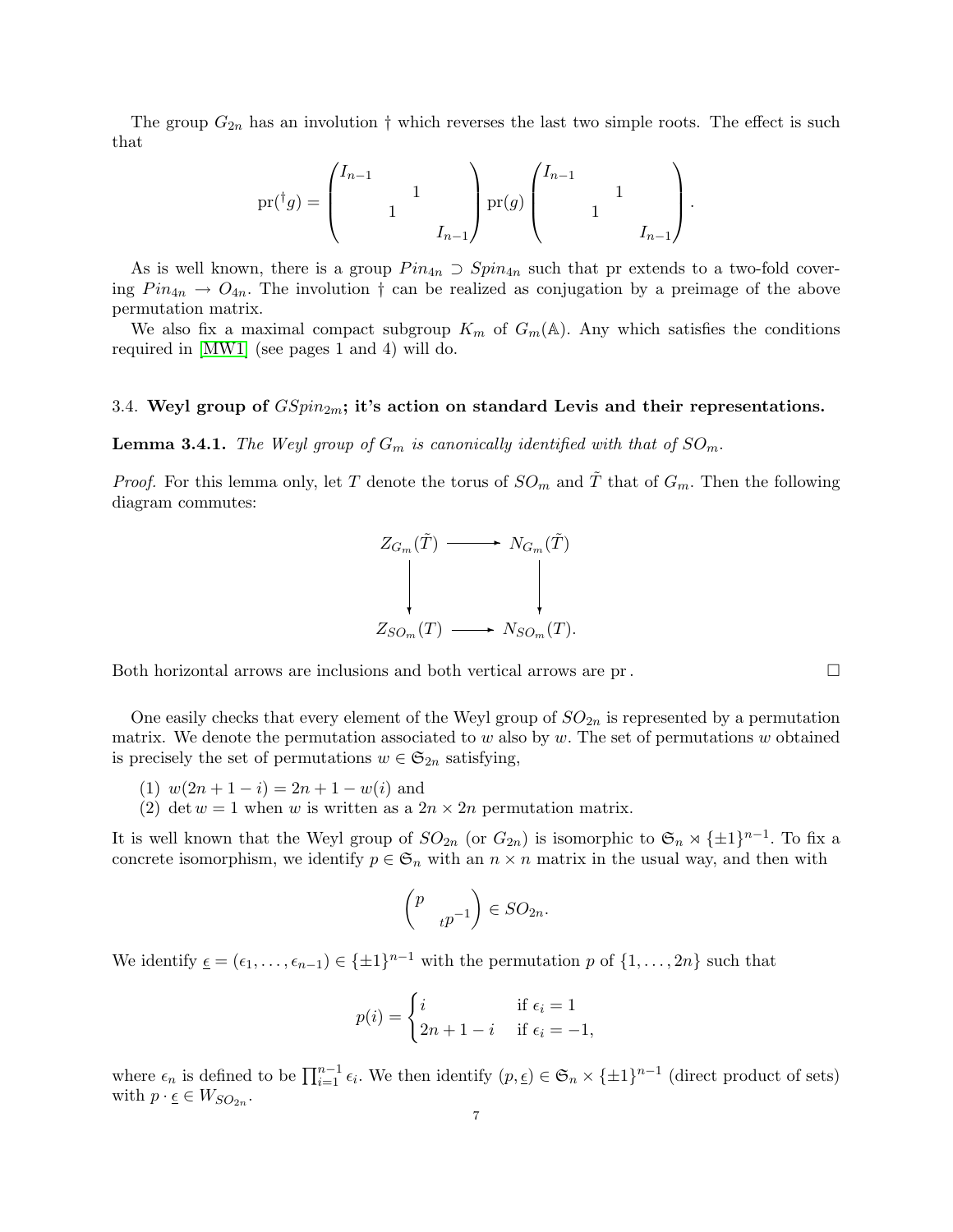With this identification made, (3.4.2)

<span id="page-7-0"></span>
$$
(p,\underline{\epsilon}) \cdot \begin{pmatrix} t_1 & & & & & \\ & \ddots & & & & \\ & & t_n & & & \\ & & & t_n^{-1} & & \\ & & & & & t_1^{-1} \end{pmatrix} \cdot (p,\underline{\epsilon})^{-1} = \begin{pmatrix} t_{p^{-1}(1)}^{\epsilon_{p^{-1}(1)}} & & & & & \\ & \ddots & & & & \\ & & t_{p^{-1}(n)}^{\epsilon_{p^{-1}(n)}} & & \\ & & & t_{p^{-1}(n)}^{-\epsilon_{p^{-1}(n)}} & \\ & & & & & t_{p^{-1}(1)}^{-\epsilon_{p^{-1}(1)}} \end{pmatrix}
$$

.

<span id="page-7-1"></span>**Lemma 3.4.3.** Let  $(p, \underline{\epsilon}) \in \mathfrak{S}_n \rtimes {\{\pm 1\}}^{n-1}$  be idenified with an element of  $W_{SO_{2m}} = W_{G_{2m}}$  as above. Then the action on the character and cocharacter lattices of  $G_{2m}$  is given as follows:

$$
(p, \underline{\epsilon}) \cdot e_i = \begin{cases} e_{p(i)} & i > 0, \epsilon_{p(i)} = 1, \\ -e_{p(i)} & i > 0, \epsilon_{p(i)} = -1, \\ e_0 + \sum_{\epsilon_{p(i)} = -1} e_{p(i)} & i = 0. \end{cases}
$$
\n
$$
(p, \underline{\epsilon}) \cdot e_i^* = \begin{cases} e_{p(i)}^* & i > 0, \epsilon_{p(i)} = 1, \\ e_0^* - e_{p(i)}^* & i > 0, \epsilon_{p(i)} = -1, \\ e_0^* & i = 0. \end{cases}
$$

**Remark 3.4.4.** Much of this can be deduced from [\(3.4.2\)](#page-7-0), keeping in mind that  $w \in W_G$  acts on cocharacters by  $(w \cdot \varphi)(t) = w\varphi(t)w^{-1}$  and on characters by  $(w \cdot \chi)(t) = \chi(w^{-1}tw)$ . However, it is more convenient to give a different proof.

*Proof.* Let  $\alpha_i = e_i - e_{i+1}$ ,  $i = 1$  to  $n-1$  and  $\alpha_n = e_{n-1} + e_n$ . Let  $s_i$  denote the elementary reflection in  $W_{G_{2n}}$  corresponding to  $\alpha_i$ . Then it is easily verified that  $s_1, \ldots, s_{n-1}$  generate a group isomorphic to  $\mathfrak{S}_n$  which acts on  $\{e_1,\ldots,e_n\} \in X(T)$  and  $\{e_1^*,\ldots,e_n^*\} \in X^{\vee}(T)$  by permuting the indices and acts trivially on  $e_0$  and  $e_0^*$ . Also

$$
s_n \cdot e_i = \begin{cases} e_i & i \neq n-1, n, 0 \\ e_0 + e_n + e_{n-1} & i = 0 \\ -e_n & i = n-1 \\ -e_{n-1} & i = n \end{cases}
$$

$$
s_n \cdot e_i^* = \begin{cases} e_i^* & i \neq n-1, n \\ e_0^* - e_n^* & i = n-1 \\ e_0^* - e_{n-1}^* & i = n. \end{cases}
$$

If  $\underline{\epsilon} \in {\pm 1}^{n-1}$  is such that  $\#\{i : \epsilon_i = -1\} = 1$  or 2, then  $\underline{\epsilon}$  is conjugate to  $s_n$  by an element of the subgroup isomorphic to  $\mathfrak{S}_n$  generated by  $s_1, \ldots, s_{n-1}$ . An arbitrary element of  $\{\pm 1\}^{n-1}$  is a product of elements of this form, so one is able to deduce the assertion for general  $(p, \underline{\epsilon})$ .

Observe that the  $\mathfrak{S}_n$  factor in the semidirect product is precisely the Weyl group of the Siegel Levi.

In the study of intertwining operators and Eisenstein series (e.g., section [5](#page-10-1) below), one encounters a certain subset of the Weyl group associated to a standard Levi, M. Specifically,

$$
W(M) := \left\{ w \in W_{G_{2n}} \mid \begin{array}{c} w \text{ is of minimal length in } w \cdot W_M \\ w M w^{-1} \text{ is a standard Levi of } G_{2n} \end{array} \right\}.
$$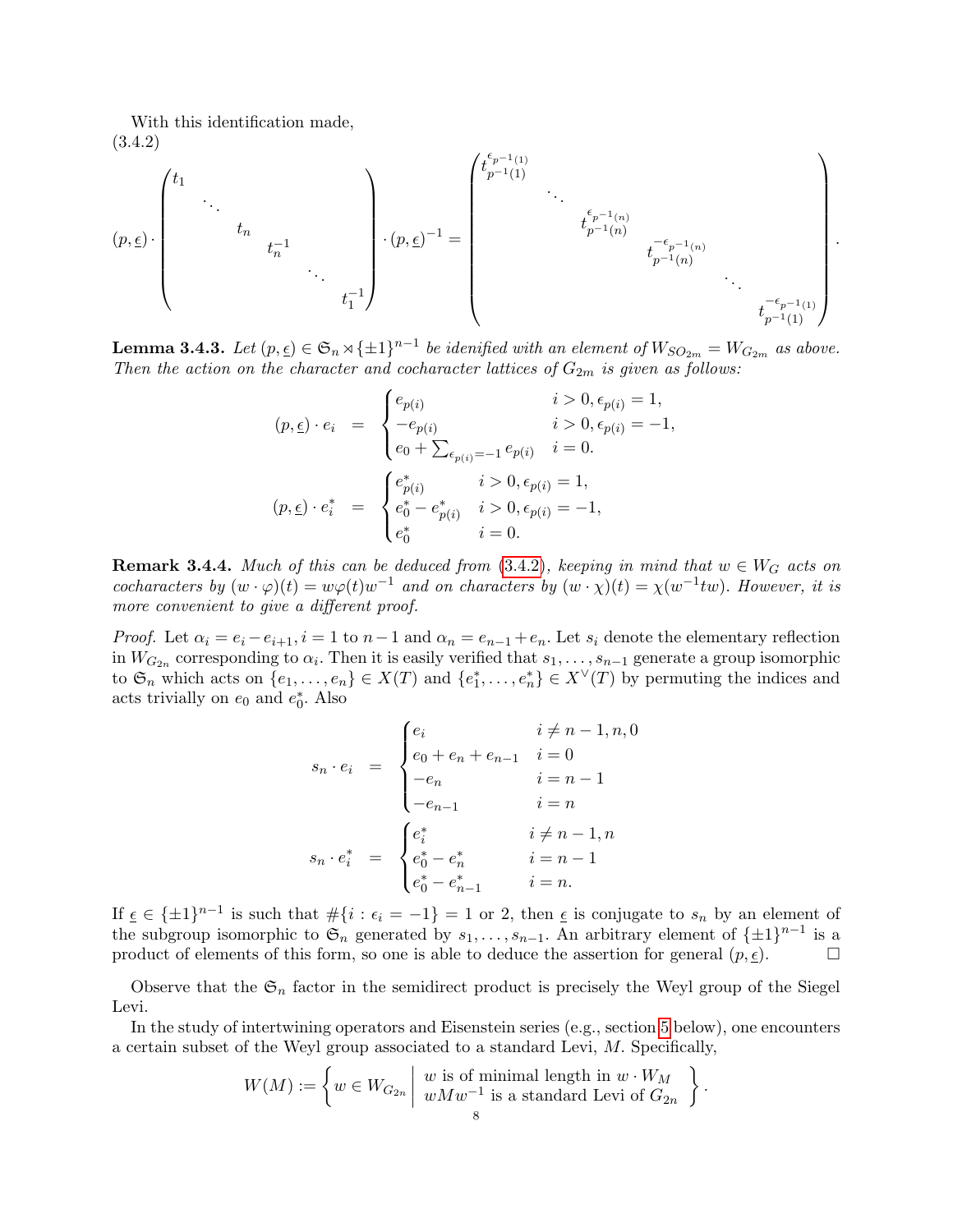For our purposes, it is enough to consider the case when  $M$  is a subgroup of the Siegel Levi. In this case it is isomorphic to  $GL_{m_1} \times \cdots \times GL_{m_r} \times GL_1$  for some integers  $m_1, \ldots, m_r$  which add up to n, and we shall only need to consider the case when  $m_i$  is even for each i. (This, of course, forces  $n$  to be even as well.)

<span id="page-8-1"></span>**Lemma 3.4.5.** For each  $w \in W(M)$  with M as above, there exist a permutation  $p \in \mathfrak{S}_r$  and and element  $\underline{\epsilon} \in {\pm 1}^r$  such that, if  $m \in M = (g, \alpha)$  with  $\alpha \in GL_1$  and

$$
g = \begin{pmatrix} g_1 & & \\ & \ddots & \\ & & g_r \end{pmatrix} \in GL_n,
$$

then

$$
wmw^{-1} = (g', \alpha \cdot \prod_{\epsilon_i = -1} \det g_i) \quad g' = \begin{pmatrix} g'_1 & & \\ & \ddots & \\ & & g'_r \end{pmatrix},
$$

where

$$
g_i' \approx \begin{cases} g_{p^{-1}(i)} & \text{if } \epsilon_{p^{-1}(i)} = 1, \\ \iota g_{p^{-1}(i)}^{-1} & \text{if } \epsilon_{p^{-1}(i)} = -1. \end{cases}
$$

Here  $\approx$  has been used to denote equality up to an inner automorphism. The map  $(p, \epsilon) \mapsto w$  is a bijection between  $W(M)$  and  $\mathfrak{S}_r \times {\pm 1}^r$ . (Direct product of sets:  $W(M)$  is not, in general, a group.)

*Proof.* We first prove that  $wMw^{-1}$  is again contained in the Siegel Levi.

The Levi M determines an equivalence relation  $\sim$  on the set of indices,  $\{1,\ldots,n\}$  defined by the condition that  $i \sim i + 1$  iff  $e_i - e_{i+1}$  is an root of M. View w of  $W(M)$  as a permutation of  $\{1,\ldots,2n\}$ . Because w is of minimal length,  $i \sim j$ ,  $i < j \Rightarrow w(i) < w(j)$ . Because  $wMw^{-1}$  is a standard Levi, we may deduce that if  $i \sim i + 1$  then  $w(i + 1) = w(i) + 1$ , except possibly when  $w(i) = n - 1$ , in which case  $w(i + 1)$  could, a priori be  $n + 1$ . However, it is easy to check that in the special case when all  $m_i$  are even, the condition det  $w = 1$  forces  $w(i + 1) = w(i) + 1$  even if  $w(i) = n - 1$ . It follows that  $wMw^{-1}$  is contained in the Siegel Levi.

When viewed as elements of  $\mathfrak{S}_n \rtimes \{\pm 1\}^{n-1}$ , the elements of  $W(M)$  are those pairs  $(p, \underline{\epsilon})$  such that  $i \sim i + 1 \Rightarrow p(i + 1) = p(i) + 1$ , and  $i \sim j \Rightarrow \epsilon_i = \epsilon_j$ . This gives the identification with  $\mathfrak{S}_r \times {\pm 1}^r$ .

It is clear that the precise value of  $g_i'$  is determined only up to conjugacy by an element of the torus (because we do not specify a particular representative for our Weyl group element). By Theorem 16.3.2 of [\[Spr\]](#page-39-14), it may be discerned, to this level of precision, by looking at the effect of w on the based root datum of M. The result now follows from Lemma [3.4.3.](#page-7-1)

<span id="page-8-0"></span>**Corollary 3.4.6.** Let  $w \in W(M)$  be associated to  $(p, \underline{\epsilon}) \in \mathfrak{S}_r \times \{\pm 1\}^r$  as above. Let  $\tau_1, \ldots, \tau_r$  be irreducible cuspidal representations of  $GL_{m_1}(\mathbb{A}), \ldots, GL_{m_r}(\mathbb{A}),$  respectively, and let  $\omega$  be a Hecke character. Then our identification of M with  $GL_{m_1} \times \cdots \times GL_{m_r} \times GL_1$  determines an identification of  $\bigotimes_{i=1}^r \tau_i \boxtimes \omega$  with a representation of  $M(\mathbb{A})$ . Let  $M' = wMw^{-1}$ . Then  $M'$  is also identified, via [3.3.1](#page-5-0) with  $GL_{m_{p^{-1}(1)}} \times \cdots \times GL_{m_{p^{-1}(r)}} \times GL_1$ , and we have

$$
\bigotimes_{i=1}^r \tau_i \boxtimes \omega \circ Ad(w^{-1}) = \bigotimes_{i=1}^r \tau_i' \boxtimes \omega,
$$

where

$$
\tau_i' = \begin{cases} \tau_{p^{-1}(i)} & \text{if } \epsilon_{p^{-1}(i)} = 1, \\ \tilde{\tau}_{p^{-1}(i)} \otimes \omega & \text{if } \epsilon_{p^{-1}(i)} = -1. \end{cases}
$$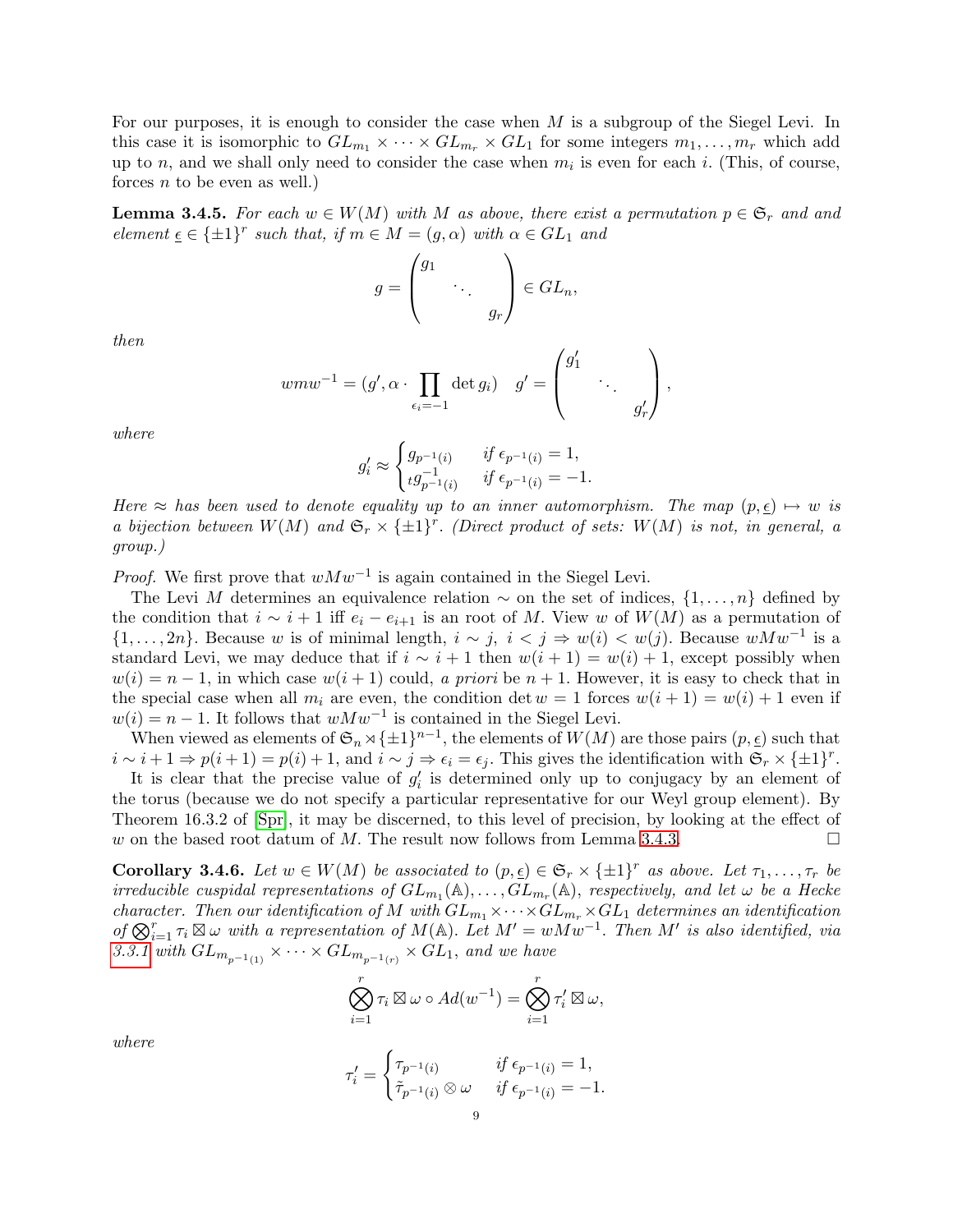*Proof.* The contragredient  $\tilde{\tau}_i$  of  $\tau_i$  may be realized as an action on the same space of functions as  $\tau_i$ via  $g \cdot \varphi(g_1) = \varphi(g_1 \cdot g^{-1})$ . This follows from strong multiplicity one and the analogous statement for local representations, for which see [\[GK75\]](#page-38-15) page 96, or [\[BZ1\]](#page-38-16) page 57. Combining this fact with the Lemma, we obtain the Corollary.

#### 4. Preliminaries

### <span id="page-9-1"></span><span id="page-9-0"></span>4.1. Unramified Correspondence.

<span id="page-9-3"></span>**Lemma 4.1.1.** Suppose that  $\tau \cong \otimes_v' \tau_v$  is an  $\bar{\omega}$ -symplectic irreducible cuspidal automorphic representation of  $GL_{2n}(\mathbb{A})$ . Let v be a place such that  $\tau_v$  is unramified. Let  $t_{\tau,v}$  denote the semisimple conjugacy class in  $GL_{2n}(\mathbb{C})$  associated to  $\tau_v$ . Let  $r: GSp_{2n}(\mathbb{C}) \to GL_{2n}(\mathbb{C})$  be the natural inclusion. Then  $t_{\tau,v}$  contains elements of the image of r.

*Proof.* For convenience in the application, we take  $GL_{2n}$  to be identified with a subgroup of the Levi of the Siegel parabolic as in section [3.3.](#page-4-1) Since  $\tau_v$  is both unramified and generic, it is isomorphic to  $\text{Ind}_{B(GL_{2n}(F_v)}^{GL_{2n}(F_v)}\mu$  for some unramified character  $\mu$  of the maximal torus  $T(GL_{2n})(F_v)$  such that this induced representation is irreducible. (See [\[Car\]](#page-38-17), section 4, [\[Z\]](#page-40-1) Theorem 8.1, p. 195.) Let  $\mu_i = \mu \circ e_i^*$ .

Since  $\tau \simeq \tilde{\tau} \otimes \omega$ , it follows that  $\tau_v \simeq \tilde{\tau}_v \otimes \omega_v$  and from this we deduce that  $\{\mu_i : 1 \leq i \leq 2n\}$  and  $\{\mu_i^{-1}\omega : 1 \leq i \leq 2n\}$  are the same set.

By Theorem 1, p. 213 of [\[Ja-Sh1\]](#page-39-8), we have  $\prod_{i=1}^{2n} \mu_i = \omega^n$ .

Now, what we need to prove is the following: if S is a set of  $2n$  unramified characters of  $F_v$ , such that

(1)  $\prod_{i=1}^{2n} \mu_i = \omega^n$ 

(2) For each *i* there exists *j* such that  $\mu_i = \mu_j^{-1} \omega$ 

then there is a permutation  $\sigma: \{1, \ldots, 2n\} \to \{1, \ldots, 2n\}$  such that  $\mu_{\sigma(i)} = \omega \mu_{2n-\sigma(i)}^{-1}$  for  $i = 1$  to *n*. This we prove by induction on *n*. When  $n = 1$ , we know that  $\mu_1 = \mu_i^{-1} \omega$  for  $i = 1$  or 2. If  $i = 2$ we are done, while if  $i = 1$  we use  $\omega = \mu_1 \mu_2$  to obtain  $\mu_1 = \mu_2$ , and the desired assertion. Now, if  $n > 1$  it is sufficient to show that there exist  $i \neq j$  such that  $\mu_i = \mu_j^{-1} \omega$ . If there exists i such that  $\mu_i \neq \mu_i^{-1} \omega$  then this is clear. On the other hand, there are exactly two unramified characters  $\mu$  such that  $\mu = \mu^{-1}\omega$ . The result follows

**Corollary 4.1.2.** Suppose  $\tau = \tau_1 \boxplus \cdots \boxplus \tau_r$  with  $\tau_i$  an  $\bar{\omega}$ -symplectic irreducible cuspidal automorphic representation of  $GL_{2n_i}(\mathbb{A})$ , for each i. Then the same conclusion holds.

<span id="page-9-2"></span>4.2. Unipotent subgroups and their characters. The kernel of pr consists of semisimple elements. In particular, the number of unipotent elements of a fiber is zero or one, and it's one if and only if the element of  $SO_m$  is unipotent. In other words, pr yields a bijection of unipotent elements (indeed, an isomorphism of unipotent subvarieties), and we may specify unipotent elements or subgroups by their images under pr. This also defines coordinates for any unipotent element or subgroup, which we use when defining characters. Thus, we write  $u_{ij}$  for the  $i, j$  entry of pr(u).

Above we fixed a specific isomorphism of a subgroup of  $G_{2m}$  with  $GL_m$ . If u is a unipotent element of of this subgroup this identification with an  $m \times m$  matrix gives a second definition of  $u_{ij}$  This is not a problem, however, as the two definitions agree.

Most of the unipotent groups we consider are subgroups of the maximal unipotent of  $G_m$  consisting of elements u with  $pr(u)$  upper triangular. We denote this group  $U_{\text{max}}$ . A complete set of coordinates is  $\{u_{ij}: 1 \le i < j \le m - i\}$ . We denote the opposite maximal unipotent by  $\overline{U_{\text{max}}}$ . It consists of all unipotent elements of  $G_m$  such that  $pr(u)$  is lower triangular.

We fix once and for all a character  $\psi_0$  of  $\mathbb{A}/F$ . We use this character together with the coordinates just above to specify characters of our unipotent subgroups.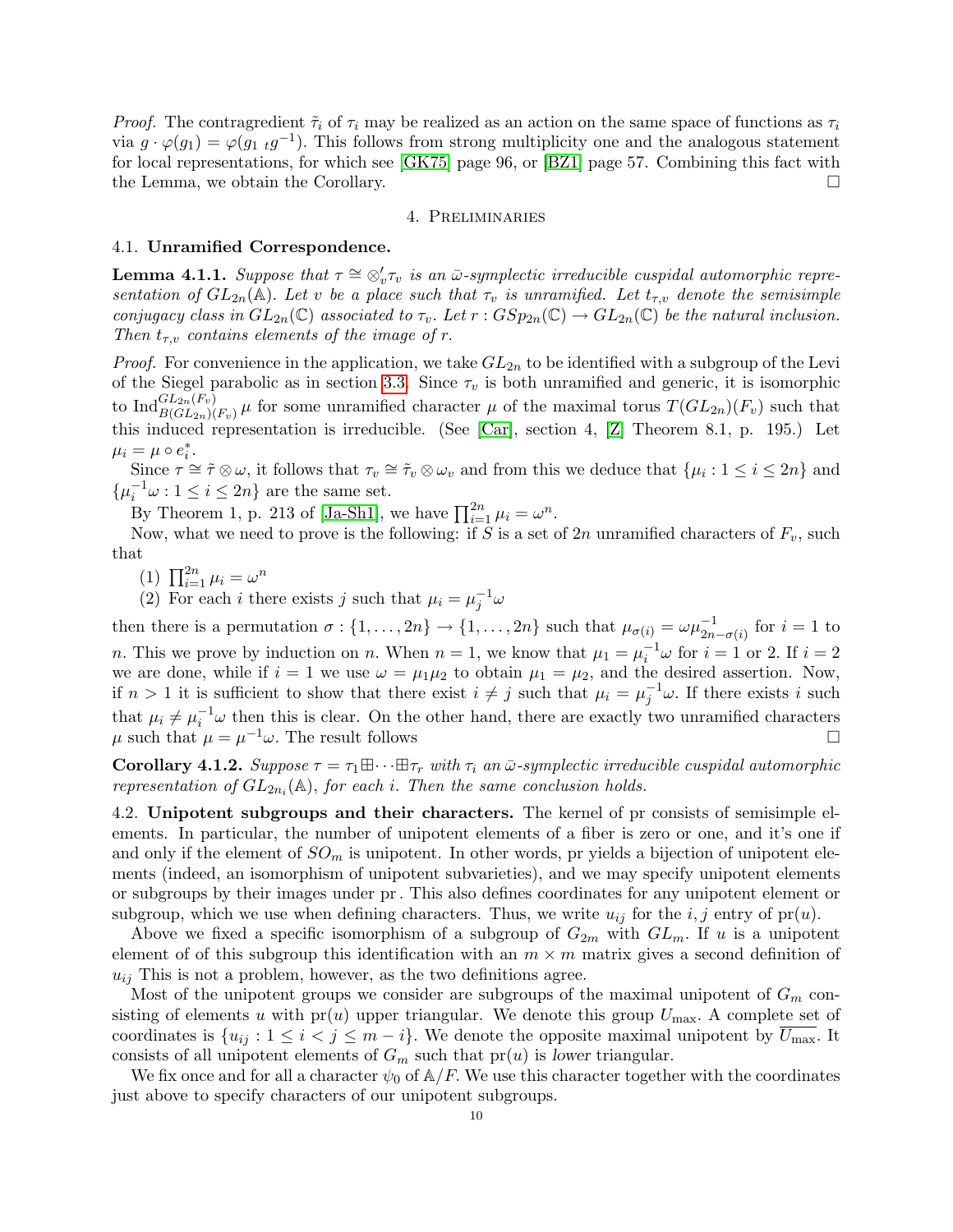When specifying subgroups of  $U_{\text{max}}$  and their characters, the restriction to  $\{(i, j) : 1 \le i \le j \le n\}$  $m - i$  is implicit.

It will also sometimes be necessary to describe unipotent subgroups such that only a few of the entries in the corresponding elements of  $SO_m$  are nonzero. For this purpose we introduce the notation  $e'_{ij} = e_{ij} - e_{m+1-j,m+1-i}$ . One may check that for all  $i \neq j$  and  $a \in F$ , the matrix  $I + ae'_{ij}$ is an element of  $SO_m(F)$ .

<span id="page-10-0"></span>4.3. "Unipotent periods". We now introduce the framework within which, we believe, certain of the computations involved in the descent construction can be most easily understood.

Let G be a reductive algebraic group defined over a number field  $F$ . If U is a unipotent subgroup of G and  $\psi_U$  is a character of  $U(F \backslash \mathbb{A})$ , we define the unipotent period  $(U, \psi_U)$  associated to this pair to be given by the formula

$$
\varphi^{(U,\psi_U)}(g):=\int_{U(F\backslash \mathbb{A})}\varphi(ug)\psi_U(u)du.
$$

Clearly,  $\varphi$  must be restricted to a space of left  $U(F)$ -invariant functions such that the integral is defined (for example, because  $\varphi$  is smooth).

Let U denote the set of unipotent periods. For V a space of functions defined on  $G(A)$ , put

$$
\mathcal{U}^{\perp}(V) = \{ (U, \psi) \in \mathcal{U} : \varphi^{(U, \psi)} \equiv 0 \,\forall \varphi \in V \}.
$$

When V is the space of a representation  $\pi$  we will employ also the notation  $\mathcal{U}^{\perp}(\pi)$ . We also employ the notation  $(U, \psi) \perp V$  for  $(U, \psi) \in \mathcal{U}^{\perp}(V)$  and similarly  $(U, \psi) \perp \pi$ .

We also require a vocabulary to express relationships among unipotent periods. We shall say that

$$
(U, \psi_U) \in \langle (U_1, \psi_{U_1}), \dots, (U_n, \psi_{U_n}) \rangle
$$

if  $V \perp (U_i, \psi_{U_i}) \forall i \Rightarrow V \perp (U, \psi_U)$ . Clearly, if  $(U_1, \psi_{U_1}) \in \langle (U_2, \psi_2), (U_3, \psi_3) \rangle$ , and  $(U_2, \psi_2) \in$  $\langle (U_4, \psi_4), (U_5, \psi_5) \rangle$  then  $(U_1, \psi_1) \in \langle (U_3, \psi_3), (U_4, \psi_4), (U_5, \psi_5) \rangle$ .

We also use notation  $(U_1, \psi_1)|(U_2, \psi_2)$ , or the language " $(U_1, \psi_1)$  divides  $(U_2, \psi_2)$ ," " $(U_2, \psi_2)$  is divisible by  $(U_1, \psi_1)$  " for  $(U_2, \psi_2) \in \langle (U_1, \psi_1) \rangle$ . Finally,  $(U_1, \psi_1) \sim (U_2, \psi_2)$  means  $(U_1, \psi_1)|(U_2, \psi_2)$ and  $(U_2, \psi_2)|(U_1, \psi_1)$ . This is an equivalence relation and we shall refer to unipotent periods which are related in this way as "equivalent."

It is sometimes possible to compose unipotent periods. Specifically, if  $f^{(U_1,\psi_1)}$  is left-invariant by  $U_2(F)$ , then one may consider  $(f^{(U_1,\psi_1)})(U_2,\psi_2)$ . We denote the composite by  $(U_2,\psi_2) \circ (U_1,\psi_1)$ .

Now, suppose that U is the unipotent radical of a parabolic  $P$  of G with Levi  $M$ . The choice of  $\psi_0$  gives rise to an identification of the space of characters of  $U(F)\setminus U(A)$  with the F points of  $\overline{U}/(\overline{U},\overline{U})$  which is compatible with the action of  $M(F)$ . Here  $\overline{U}$  denotes the unipotent radical of the parabolic  $\overline{P}$  of G opposite to P. For  $\vartheta$  a character, let  $M^{\vartheta}$  denote the stabilizer of  $\vartheta$  (regarded as a point in  $\overline{U}/(\overline{U}, \overline{U})(F)$  in M. So  $M^{\vartheta}$  is an algebraic subgroup of M defined over F.

<span id="page-10-2"></span>**Definition 4.3.1.** Then we define  $FC^{\vartheta} : C^{\infty}(G(F \backslash \mathbb{A})) \to C^{\infty}(M^{\vartheta}(F \backslash \mathbb{A}))$  by

$$
FC^{\vartheta}(\varphi)(m) = \varphi^{(U,\vartheta)}(m) = \int_{U(F \backslash \mathbb{A})} \varphi(um)\vartheta(u) du.
$$

This is certainly an  $M^{\vartheta}(\mathbb{A})$ -equivariant map.

### 5. Eisenstein series

<span id="page-10-1"></span>The main purpose of this section is to construct, for each integer  $n \geq 2$  and Hecke character  $\omega$ , a map from the set of all isobaric representations  $\tau$  satisfying the hypotheses of theorem [2.1](#page-3-2) into the residual spectrum of  $G_{4n}$ . We use the same notation  $\mathcal{E}_{-1}(\tau,\omega)$  for all n. The construction is given by a multi-residue of an Eisenstein series in several complex variables, induced from the cuspidal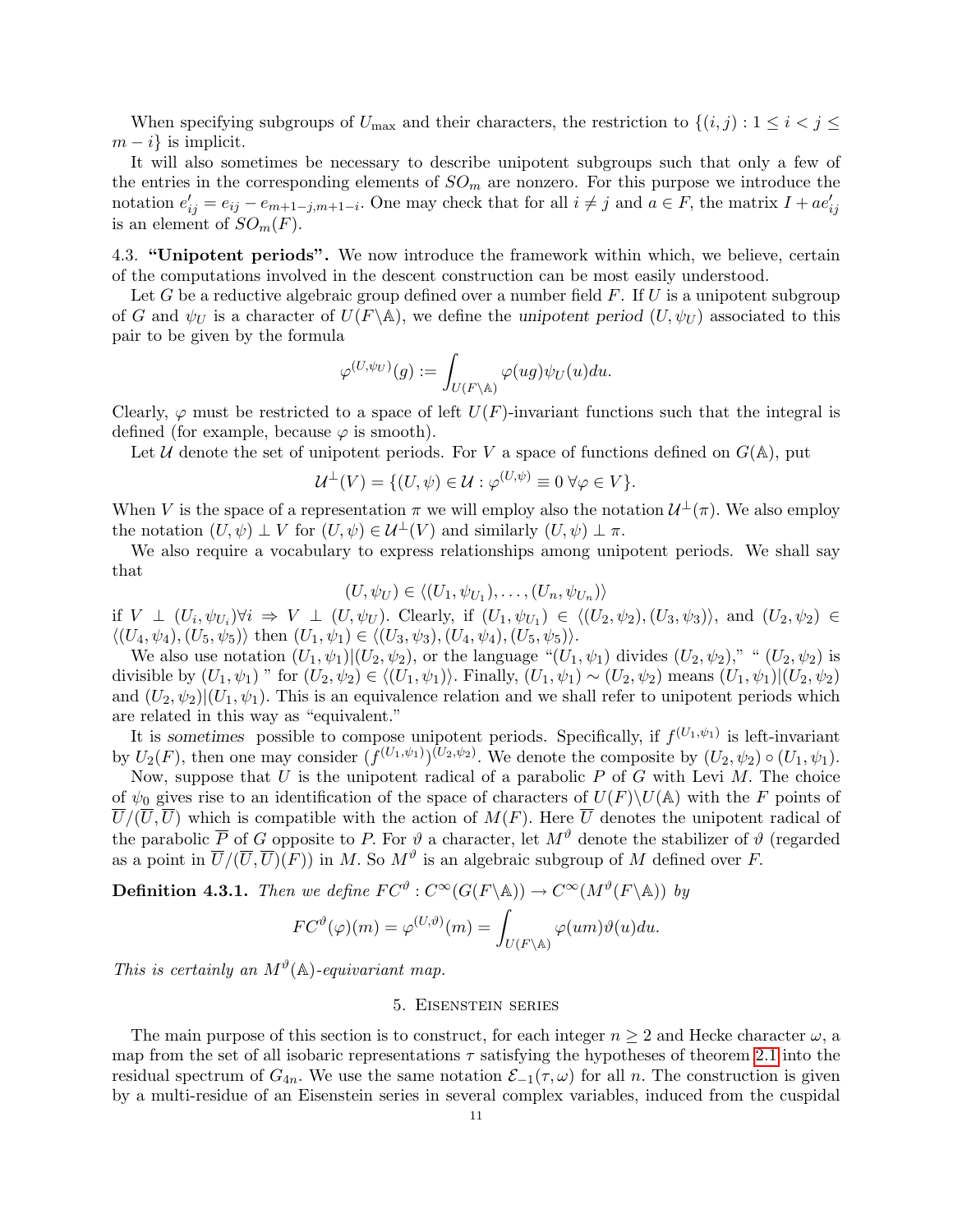representations  $\tau_1, \ldots, \tau_r$  used to form  $\tau$ . (Note that by [\[Ja-Sh3\]](#page-39-12), Theorem 4.4, p.809, this data is recoverable from  $\tau$ .)

Let  $\omega$  be a Hecke character. Let  $\tau_1, \ldots, \tau_r$  be a irreducible cuspidal automorphic representations of  $GL_{2n_1},\ldots, GL_{2n_r}$ , respectively.

For each i, let  $V_{\tau_i}$  denote the space of cuspforms on which  $\tau_i$  acts. Then pointwise multipication

$$
\varphi_1 \otimes \cdots \otimes \varphi_r \mapsto \prod_{i=1}^r \varphi_i
$$

extends to an isomorphism between the abstract tensor product  $\bigotimes_{i=1}^r V_{\tau_i}$  and the space of all functions

$$
\Phi(g_1,\ldots,g_r)=\sum_{i=1}^N c_i \prod_{j=1}^r \varphi_{i,j}(g_j) \quad c_i\in\mathbb{C}, \ \varphi_{i,j}\in V_{\tau_j} \ \forall i,j.
$$

(This is an elementary exercise.) We consider the representation  $\tau_1 \otimes \cdots \otimes \tau_r$  of  $GL_{2n_1} \times \cdots \times GL_{2n_r}$ , realized on this latter space, which we denote  $V_{\otimes \tau_i}$ .

Let  $n = n_1 + \cdots + n_r$ .

We will construct an Eisenstein series on  $G_{4n}$  induced from the subgroup  $P = MU$  of the Siegel parabolic such that  $M \cong GL_{2n_1} \times \cdots \times GL_{2n_r} \times GL_1$ . Let  $s_1, \ldots s_r$  be a complex variables. Using the identification of M with  $GL_{2n_1} \times \cdots \times GL_{2n_r} \times GL_1$  fixed in section [3.3](#page-4-1) above, we define an action of  $M(\mathbb{A})$  on the space of  $\tau_1 \otimes \cdots \otimes \tau_r$  by

(5.0.2) 
$$
(g_1,\ldots,g_r,\alpha)\cdot\prod_{j=1}^r\varphi_j(h_j)=\left(\prod_{j=1}^r\varphi(h_jg_j)|\det g_j|^{s_j}\right)\omega(\alpha).
$$

We denote this representation of  $M(\mathbb{A})$ , by  $(\bigotimes_{i=1}^r \tau_i \otimes |\det_i|^{s_i}) \boxtimes \omega$ .

To shorten the notation, we write  $g = (g_1, \ldots, g_r)$ . Then [\(5.0.2\)](#page-11-0) may be shortened to

<span id="page-11-0"></span>
$$
\underline{g} \cdot \Phi(\underline{h}) = \Phi(\underline{h} \cdot \underline{g}) \left( \prod_{j=1}^r |\det g_j|^{s_j} \right) \omega(\alpha).
$$

We shall also employ the shorthand  $\underline{s} = (s_1, \ldots, s_r)$ , and  $\underline{\tau} = (\tau_1, \ldots, \tau_r)$ .

For each <u>s</u> we have the induced representation  $\text{Ind}_{P(\mathbb{A})}^{G_{4n}(\mathbb{A})}(\bigotimes_{i=1}^{r}\tau_{i}\otimes|\det_{i}|^{s_{i}})\boxtimes \omega$ , (normalized induction) of  $G_{4n}(\mathbb{A})$ . The standard realization of this representation is action by right translation on the space  $V^{(1)}(\underline{s}, \bigotimes_{i=1}^r \tau_i \boxtimes \omega)$  given by

$$
\left\{\tilde{F}: G_{4n}(\mathbb{A}) \to V_{\tau}, \text{ smooth }\left|\tilde{F}((\underline{g}, \alpha)h)(\underline{g}') = \tilde{F}(h)(\underline{g}'\underline{g})\omega(\alpha) \prod_{i=1}^r |\det g_i|^{s_i+n-\frac{1}{2}+\sum_{j=i+1}^r n_j-\sum_{j=1}^{i-1} n_i}\right\}.
$$

(The factor

$$
\prod_{i=1}^{r} |\det g_i|^{n-\frac{1}{2} + \sum_{j=i+1}^{r} n_i - \sum_{j=1}^{i-1} n_i}
$$

is equal to  $|\delta_P|^{\frac{1}{2}}$ , and makes the induction normalized.) A second useful realization is action by right translation on

$$
V^{(2)}(\underline{s}, \bigotimes_{i=1}^r \tau_i \boxtimes \omega) = \left\{ f : G_{4n}(\mathbb{A}) \to \mathbb{C}, \Big| f(h) = \tilde{F}(h)(id), \tilde{F} \in V^{(1)}(\underline{s}, \underline{\tau}, \omega) \right\}.
$$

(Here id denotes the identity element of  $GL_{2n}(\mathbb{A}).$ )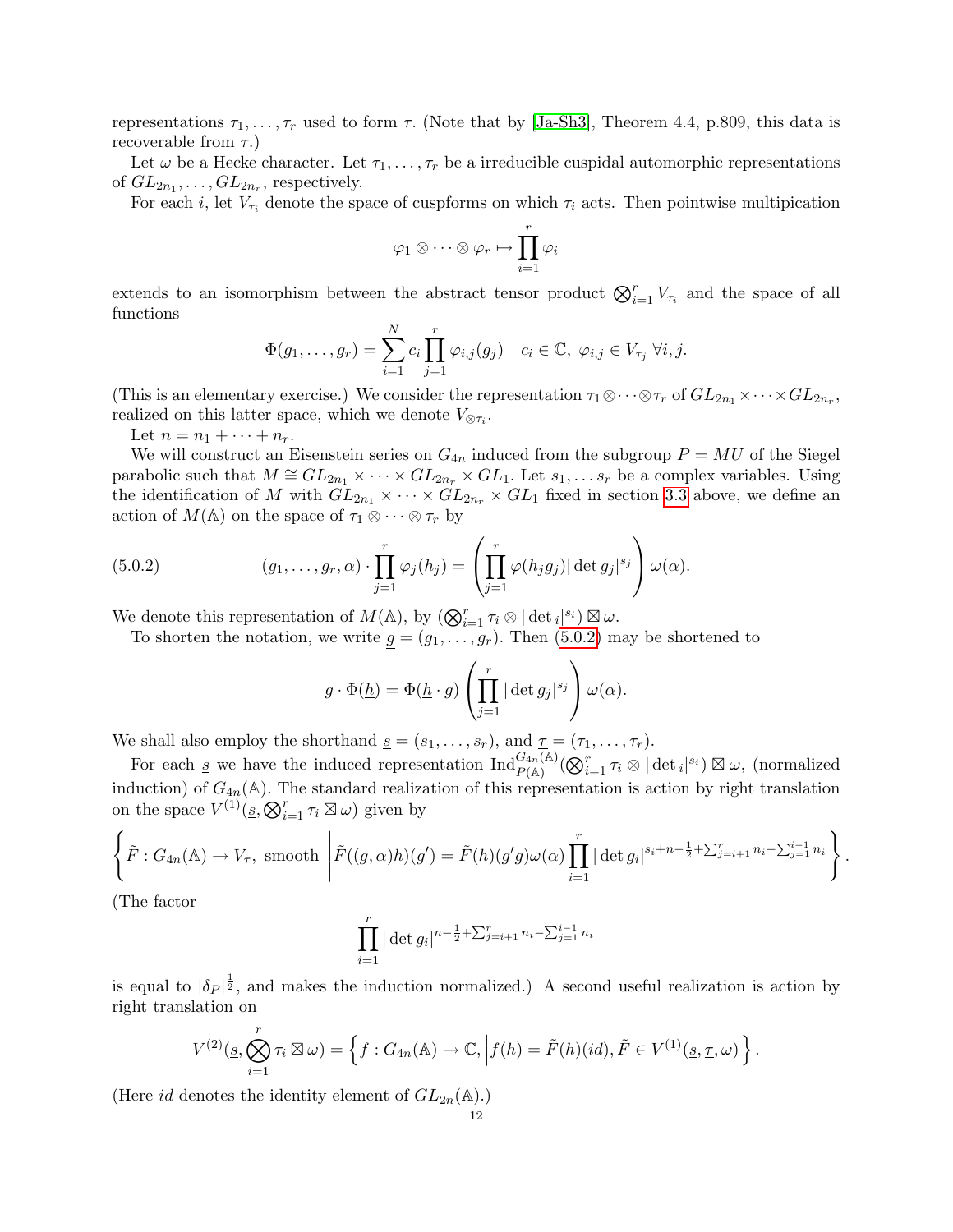These representations fit together into a fiber bundle over  $\mathbb{C}^r$ . So a section of this bundle is a function f defined on  $\mathbb{C}^r$  such that  $f(\underline{s}) \in V^{(i)}(\underline{s}, \bigotimes_{i=1}^r \tau_i \boxtimes \omega)$   $(i = 1 \text{ or } 2)$  for each  $\underline{s}$ . We shall only require the use of flat, K-finite sections, which are defined as follows. Take  $f_0 \in V^{(i)}(\underline{0}, \bigotimes_{i=1}^r \tau_i \boxtimes \omega)$ K-finite, and define  $f(s)(h)$  by

$$
f(\underline{s})(u(\underline{g}, \alpha)k) = f_0(u(\underline{g}, \alpha)k) \prod_{i=1}^r |\det g_i|^{s_i}
$$

for  $u \in U(\mathbb{A}), g \in GL_{2n_1}(\mathbb{A}) \times \cdots \times GL_{2n_r}(\mathbb{A}), \alpha \in \mathbb{A}^{\times}, k \in K$ . This is well defined. (I.e., although  $g_i$  is not uniquely determined in the decomposition,  $|\det g_i|$  is. Cf. the definition of  $m_P$  on p.7 of  $|MW1|$ .)

We begin with a flat  $K$  finite section of the bundle of representations realized on the spaces  $V^{(2)}(\underline{s}, \overline{\mathcal{Q}}_{i=1}^r \tau_i \boxtimes \omega).$ 

**Remark 5.0.3.** Clearly, the function f is determined by  $f(\underline{s}^*)$  for any choice of base point  $\underline{s}^*$ . In particular, any function of f may be regarded as a function of  $f_{\underline{s}^*} \in V^{(2)}(\underline{s}^*, \bigotimes_{i=1}^r \tau_i \boxtimes \omega)$ , for any particular value of  $\underline{s}^*$ . We have exploited this fact with  $\underline{s}^* = 0$  to streamline the definitions. A posteriori *it will become clear that the point*  $\underline{s}^* = \frac{1}{2}$  $\frac{\mathbf{1}}{\mathbf{2}}:=(\frac{1}{2},\ldots,\frac{1}{2}% ,\ldots,(\frac{1}{2},\ldots))$  $\frac{1}{2}$ ) is of particular importance, and we shall then switch to  $s^* = \frac{1}{2}$  $\frac{1}{2}$ .

For such  $f$  the sum

$$
E(f)(g)(\underline{s}) := \sum_{\gamma \in P(F) \backslash G(F)} f(\underline{s})(\gamma g)
$$

convergesfor all s such that  $\text{Re}(s_r)$ ,  $\text{Re}(s_i - s_{i+1})$ ,  $i = 1$  to  $r - 1$  are all sufficiently large. ([\[MW1\]](#page-39-11),  $\S II.1.5, pp.85-86$ ). It has meromorphic continuation to  $\mathbb{C}^r$  ([\[MW1\]](#page-39-11)  $\S IV.1.8(a)$ , IV.1.9(c), p.140). These are our Eisenstein series. We collect some of their well-known properties in the following theorem.

<span id="page-12-0"></span>**Theorem 5.0.4.** (1) The function

(5.0.5) 
$$
\prod_{i \neq j} (s_i + s_j - 1) \prod_{i=1}^r (s_i - \frac{1}{2}) E(f)(g)(\underline{s})
$$

<span id="page-12-2"></span>is holomorphic at  $s=\frac{1}{2}$  $\frac{1}{2}$ . (More precisely, while  $E(f)(g)$  may have singularities, there is a holomorphic function defined on an open neighborhood of  $s = \frac{1}{2}$  $\frac{1}{2}$  which agrees with [\(5.0.7\)](#page-12-1) on the complement of the hyperplanes  $s_i = \frac{1}{2}$  $\frac{1}{2}$ , and  $s_i + s_j = 1$ .)

<span id="page-12-4"></span>(2) The function [\(5.0.5\)](#page-12-2) remains holomorphic (in the same sense) when  $s_i + s_j - 1$  is omitted, provided  $\tau_i \not\cong \omega \otimes \tilde{\tau}_j$ . It remains holomorphic when  $s_i - \frac{1}{2}$  $\frac{1}{2}$  is omitted, provided  $\tau_i$  is not  $\bar{\omega}$ - symplectic. Furthermore, each of these sufficient conditions is also necessary, in that the holomorphicity conclusion will fail, for some f and g, if any of the factors is omitted without the corresponding condition on  $\tau$  being satisfied. From this we deduce that if

(5.0.6) *the representations* 
$$
\tau_1, \ldots, \tau_r
$$
 *are all distinct and*  $\bar{\omega}$ *-symplectic,*

<span id="page-12-3"></span><span id="page-12-1"></span>then the function

(5.0.7) 
$$
\prod_{i=1}^{r} (s_i - \frac{1}{2}) E(f)(g)(\underline{s})
$$

is holomorphic at  $s=\frac{1}{2}$  $\frac{1}{2}$  for all f, g and nonvanishing at  $s=\frac{1}{2}$  $\frac{1}{2}$  for some f, g.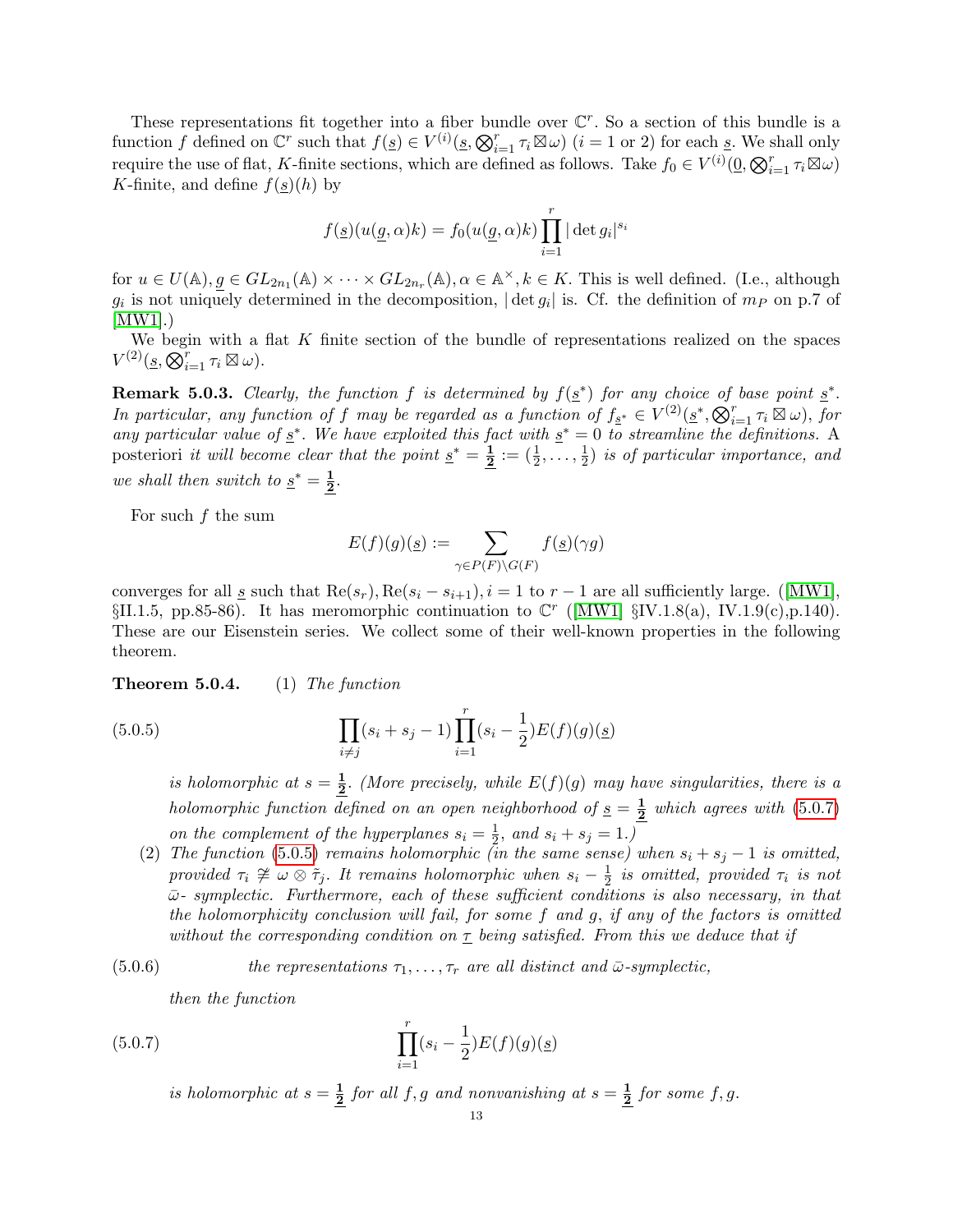- <span id="page-13-1"></span>(3) Let us now assume condition [\(5.0.6\)](#page-12-3) holds, and regard f as a function of  $f_{\frac{1}{2}} \in V^{(2)}(\frac{1}{2})$  $\frac{1}{2}, \bigotimes_{i=1}^r \tau_i \boxtimes \omega$ ). Let  $E_{-1}(f_{\frac{1}{2}})(g)$  denote the value of the function [\(5.0.7\)](#page-12-1) at  $s = \frac{1}{2}$  $\frac{1}{2}$  (defined by analytic continuation). Then  $E_{-1}(f)$  is an  $L^2$  function for all  $f_{\frac{1}{2}} \in$  $V^{(2)}(\frac{1}{2})$  $\frac{1}{2}, \bigotimes_{i=1}^r \tau_i \boxtimes \omega$ ).
- <span id="page-13-0"></span>(4) The function  $E_{-1}$  is an intertwining operator from  $\text{Ind}_{P(\mathbb{A})}^{G_{4n}(\mathbb{A})}(\bigotimes_{i=1}^{r} \tau_i \otimes |\det_i|^{\frac{1}{2}}) \boxtimes \omega$  into the space of  $L^2$  automorphic forms.
- <span id="page-13-2"></span>(5) If  $\mathcal{E}_{-1}(\tau,\omega)$  is the image of  $E_{-1}$ , and  $\psi_{LW}$  is the character of  $U_{\text{max}}$  given by  $\psi_{LW}(u)$  $\psi_0(\sum_{i=1}^{2n-1} u_{i,i+1}), \text{ then } (U_{\text{max}}, \psi_{LW}) \notin \mathcal{U}^{\perp}(\mathcal{E}_{-1}(\tau, \omega)).$
- <span id="page-13-3"></span>(6) The space of functions  $\mathcal{E}_{-1}(\tau,\omega)$  does not depend on the order chosen on the cuspidal representations  $\tau_1, \ldots, \tau_r$ . Thus it is well-defined as a function of the isobaric representation τ.

<span id="page-13-4"></span> ${\bf Remark~5.0.8.}~~By~induction~in~stages,~the~induced~representation~\text{Ind}_{P(\mathbb{A})}^{G_{4n}(\mathbb{A})}(\bigotimes_{i=1}^{r}\tau_{i}\otimes|\det{}_{i}|^{\frac{1}{2}})\boxtimes\omega,$ which comes up in part [\(4\)](#page-13-0) of the theorem can also be written as  $\text{Ind}_{P_{\text{Sieg}}(\mathbb{A})}^{G_{4n}(\mathbb{A})} \tau \otimes |\det|^{\frac{1}{2}} \boxtimes \omega$ , where  $\tau = \tau_1 \boxplus \cdots \boxplus \tau_r$  as before, and  $P_{\text{Sieg}}$  is the Siegel parabolic. (Cf. section [2.](#page-3-3)) Here, we also exploit the identification of the Levi  $M_{\text{Sieg}}$  of  $P_{\text{Sieg}}$  with  $GL_{2n} \times GL_1$  fixed in [3.3.1.](#page-5-0)

Proof. We first review the standard arguments by which the presence or absence of a singularity of an Eisenstein series reduces to the presence or absence of a singularity of a relative rank one intertwining operator. To do so, we recall the set

$$
W(M) := \left\{ w \in W_{G_{4n}} \mid \begin{array}{c} w \text{ is of minimal length in } w \cdot W_M \\ w M w^{-1} \text{ is a standard Levi of } G_{4n} \end{array} \right\}.
$$

It will be convenient and harmless to treat the elements of  $W(M)$  as though they were elements of  $G_{4n}(F)$ , rather than repeatedly choose representatives and remark the independence of the choice. For each  $w \in W(M)$ ,  $s \in \mathbb{C}^r$ , we define  $P^w$  to be the standard parabolic with Levi  $wMw^{-1}$ . For s such that  $s_r$  and  $s_i - s_{i+1}$ ,  $i = 1$  to  $r - 1$  are all sufficiently large, the integral

$$
M(w, \underline{s}) f(g) := \int_{U_{\max} \cap w \overline{U_{\max}}} w^{-1}(F \backslash \mathbb{A})} f(\underline{s}) (w^{-1}ug) \, du
$$

converges([\[MW1\]](#page-39-11), II.1.6), defining an operator  $M(w, s)$  from  $V^{(2)}(s, \mathcal{Q}_{i=1}^r \tau_i \boxtimes \omega)$  to a space of functions which is easily verified to afford a realization of

$$
\operatorname{Ind}_{P^w(\mathbb{A})}^{G_{4n}(\mathbb{A})} \left( (\bigotimes_{i=1}^r \tau_i \otimes |\det_i|^{s_i}) \boxtimes \omega \right) \circ Ad(w^{-1}).
$$

Here,  $((\bigotimes_{i=1}^r \tau_i \otimes |\det_i|^{s_i}) \boxtimes \omega) \circ Ad(w^{-1}),$  denotes the representation of  $wMw^{-1}$  obtained by composing the representation  $(\bigotimes_{i=1}^r \tau_i \otimes |\det_i|^{s_i}) \boxtimes \omega$  of M with conjugation by  $w^{-1}$ . We denote this latter space of functions by  $V_w^{(2)}(\underline{s}, \bigotimes_{i=1}^r \tau_i \boxtimes \omega)$ . Then  $M(w, \underline{s})f(g)$  has meromorphic continuation to  $\mathbb{C}^r$ . (IV.1.8(b).)

It may be helpful also to review the sorts of singularities which Eisenstein series and intertwining operators have– lying along so-called "root hyperplanes." (cf. IV.1.6) We defer the notion of "root hyperplane" until later. For now, we allow arbitrary hyperplanes in  $\mathbb{C}^r$ , defined by equations of the form  $l(\underline{s}) = c$ , with l a linear functional  $\mathbb{C}^r \to \mathbb{C}$  and c a constant. Then for any bounded open set  $\overrightarrow{U} \subset \mathbb{C}^r$ , there exist a finite number of distinct hyperplanes  $H_1, \ldots, H_N$ , which "carry" the singularities of the Eisenstein series and intertwining operators in  $U$ , in the following sense. For each *i* fix  $l_i$ ,  $c_i$  such that  $H_i = \{ \underline{s} \in \mathbb{C}^r \mid l_i(\underline{s}) = c_i \}.$  Then for each *i* there is a non-negative integer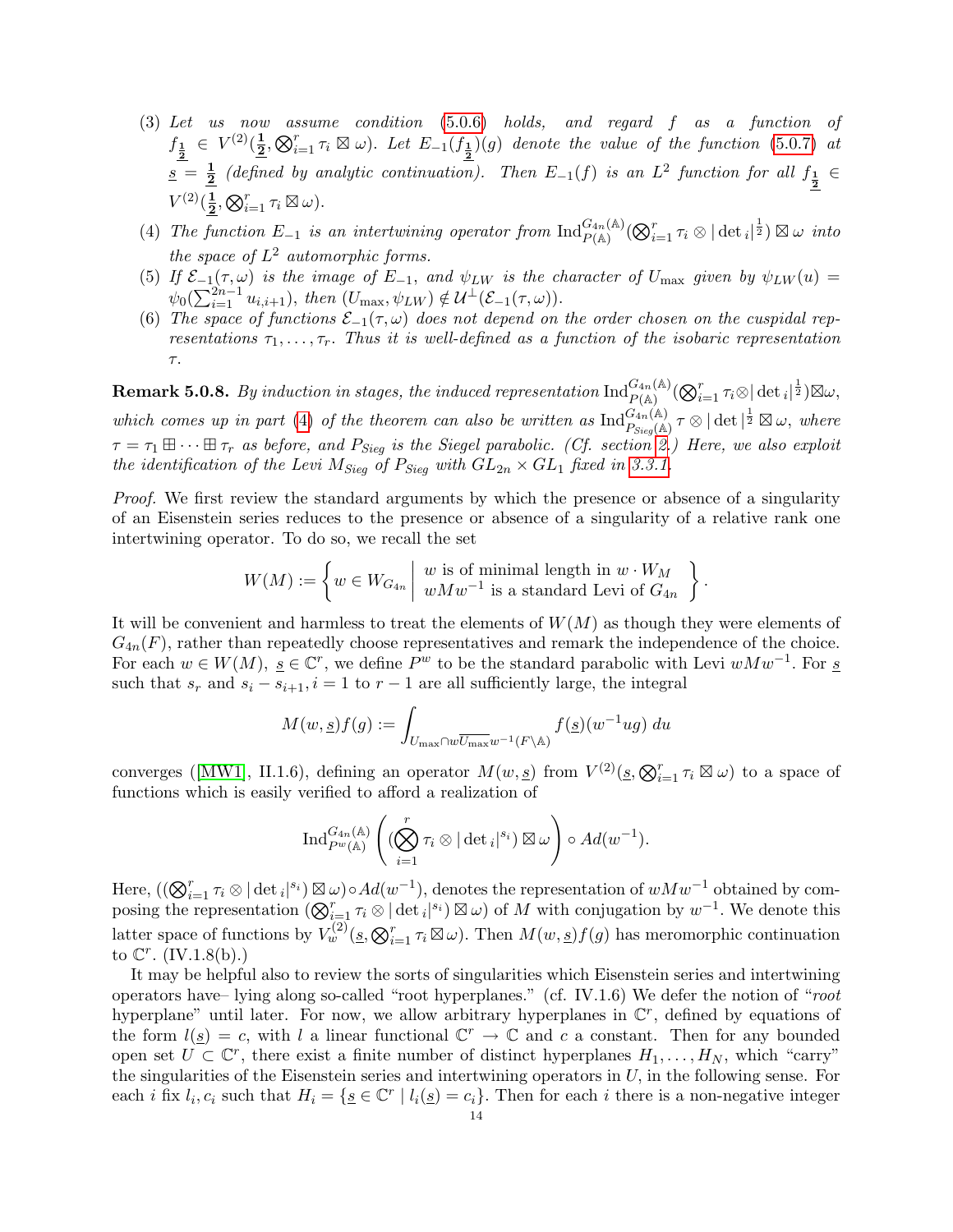$\nu(H_i)$  such that

<span id="page-14-1"></span>(5.0.9) 
$$
\prod_{i=1}^{N} (l_i(\underline{s}) - c_i)^{\nu(H_i)} E(f)(g)(\underline{s})
$$

continues to a function holomorphic on all of U. Covering  $\mathbb{C}^r$  with bounded open sets and taking a union, we obtain an infinite, but *locally* finite, set of hyperplanes which carry all the singularities of the Eisenstein series and intertwining operators. The same hyperplane  $H$  will of course occur more than once. It is easily verified that the minimal exponent  $\nu(H)$  appearing in [\(5.0.9\)](#page-14-1) is the same each time. Thus we may speak of whether an Eisenstein series or intertwining operator does or does not have a pole along  $H$ , and of the order of the pole.

One may define "analytic/meromorphic continuation" for functions taking values in Fréchet spacesof locally  $L^2$  functions and the like ([\[MW1\]](#page-39-11) I.4.9, IV.1.3) of functions and operators. In this case, outside of the domain of convergence, one's functions are defined only up to  $L^2$  equivalence. However, in view of I.4.10, one has a unique smooth representative for the class. For us it will be more convenient simply to adopt the convention that when we say the Eisenstein series has a pole along  $H$ , we mean for some  $f, g$ .

Now let us state the relationship between poles of Eisenstein series and intertwining operators, which we prove in an appendix.

<span id="page-14-0"></span>**Proposition 5.0.10.** For  $f \in V^{(2)}(\underline{s}, \bigotimes_{i=1}^r \tau_i \boxtimes \omega)$ , there exists  $g \in G_{4n}(\mathbb{A})$  such that  $E(f)(g)$  has a pole along H if and only if there exist  $w \in W(M)$ ,  $g' \in G_{4n}(\mathbb{A})$  such that  $M(w, s) f(g')$  has a pole along H.

The same construction can be performed with the Levi M replaced by  $wMw^{-1}$ , yielding an operator

$$
M_w(w', w \cdot \underline{s}) : V_w^{(2)}(\underline{s}, \bigotimes_{i=1}^r \tau_i \boxtimes \omega) \to V_{w'w}^{(2)}(\underline{s}, \bigotimes_{i=1}^r \tau_i \boxtimes \omega),
$$

for each  $w' \in W(wMw^{-1})$ . Furthermore, one has for all  $f, g$ , the equality of meromorphic functions

$$
M_w(w', w \cdot \underline{s}) \circ M(w, \underline{s}) f(g) = M(w'w, \underline{s}) f(g)
$$

 $([MWI], II.1.6, IV.4.1)$ . (For now, the reader may think of "w·s" simply as a notational contrivance. We shall give it a precise meaning below.)

Next we wish to describe the decomposition of  $w \in W(M)$  as a product of elementary symmetries, as in [\[MW1\]](#page-39-11) I.1.8. The lattice  $X(Z_M)$  of rational characters of the center of M has a unique basis  ${e_0, \varepsilon_1, \ldots, \varepsilon_r}$ , with the property that for each  $i = 1, \ldots, m$ , there exists  $j \in \{1, \ldots, r\}$  such that the restriction of  $e_i$  as in [3.3](#page-4-1) to  $Z_M$  is  $\varepsilon_j$ . The set of restrictions of positive roots of  $G_{4n}$  to  $Z_M$  is

$$
\{0\} \cup \{\varepsilon_i - \varepsilon_j : 1 \leq i < j \leq r\} \cup \{\varepsilon_i + \varepsilon_j : 1 \leq i < j \leq r\} \cup \{2\varepsilon_i : 1 \leq i \leq r\}.
$$

We denote the set obtained by excluding zero by  $\Phi^+(Z_M)$ . For  $\alpha \in \Phi^+(Z_M)$ , and  $w \in W(M)$ , one may say " $w\alpha > 0$ " or " $w\alpha < 0$ " without ambiguity.

Each element  $w \in W(M)$  can be decomposed as a product  $s_{\alpha_1} \dots s_{\alpha_\ell}$  of elementary symmetries as in [\[MW1\]](#page-39-11) I.1.8. The element  $s_{\alpha_\ell}$  will be in  $W(M)$ , while  $s_{\alpha_{\ell-1}}$  will be in  $W(s_{\alpha_\ell}Ms_{\alpha_\ell}^{-1})$  and so on. Each is labeled with the unique restricted root (for the operative Levi) which it reverses. That is  $\{\alpha \in \Phi^+(Z_M) : s_{\alpha_\ell} \alpha < 0\}$  is singleton, and  $\alpha_\ell$  is the unique element. (Cf. [\[MW1\]](#page-39-11) I.1.8, observe that all elements of  $\Phi^+(Z_M)$  are indivisible.)

Let  $w = s_{\alpha_1} \dots s_{\alpha_\ell}$  be a minimal-length decomposition into elementary symmetries, and put  $w_i = s_{\alpha_{i+1}} \dots s_{\alpha_{\ell}}$ . Then

$$
\{\alpha \in \Phi^+(Z_M)|w\alpha < 0\} = \{w_i^{-1}\alpha_i | 1 \le i \le \ell\}
$$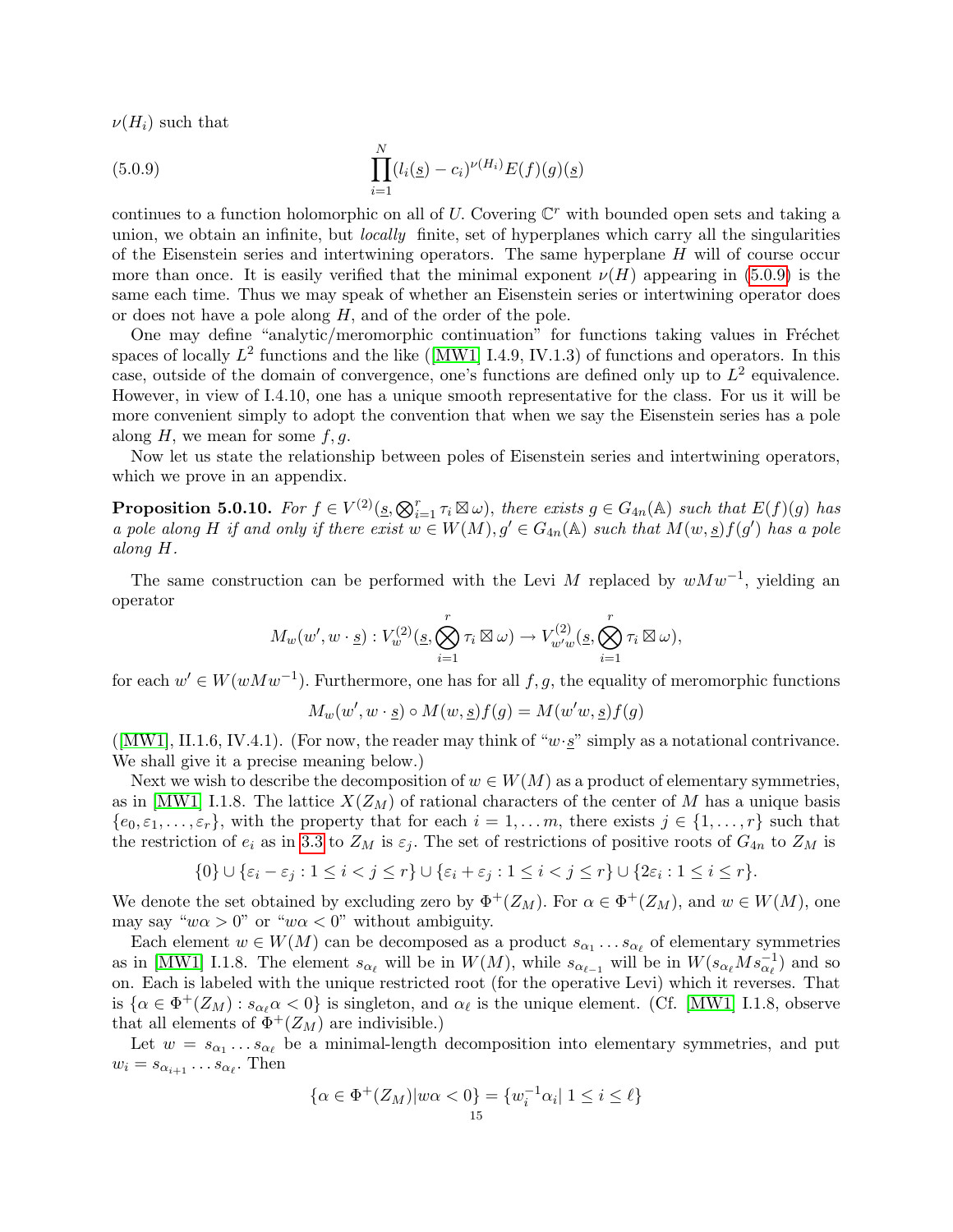and  $\ell$  is the cardinality of this set (i.e., there is no repetition). Combining this discussion with that of the previous paragraphs, we obtain a decomposition of  $M(w, s)$  as a composite of intertwining operators  $M_{w_i}(s_{\alpha_i},w_i\cdot\underline{s})$ , each corresponding naturally to one of the elements of  $\{\alpha\in\Phi^+(Z_M)|w\alpha<\pi\}$ 0}.

Let det<sub>i</sub> denote the rational character  $(g, \alpha) \mapsto \det g_i$  of M. Then  $\{e_0, \det_1, \ldots, \det_r\}$  is a basis for the lattice  $X(M)$  of rational characters of M. Here, the character  $e_0$  of T introduced in [3.3](#page-4-1) has been identified with a character of M as in [3.3.1.](#page-5-0) Let  $\{e_0^*, \det_1^*, \ldots, \det_r^*\}$  be the dual basis of the dual lattice. Again,  $e_0^*$  is the same as in [3.3.](#page-4-1) Elements of  $X(M)$  may be paired with elements of  $X^{\vee}(T)$  defining a projection from  $X^{\vee}(T)$  onto the dual lattice. For each  $i = 1, \ldots m$ , there exists unique  $j \in \{1, \ldots, r\}$  such that  $e_i^*$  maps to det  $_j^*$ . If  $\alpha$  is a root, then the projection of the coroot  $\alpha^{\vee}$ to the dual lattice of  $X(M)$  depends only on the restriction of  $\alpha$  to  $Z_M$ , and the correspondence is as follows:

$$
0 \leftrightarrow 0,
$$
  
\n
$$
\varepsilon_i - \varepsilon_j \leftrightarrow \det_i^* - \det_j^*,
$$
  
\n
$$
\varepsilon_i + \varepsilon_j \leftrightarrow \det_i^* + \det_j^* - e_0^*,
$$
  
\n
$$
2\varepsilon_i \leftrightarrow 2 \det_i^* - e_0^*.
$$

We denote the element corresponding to  $\alpha \in \Phi^+(Z_M)$  by  $\alpha^{\vee}$  (in agreement with [\[MW1\]](#page-39-11), I.1.11). We may identify  $\underline{s} \in \mathbb{C}^r$  with

$$
\sum_{i=1}^r \det_i \otimes s_i \in X(M) \otimes_{\mathbb{Z}} \mathbb{C}.
$$

This is compatible with [\[MW1\]](#page-39-11), I.1.4. Restriction of functions gives a natural injective map  $X(M) \to X(T)$ , and hence  $X(M) \otimes_{\mathbb{Z}} \mathbb{C} \to X(T) \otimes_{\mathbb{Z}} \mathbb{C}$ , which we use to identify the first space with a subspace of the second. This gives the notation  $w \cdot g$  a precise meaning, as an element of  $X(wMw^{-1})\otimes_{\mathbb{Z}}\mathbb{C}$ , which is compatible with the usage above. In addition, it gives a "meaning" to the set

$$
\{s_i - s_j\} \cup \{s_i + s_j\} \cup \{2s_i\},\
$$

of linear functionals on  $\mathbb{C}^r$ , identifying each with an element of  $\Phi^+(Z_M)$ . Formally,

**Definition 5.0.11.** A root hyperplane (relative to the Levi M) is a hyperplane of the form

$$
H = \{ s \in \mathbb{C}^r \mid \langle \alpha^\vee, \underline{s} \rangle = c \}
$$

for some  $\alpha \in \Phi^+(Z_M)$  and  $c \in \mathbb{C}$ . We say that the hyperplane H is associated to the root  $\alpha$ , which is uniquely determined.

The next main statement is

<span id="page-15-0"></span>**Lemma 5.0.12.** Let  $w = s_{\alpha_1} \ldots s_{\alpha_\ell}$  be any decomposition of minimal length, and for each i let  $w_i = s_{\alpha_{i+1}} \dots s_{\alpha_{\ell}}$ . Then the set of poles of  $M(w, \underline{s})$  is the disjoint union of the sets of poles of the operators  $M_{w_i}(s_{\alpha_i}, w_i \cdot \underline{s})$ . A pole of  $M(w, \underline{s})$  comes from  $M_{w_i}(s_{\alpha_i}, w_i \cdot \underline{s})$  if and only if it is associated to  $w_i^{-1}\alpha_i$ . Furthermore, if  $\{g \in \mathbb{C}^r | \langle \alpha^\vee, g \rangle = c\}$  is a pole of  $M(w, s)$ , then  $c \neq 0$ .

We now prove [\(1\)](#page-12-2). A root hyperplane passing through  $\frac{1}{2}$  is defined by an equation of one of three forms:  $s_i = \frac{1}{2}$  $\frac{1}{2}$ ,  $s_i + s_j = 1$ , or  $s_i - s_j = 0$ . The third kind can not support singularities of the Eisenstein series. The first two can, but by [\[MW1\]](#page-39-11)IV.1.11 (c), they will be without multiplicity, and so the factor of

$$
\prod_{i \neq j} (s_i + s_j - 1) \prod_{i=1}^r (s_i - \frac{1}{2})
$$

will take care of them.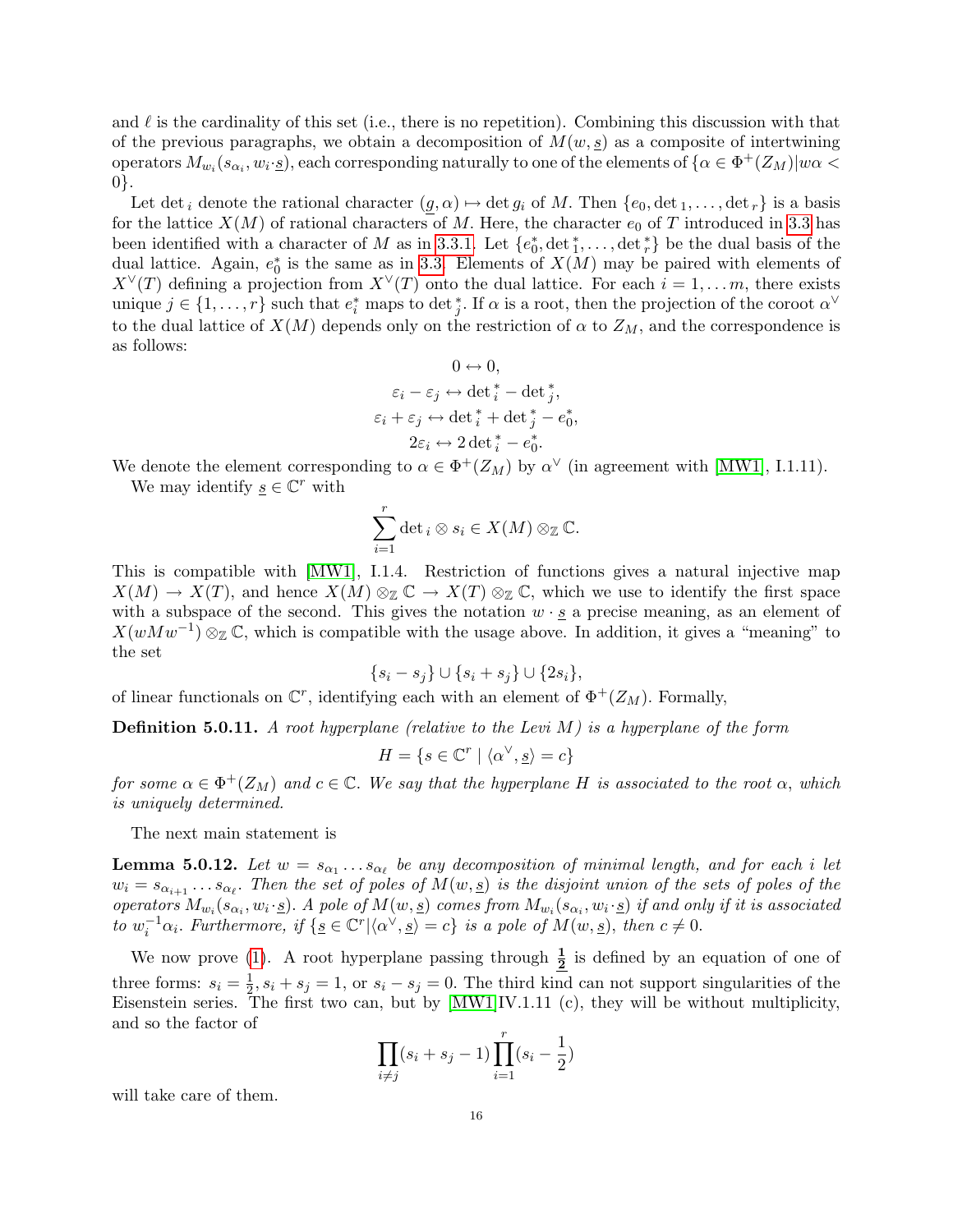The operators corresponding to elementary symmetries are called relative rank one because they could be defined without reference  $G_{4n}$ , considering M instead as a maximal Levi of another Levi subgroup  $M_{\alpha}$  of  $G_{4n}$ , having semisimple rank one greater than that of M. Furthermore, in a suitable sense, the relative rank one operator only "lives on one component of  $M_{\alpha}$ ," which will allow us to deduce the general case of [\(2\)](#page-12-4) from the case  $r = 1$  and a similar fact about intertwining operators on  $GL_n$ . Let us make this more precise.

Fix  $\alpha \in \Phi^+(Z_M)$ . There is a minimal Levi subgroup  $M_\alpha$  of  $G_{4n}$  containing M such that  $\alpha$ is the restriction of a root of  $M_{\alpha}$ . (It is standard iff  $\alpha$  is the restriction of a simple root.) Fix  $w \in W(M)$  such that  $w\alpha < 0$ , and a decomposition  $w = s_{\alpha_1} \dots s_{\alpha_\ell}$  of w as into elementary symmetries, which is of minimal length. For some unique i, we have  $\alpha = w_i^{-1} \alpha_i$ , where  $w_i$  is as above. Then  $w_i M_\alpha w_i^{-1}$  is a standard Levi of  $G_{4n}$ . Different choices of decomposition give different (even conjugate) embeddings of the same reductive group into  $G_{4n}$  as a standard Levi.

If  $\alpha = \varepsilon_j - \varepsilon_k$ , or  $\varepsilon_j + \varepsilon_k$ , then  $M_{\alpha_i}$  is isomorphic to  $GL_{2(n_j+n_k)} \times \prod_{l \neq j,k} GL_{2n_l} \times GL_1$ . while if  $\alpha = 2\varepsilon_j$ , it is isomorphic to  $G_{4n_j} \times \prod_{k \neq j} GL_{2n_k}$ . Let G' denote  $GL_{2(n_j+n_k)}$  or  $G_{4n_j}$  as appropriate and let  $\iota$  be a choice of isomorphism with the "new" factor. Then  $\iota^{-1}(\iota(G') \cap P^{w_i})$  is a maximal parabolic subgroup  $P' = M'U'$  of G', and  $\sigma := (\bigotimes_{i=1}^r \tau \otimes \omega) \circ Ad(w_i) \circ \iota$ , is an irreducible unitary cuspidal automorphic representation of  $M'(\mathbb{A})$ . The map  $\iota$  also induces a linear projection

$$
\iota_*: X(w_i M w_i^{-1}) \otimes_{\mathbb{Z}} \mathbb{C} \to X(M') \otimes_{\mathbb{Z}} \mathbb{C}.
$$

(Recall that we have agreed to think of  $w_i \cdot \underline{s}$  as an element of the former space.)

Following, [\[MW1\]](#page-39-11) I.1.4, define  $m^{\mu}$  for  $m \in M'(\mathbb{A})$  and  $\mu$  in  $X(M') \otimes_{\mathbb{Z}} \mathbb{C}$ , by stipulating that  $m^{\mu} = |\chi(m)|^s$  if  $\mu = \chi \otimes s$  and  $m^{\mu_1 + \mu_2} = m^{\mu_1} m^{\mu_2}$ .

The set  $W'_{G}(M')$ , defined analogously to  $W(M)$  above, contains a unique nontrivial element. It is the elementary symmetry  $s_\beta$  associated to the restriction to  $Z_M'$  of any of the positive roots of  $G'$  which are not roots of M'. The map  $\iota$  identifies  $s_{\beta}$  with  $s_{\alpha_i}$ .

For  $\mu \in X(M')\otimes_{\mathbb{Z}} \mathbb{C}$ , let  $V^{(1)}(\mu, \sigma)$  denote

$$
\{h: G'(\mathbb{A}) \to V_{\sigma}, \text{ smooth}|h(mg')(m') = h'(g')(m'm)m^{\mu+\rho_{P'}} \quad m, m' \in M'(\mathbb{A}), g' \in G'(\mathbb{A})\},\
$$

$$
V^{(2)}(\mu, \sigma) = \{h: G'(\mathbb{A}) \to \mathbb{C}, \text{ smooth}|h(g')(e) \in V^{(1)}(\mu, \sigma)\}.
$$

There is a standard intertwining operator  $M(s_{\beta}, \mu) : V^{(2)}(\mu, \sigma) \to V^{(2)}_{s_{\beta}}(\mu, \sigma)$ . One has the identity

$$
M_{w_{i-1}}(s_{\alpha_i}, w_i \cdot \underline{s}) f(\iota(h)g) = M(s_{\beta}, \mu) f(\iota(h)g).
$$

That is, if  $p_q$  denotes the map

$$
V_{w_i}^{(2)}(\underline{s}, \bigotimes_{i=1}^r \tau_i \boxtimes \omega) \to V^{(2)}(\mu, \sigma)
$$

corresponding to evaluation at  $\iota(h)q$  for a fixed g, then, for all g, the following diagram commutes:

$$
V_{w_i}^{(2)}(s, \bigotimes_{i=1}^r \tau_i \boxtimes \omega) \longrightarrow V_{w_{i-1}}^{(2)}(s, \bigotimes_{i=1}^r \tau_i \boxtimes \omega)
$$
  
\n
$$
V_{w_{i-1}}^{(2)}(s, \bigotimes_{i=1}^r \tau_i \boxtimes \omega)
$$
  
\n
$$
V_{w_{i-1}}^{(2)}(s, \bigotimes_{i=1}^r \tau_i \boxtimes \omega)
$$
  
\n
$$
V_{w_{i-1}}^{(2)}(s, \bigotimes_{i=1}^r \tau_i \boxtimes \omega)
$$
  
\n
$$
V_{w_{i-1}}^{(2)}(s, \bigotimes_{i=1}^r \tau_i \boxtimes \omega)
$$

Hence  $M_{w_i}(s_{\alpha_i}, w_i \cdot \underline{s})$  has a pole along a root hyperplane associated to  $\alpha$  iff  $M(\iota_*(w_i \cdot s + \rho_{P_{\alpha_i}}), \sigma)$ does.

Since the set of poles of  $M_{w_i}(s_{\alpha_i}, w_i \cdot \underline{s})$  is equal to the set of poles of  $M(w, \underline{s})$  along hyperplanes associated to  $\alpha$ , it is independent of the choice of decomposition  $w = s_{\alpha_1} \dots s_{\alpha_\ell}$ . Hence, for each  $\alpha \in \Phi^+(Z_M)$ , we may use a decomposition tailored to that  $\alpha$ .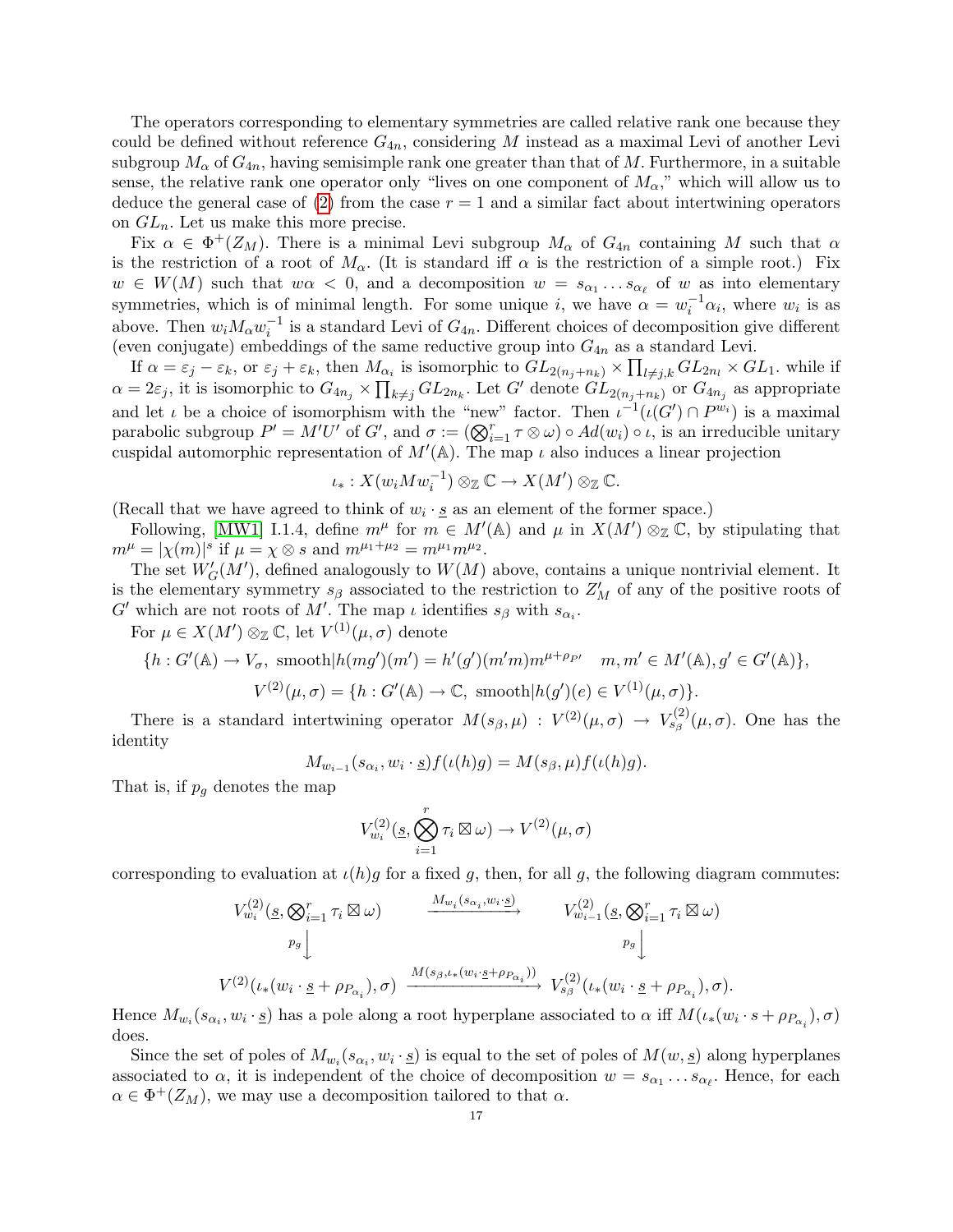First suppose  $\alpha = \varepsilon_j - \varepsilon_k$ . One may choose a decomposition so that  $w_i$  corresponds to the permutation matrix in  $GL_{2n}$  (identified with a subgroup of the Siegel Levi) which moves the jth block of  $M$  up so that it is immediately after the *i*th, and otherwise preserves order. It is then easily verified that  $\sigma = \tau_i \otimes \tau_j$  and

$$
\begin{pmatrix} h_1 & \cdots & h_2 \end{pmatrix}^{i_*(w_i \cdot s) + \rho_{P_{\alpha_i}}} = |\det h_1|^{s_i + \kappa} |\det h_2|^{s_j + \kappa}
$$

,

where  $\kappa = \sum_{k>i, k\neq j} n_k - \sum_{k$  $\frac{1}{2}$ .

Next suppose  $\alpha = 2\varepsilon_j$ . Then we choose a decomposition so that  $w_i$  is in the Weyl group of  $GL_{2n}$ , and moves the jth block to be last, otherwise preserving order. Then one easily verifies that  $\sigma$  is the representation  $\tau_j \boxtimes \omega$  of the Siegel Levi of  $G_{4n_j}$ , and that, for  $(g', \alpha)$  in the Siegel Levi of  $G_{4n_j}$ ,

$$
(g', \alpha)^{\iota \cdot (w_i \cdot \underline{s} + \rho_{P_{\alpha_i}})} = |\det g|^{s_j}.
$$

Finally, suppose  $\alpha = \varepsilon_i + \varepsilon_k$ . Then we choose a decomposition so that  $w_i$  that projects to a permutation matrix in  $SO_{4n}$  of the form

$$
\begin{pmatrix} I & & & \\ & & I & \\ & & I & \\ & & I & \\ & & & 1 \end{pmatrix},
$$

with the off-diagonal blocks being  $2n_j \times 2n_j$ , and the first block being  $\sum_{k=1}^{i} 2n_k$ . We deduce from Corollary [3.4.6](#page-8-0) that  $\sigma = \tau_i \otimes (\tilde{\tau}_i \otimes \omega)$ , and from Lemma [3.4.5](#page-8-1) that

$$
\binom{h_1}{h_2}^{\iota_*(w_i \cdot s) + \rho_{P_{\alpha_i}}}= |\det h_1|^{s_i + \kappa} |\det h_2|^{-s_j + \kappa},
$$

where  $\kappa$  is as before.

Thus [\(2\)](#page-12-4) follows from

<span id="page-17-0"></span>**Proposition 5.0.13.** Let w denote the unique nontrivial element of  $W(M)$ , in the case when M is the Levi of the Siegel parabolic. Let  $\tau$  be a cuspidal representation of  $GL_m$ . Then  $M(w, s) f(g)$ has a pole at  $s=\frac{1}{2}$  $\frac{1}{2}$  for some  $f \in \text{Ind}_{P(\mathbb{A})}^{G_{2m}(\mathbb{A})}(\tau \otimes |\det|^s) \boxtimes \omega$ , and  $g \in G_{2m}(\mathbb{A})$  if and only if  $\tau$  is  $\bar{\omega}$ -symplectic.

**Remark 5.0.14.** Of course, we only need the case  $m = 2n$ . Furthermore, if m is odd, then  $\tau$  is never  $\bar{\omega}$ -symplectic. We hope to show more clearly how the ideas fit together by stating the result for general m. It is proved also for general m, because the proof is "blind to m."

<span id="page-17-1"></span>**Proposition 5.0.15.** Let P = MU be a maximal standard parabolic of  $GL_n$  such that M ≅  $GL_k \times GL_{n-k}$ . Let f be an element of  $\text{Ind}_{P(\mathbb{A})}^{GL_n(\mathbb{A})}(\tau_1 \otimes |\det|^{s_1}) \bigotimes (\tau_2 \otimes |\det|^{s_2})$ . Let w be the unique nontrivial element of W(M). Then  $M(w, \underline{s})f(g)$  is singular along the hyperplane  $s_1 - s_2 = 1$  for some  $f, g \text{ iff } \tau_2 \cong \tau_1$ .

We defer the proofs to the appendix.

Now, we assume [\(5.0.6\)](#page-12-3) holds and prove the remaining part of the theorem. Let  $N(\underline{s}) = \prod_{i=1}^{r} (s_i -$ 1  $(\frac{1}{2})$ .

Item [\(3\)](#page-13-1) follows from [\[MW1\]](#page-39-11) I.4.11. The constant term of  $E(f)$  along a parabolic  $P' = M'U'$ has nontrivial cuspidal component iff M' is conjugate to M. (IV.1.9 (b)(ii)). For such  $P'$  it is equal to

$$
\sum_{w \in W(M), \; wMw^{-1} = M'} M(w, \underline{s}) f(g).
$$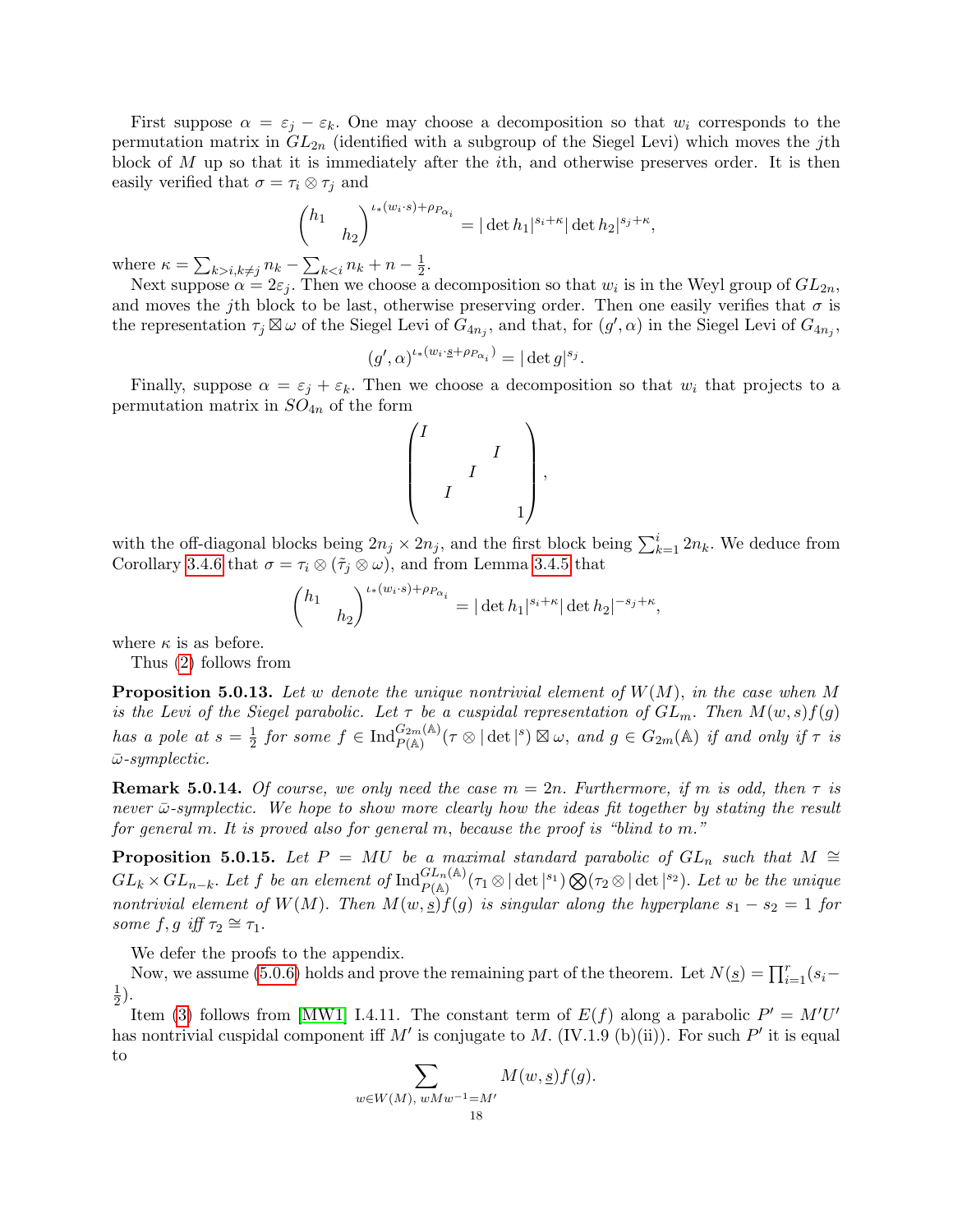Take  $w \in W(M)$ , such that  $wMw^{-1} = M'$ . If  $w \cdot (2\varepsilon_i) > 0$  for some i, then  $M(w, \underline{s})f(g)$  does not have a pole at  $s_i - \frac{1}{2}$  $\frac{1}{2}$ , and hence  $N(\underline{s})M(w, \underline{s})f(g)$  vanishes at  $\frac{1}{2}$ . On the other hand, if  $w \cdot (2\varepsilon_i) < 0$ for all i, then  $M(w, s)f(g)$  satisfies the criterion of I.4.11.

It follows from [\[MW1\]](#page-39-11) IV.1.9 (b)(i) applied to  $N(\underline{s})E(f)$  (which is valid by IV.1.9 (d)) that the residue is an automorphic form. To complete the proof of  $(4)$ , let  $\rho(g)$  denote right translation. It is clear that for values of s in the domain of convergence,  $N(s)E(\rho(g)f)(s) = N(s)\rho(g)(E(f)(s)).$ By uniqueness of analytic continuation, the equality also holds at values of s where both sides are defined by analytic continuation, including  $\frac{1}{2}$ . The action of the Lie algebra at the infinite places is handled similarly.

Next we consider the constant term of  $E(f)$  along the Siegel parabolic. By [\[MW1\]](#page-39-11) II.1.7(ii) it may be expressed in terms of  $GL_{2n}$  Eisenstein series, formed using the functions  $M(w, s)f$ , corresponding to those  $w \in W(M)$  such that  $w^{-1}(e_i - e_{i+1}) > 0$  for all i. (Note: we proved in Lemma [3.4.3](#page-7-1) that  $wMw^{-1}$  is contained in the Siegel Levi for every  $w \in W(M)$ .) When we pass to  $E_{-1}(f)$ , the term corresponding to w only survives if  $w \cdot (2\varepsilon_i) < 0$  for all i. This condition picks out a unique element,  $w_0$ . It is the shortest element of  $W_{GL_{2n}} \cdot w_{\ell} \cdot W_{GL_{2n}}$ , where  $w_{\ell}$  is the longest element of  $W_{G_{4n}}$ , and we have identified  $GL_{2n}$  with a subgroup of the Siegel Levi as usual. Via corollary [3.4.6](#page-8-0) one finds that

$$
(\bigotimes_{i=1}^r \tau_i \boxtimes \omega) \circ Ad(w_0) = (\bigotimes_{i=1}^r (\tilde{\tau}_{r+1-i} \otimes \omega) \boxtimes \omega) = (\bigotimes_{i=1}^r \tau_{r+1-i} \boxtimes \omega).
$$

For  $f \in V^{(2)}(\bigotimes_{i=1}^r \tau_i \boxtimes \omega, \frac{1}{2}), M(w_0, \frac{1}{2})$  $\frac{1}{2}$ )  $f|_{GL_{2n}(\mathbb{A})}$  is an element of the analogue of  $V^{(2)}(\bigotimes_{i=1}^{r} \tau_i \boxtimes \omega, s)$ , for the induced representation

$$
\operatorname{Ind}_{\bar{P}^0(\mathbb{A})}^{GL_{2n}(\mathbb{A})}(\bigotimes \tau_{r+1-i} \otimes |\det_i|^{\frac{n-2}{2}}) = |\det|^{\frac{n-2}{2}} \otimes \tau
$$

of  $GL_{2n}$ . Here  $\bar{P}^0 = GL_{2n} \cap P^{w_0}$ , and  $\tau = \tau_1 \boxplus \cdots \boxplus \tau_r$ . Furthermore, since this representation is irreducible, it may be regarded as an arbitrary element. Also, we may regard this representation as induced from  $\tau_1, \ldots, \tau_r$  in the usual order. Let  $\overline{P}$  denote the relevant parabolic of  $GL_{2n}$ .

The representation  $\tau$  sits inside a fiber bundle of induced representations  $\text{Ind}_{\bar{P}(\mathbb{A})}^{\tilde{GL}_{2n}(\mathbb{A})}(\mathbb{Q}_{i=1}^r \tau_i \otimes$  $|\det_i|^{s_i}$ ). For a flat, K-finite section f let  $E^{GL_{2n}}(f)(g)(\underline{s})$  be the  $GL_{2n}$  Eisenstein series defined by

$$
\sum_{\bar{P}(F)\backslash GL_{2n}(F)} f(\underline{s})(\gamma g)
$$

when  $s_i - s_{i+1}$  is sufficiently large for each i, and by meromorphic continuation elsewhere.

Let  $U_{\text{max}}^{GL_{2n}}$  denote the usual maximal unipotent subgroup of  $GL_{2n}$ , consisting of all upper triangular unipotent matrices. Let  $\psi_W(u) = \psi_0(u_{1,2} + \cdots + u_{m-1,m})$  be the usual generic character.

To complete the proof of [\(5\)](#page-13-2), we must prove that

(5.0.16) 
$$
\int_{U_{\max}^{GL_{2n}}(F\backslash\mathbb{A})} E^{GL_{2n}}(f)(ug)(\underline{0})\psi_W(u) du \neq 0
$$

for some  $f \in \text{Ind}_{\bar{P}(\mathbb{A})}^{GL_{2n}(\mathbb{A})} \bigotimes_{i=1}^{r} \tau_{r+1-i}, g \in GL_{2n}(\mathbb{A}),$  i.e., that the space of  $GL_{2n}$  Eisenstein series  $E^{GL_{2n}}(f)$  is globally  $\psi_W$ -generic. Granted this, [\(5\)](#page-13-2) follows from [\[MW1\]](#page-39-11)II.1.7(ii) and the discussion just above.

The following proposition follows from work of Shahidi.

#### <span id="page-18-0"></span>Proposition 5.0.17.

$$
\int_{U_{\max}^{GL_{2n}}(F\backslash\mathbb{A})} E^{GL_{2n}}(f)(ug)(\underline{s})\psi_W(u) du = \prod_{v\in S} W_v(g_v) \cdot \prod_{v\notin S} W_v^{\circ}(g_v) \cdot \prod_{i
$$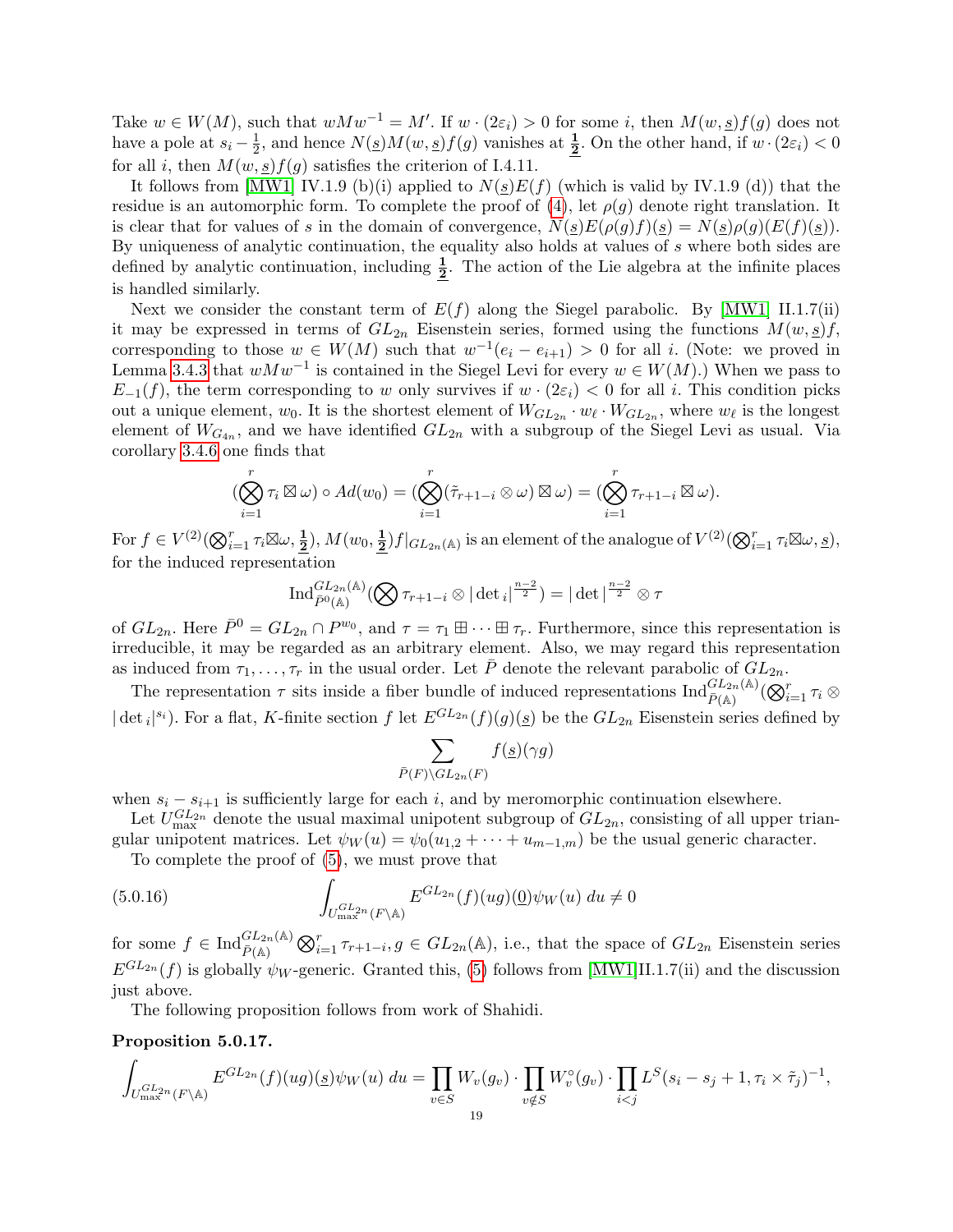where, for each  $v, W_v$  is a Whittaker function in the  $\psi_{W,v}$ -Whittaker model of  ${\rm Ind}_{\bar{P}(F_v)}^{GL_{2n}(F_v)}(\bigotimes_{i=1}^r \tau_{i,v} \otimes$  $|\det_i|_v^{s_i}$ , S is a finite set of places, depending on f, outside of which  $\tau_v$  is unramified and  $W_v^{\circ}$  is the normalized spherical vector in the the  $\psi_{W,v}$ -Whittaker model of  $\text{Ind}_{\bar{P}(F_v)}^{GL_{2n}(F_v)}(\bigotimes_{i=1}^r \tau_{i,v} \otimes |\det{}_i|_v^{s_i}).$  A flat, K-finite section f may be chosen so that, for all  $v \in S$ , the function  $W_v$  is not identically zero at  $s = 0$ .

We briefly review the steps of the proof in the appendix.

It follows from  $|Ja-Sh3|$  Propositions 3.3 and 3.6 that the product of partial L functions appearing in Proposition [5.0.17](#page-18-0) does not have a pole at  $s = 0$  provided the representations  $\tau_1, \ldots, \tau_r$  are distinct. This completes the proof of [\(5\)](#page-13-2).

Finally, [\(6\)](#page-13-3)follows from the functional equation of the Eisenstein series ( $[MW1]IV.1.10(a)$  $[MW1]IV.1.10(a)$ ), and the fact that  $\tau$  is equal to an irreducible full induced representation (as opposed to a constituent of a reducible one).  $\Box$ 

#### 6. Main Results

<span id="page-19-1"></span><span id="page-19-0"></span>6.1. Descent Construction. In this section, we shall make use of remark [5.0.8,](#page-13-4) and regard  $\mathcal{E}_{-1}(\tau,\omega)$  as affording an automorphic realization of the representation induced from the representation  $\tau \otimes |\det|^{\frac{1}{2}} \boxtimes \omega$  of the Siegel Levi. Thus we may dispense with the smaller Levi denoted by  $P$  in the previous section, and in this section we denote the Siegel parabolic more briefly by  $P = MU$ .

Next we describe certain unipotent periods of  $G_{2m}$  which play a key role in the argument. For  $1 \leq \ell < m$ , let  $N_{\ell}$  be the subgroup of  $U_{\text{max}}$  defined by  $u_{ij} = 0$  for  $i > \ell$ . (Recall that according to the convention above, this refers only to those i, j with  $i < j \leq m - i$ .) This is the unipotent radical of a standard parabolic  $Q_\ell$  having Levi  $L_\ell$  isomorphic to  $GL_1^\ell \times G_{2m-2\ell}$ .

Let  $\vartheta$  be a character of  $N_{\ell}$  then we may define

$$
DC^{\ell}(\tau, \omega, \vartheta) = FC^{\vartheta} \mathcal{E}_{-1}(\tau, \omega).
$$

<span id="page-19-2"></span>**Theorem 6.1.1.** Let  $\omega$  be a Hecke character. Let  $\tau = \tau_1 \boxplus \cdots \boxplus \tau_r$  be an isobaric sum of  $\bar{\omega}$ symplectic irreducible cuspidal automorphic representations  $\tau_1, \ldots, \tau_r$ , of  $GL_{2n_1}(\mathbb{A}), \ldots GL_{2n_r}(\mathbb{A}),$ respectively. If  $\ell \geq n$ , and  $\vartheta$  is in general position, then

$$
DC^{\ell}(\tau, \omega, \vartheta) = \{0\}.
$$

*Proof.* By Theorem [5.0.4,](#page-12-0) [\(3\)](#page-13-1) the representation  $\mathcal{E}_{-1}(\tau,\omega)$  decomposes discretely. Let  $\pi \cong \otimes_v' \pi_v$  be one of the irreducible components, and  $p_{\pi} : \mathcal{E}_{-1}(\tau, \omega) \to \pi$  the natural projection.

Fix a place  $v_0$  such which  $\tau_{v_0}$  and  $\pi_{v_0}$  are unramified. For any  $\xi^{v_0} \in \otimes'_{v \neq v_0} Ind_{P(F_v)}^{G_{4n}(F_v)} \tau_v \otimes |\det|_v^{\frac{1}{2}} \boxtimes$  $\omega_v$  we define a map

$$
i_{\xi^{v_0}}:Ind_{P(F_{v_0})}^{G_{4n}(F_{v_0})}\tau_{v_0}\otimes |\det|^{\frac{1}{2}}_{v_0}\boxtimes\omega_{v_0}\to Ind_{P(\mathbb{A})}^{G_{4n}(\mathbb{A})}\tau\otimes |\det|^{\frac{1}{2}}\boxtimes\omega
$$

by  $i_{\xi^{v_0}}(\xi_v) = \iota(\xi_{v_0} \otimes \xi^{v_0})$ , where  $\iota$  is an isomorphism of the restricted product  $\otimes'_v Ind_{P(F_v)}^{G_{4n}(F_v)} \tau_v \otimes$  $|\det|_{\tilde{v}}^{\frac{1}{2}} \boxtimes \omega_v$  with the global induced representation  $Ind_{P(\mathbb{A})}^{G_{4n}(\mathbb{A})}\tau \otimes |\det|^{\frac{1}{2}} \boxtimes \omega$ . Clearly

$$
\mathcal{E}_{-1}(\tau,\omega)=E_{-1}\circ\iota(\otimes'_v Ind_{P(F_v)}^{G_{4n}(F_v)}\tau_v\otimes|\det|_v^{\frac{1}{2}}\boxtimes\omega_v).
$$

For any decomposable vector  $\xi = \xi_{v_0} \otimes \xi^{v_0}$ ,

$$
p_{\pi} \circ E_{-1} \circ \iota(\xi) = p_{\pi} \circ E_{-1} \circ i_{\xi^{v_0}}(\xi_{v_0}).
$$
  
20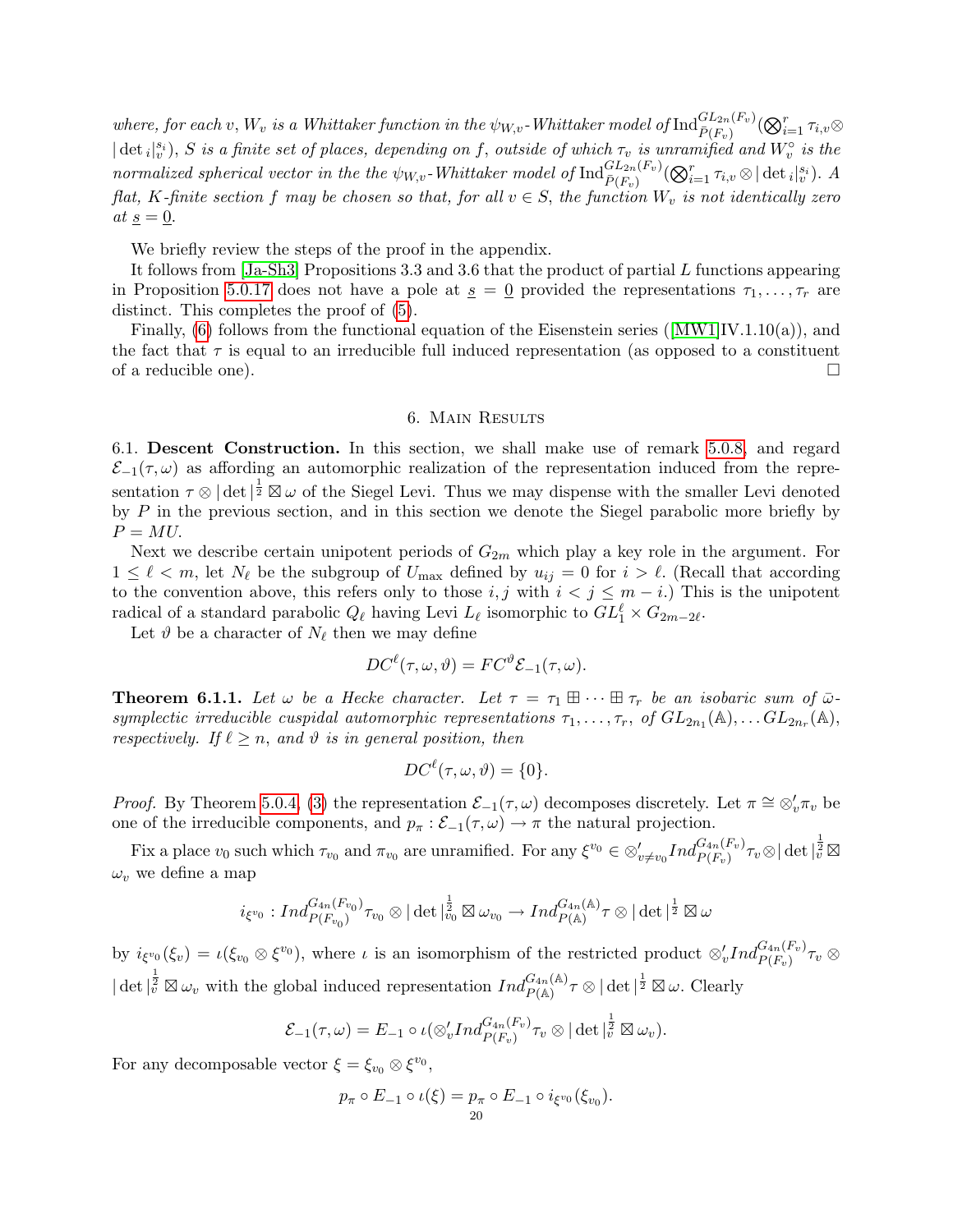Thus,  $\pi_{v_0}$  is a quotient of  $Ind_{P(F_{v_0})}^{G_{4n}(F_{v_0})}$  ${}_{P(F_{v_0})}^{G_{4n}(F_{v_0})}\tau_{v_0}\otimes|\det|^{\frac{1}{2}}_{v_0}\boxtimes\omega_{v_0}$ , and hence (since we took  $v_0$  such that  $\pi_{v_0}$  is unramified) it is isomorphic to the unramified constituent  ${}^{un}Ind_{P(F_{v_0})}^{G_{4n}(F_{v_0})}$  $\frac{G_{4n}(F_{v_0})}{P(F_{v_0})}\tau_{v_0}\otimes |\det|_{v_0}^{\frac{1}{2}}\boxtimes \omega_{v_0}.$ 

Denote the isomorphism of  $\pi$  with  $\otimes'_v \pi_v$  by the same symbol  $\iota$ . This time, fix  $\zeta^{v_0} \in \otimes'_{v \neq v_0} \pi_v$ ,

and define  $i_{\zeta^{v_0}}$  :<sup>un</sup> Ind ${}_{P(F_{v_0})}^{G_{4n}(F_{v_0})}$  ${}_{P(F_{v_0})}^{G_{4n}(F_{v_0})}\tau_{v_0}\otimes|\det|^{\frac{1}{2}}_{v_0}\boxtimes\omega_{v_0}\to\pi.$  It follows easily from the definitions that

$$
FC^{\vartheta} \circ i_{\zeta^{v_0}}
$$

factors through the Jacquet module  $\mathcal{J}_{N_{\ell},\vartheta}$  ( ${}^{un}Ind_{P(F_{v_0})}^{G_{4n}(F_{v_0})}$  $\frac{G_{4n}(F_{v_0})}{P(F_{v_0})}\tau_{v_0}\otimes|\det|^{\frac{1}{2}}_{v_0}\boxtimes\omega_{v_0}).$  In appendix [8](#page-28-0) we show that this Jacquet module is zero. The result follows.  $\square$ 

<span id="page-20-2"></span>**Remark 6.1.2.** A general character of  $N_{\ell}$  is of the form

 $\psi(c_1u_{1,2} + \cdots + c_{\ell-1}u_{\ell-1,\ell} + d_1u_{\ell,\ell+1} + \cdots + d_{4n-2\ell}u_{\ell,4n-\ell}).$ 

The Levi  $L_{\ell}$  acts on the space of characters (cf. section [4.3\)](#page-10-0). Over an algebraically closed field there is an open orbit, which consists of all those elements such that  $c_i \neq 0$  for all i and  ${}^t dJd \neq 0$ . Here, <u>d</u> is the column vector  ${}^t(d_1,\ldots,d_{4n-2\ell})$ , and J is defined as in [3.1.](#page-3-1) Over a general field two such elements are in the same F-orbit iff the two values of  ${}^t \underline{d} J \underline{d}$  are in the same square class.

Let  $\psi_{\ell}$  be the character of  $N_{\ell}$  defined by

$$
\psi_{\ell}(u) = \psi_0(u_{12} + \cdots + u_{\ell-1,\ell} + u_{\ell,2n} - u_{\ell,2n+1}).
$$

It is not hard to see that

- the stabilizer  $L_{\ell}^{\psi_{\ell}}$  (cf.  $M^{\vartheta}$  in definition [4.3.1\)](#page-10-2) has two connected components,
- the one containing the identity is isomorphic to  $G_{4n-2\ell-1}$ ,
- there is an "obvious" choice of isomorphism  $inc: G_{4n-2\ell-1} \to (L_{\ell}^{\psi_{\ell}})^0$  having the following property: if  $\{e_i^*: i = 0 \text{ to } 2n\}$  is the basis for the cocharacter lattice of  $G_{4n}$  as in section [3.3,](#page-4-1) and  $\{\bar{e}_i^*, i = 0 \text{ to } 2n - \ell - 1\}$  is the basis for that of  $G_{4n-2\ell-1}$ , then

(6.1.3) 
$$
inc \circ \bar{e}_i^* = \begin{cases} e_0^*, & i = 0\\ e_{\ell+i}^*, & i = 1 \text{ to } 2n - \ell - 1. \end{cases}
$$

In the case when  $\ell = 2n - 1$ ,  $N_{\ell} = U_{\text{max}}$ , and  $\psi_{\ell}$  is a generic character. The above remarks remain valid with the convention that  $G_1 = GL_1$ .

Let

<span id="page-20-1"></span>
$$
DC_{\omega}(\tau) = FC^{\psi_{n-1}} \mathcal{E}_{-1}(\tau, \omega).
$$

It is a space of smooth functions  $G_{2n+1}(F \backslash \mathbb{A}) \to \mathbb{C}$ , and affords a representation of the group  $G_{2n+1}(\mathbb{A})$  acting by right translation, where we have identified  $G_{2n+1}$  with the identity component of  $L_{n-1}^{\psi_{n-1}}$  $\frac{\varphi_{n-1}}{n-1}.$ 

<span id="page-20-0"></span>**Theorem 6.1.4.** Let  $\omega$  be a Hecke character. Let  $\tau = \tau_1 \boxplus \cdots \boxplus \tau_r$  be an isobaric sum of  $\bar{\omega}$ symplectic irreducible cuspidal automorphic representations  $\tau_1, \ldots, \tau_r$ , of  $GL_{2n_1}(\mathbb{A}), \ldots GL_{2n_r}(\mathbb{A}),$ respectively. The space  $DC_{\omega}(\tau)$  is a nonzero cuspidal representation of  $G_{2n+1}(\mathbb{A})$ , which supports a nonzero Whittaker integral. If  $\sigma$  is any irreducible automorphic representation contained in  $DC_{\omega}(\tau)$ , then  $\sigma$  lifts weakly to  $\tau$  under the map r. Also, the central character of  $\sigma$  is  $\omega$ .

**Remark 6.1.5.** Since  $DC_{\omega}(\tau)$  is nonzero and cuspidal, there exists at least one irreducible component  $\sigma$ . In the case of orthogonal groups, one may show ([\[So1\]](#page-39-0), pp. 8-9, item 4) that all of the components are generic using the Rankin-Selberg integrals of [\[Gi-PS-R\]](#page-38-18),[\[So2\]](#page-40-2). On the other hand, in the odd case, one may also show ( $[GRS4]$ , Theorem 8, p. 757, or  $[Sol]$  page 9, item 6) using the results of [\[Ji-So\]](#page-39-16) that  $DC_{\omega}(\tau)$  is irreducible.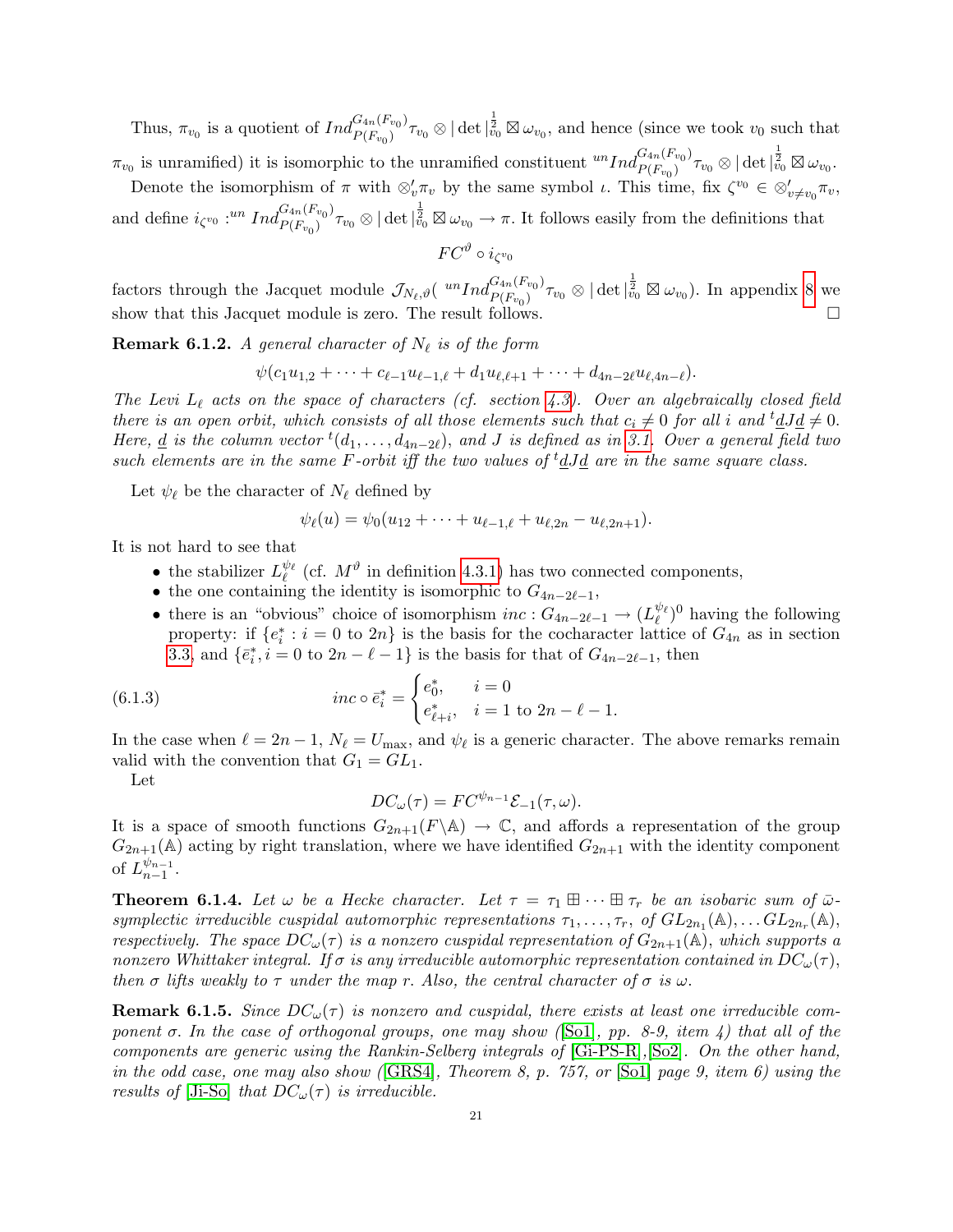Proof. The statements are proved by combining relationships between unipotent periods and knowledge about  $\mathcal{E}_{-1}(\tau,\omega)$ .

For genericity, let  $(U_1, \psi_1)$  denote the unipotent period obtained by composing the one which defines the descent with the one which defines the Whittaker function on  $G_{2n+1}$  embedded into  $G_{4n}$  as the stabilizer of the descent character. Thus  $U_1$  is the subgroup of the standard maximal unipotent defined by the relations  $u_{i,2n} = u_{i,2n+1}$  for  $i = n$  to  $2n - 1$ , and

 $\psi_1(u) = \psi(u_{1,2} + \cdots + u_{n-2,n-1} + u_{n-1,2n} - u_{n-1,2n+1} + u_{n,n+1} + \cdots + u_{2n-1,2n}).$ 

Next, let  $U_2$  denote the subgroup of the standard maximal unipotent defined by  $u_{i,i+1} = 0$  for i even and less than 2n. (One may also put  $\leq 2n$ : the equation  $u_{2n,2n+1} = 0$  is automatic for any element of  $U_{\text{max}}$ .) The character  $\psi_2$  depends on whether n is odd or even. If n is even, it is

$$
\psi(u_{1,3}+u_{2,4}+\cdots+u_{2n-1,2n+1}),
$$

while, if  $n$  is odd, it is

$$
\psi(u_{1,3} + u_{2,4} + \cdots + u_{2n-3,2n-1} + u_{2n-2,2n+1} + u_{2n-1,2n}),
$$

Finally, let  $U_3$  denote the maximal unipotent, and  $\psi_3$  denote

$$
\psi_3(u) = \psi(u_{1,2} + \cdots + u_{2n-1,2n}).
$$

Thus  $(U_3, \psi_3)$  is the composite of the unipotent period defining the constant term along the Siegel parabolic, and the one which defines the Whittaker functional on the Levi of this parabolic. By Theorem [5.0.4](#page-12-0) [\(5\)](#page-13-2) this period is not in  $\mathcal{U}^{\perp}(\mathcal{E}_{-1}(\tau,\omega)).$ 

In the appendices, we show

 $(1)$   $(U_1, \psi_1)|(U_2, \psi_2)$ , in Lemma [9.3.1,](#page-33-2) and

(2)  $(U_3, \psi_3) \in \langle (U_2, \psi_2), \{ (N_\ell, \vartheta) : n \le \ell < 2n \text{ and } \vartheta \text{ in general position.} \} \rangle$  in Lemma [9.3.2.](#page-34-0)

By Theorem [6.1.1](#page-19-2)  $(N_\ell, \vartheta) \in \mathcal{U}^\perp(\mathcal{E}_{-1}(\tau, \omega))$  for all  $n \leq \ell < 2n$  and  $\vartheta$  in general position. It follows that  $(U_1, \psi_1) \notin \mathcal{U}^{\perp}(\mathcal{E}_{-1}(\tau, \omega))$ . This establishes genericity (and hence nontriviality) of the descent. Turning to cuspidality, we prove in the appendices an identity relating:

- Constant terms on  $G_{2n+1}$  embedded as  $(L_{n-1}^{\psi_{n-1}})$  $_{n-1}^{\psi_{n-1}})^{0},$
- Descent periods in  $G_{4n}$ ,
- Constant terms on  $G_{4n}$ ,
- Descent periods on  $G_{4n-2k}$ , embedded in  $G_{4n}$  as a subgroup of a Levi.

To formulate the exact relationship we introduce some notation for the maximal parabolics of GSpin groups.

The group  $G_{2n+1}$  has one standard maximal parabolic having Levi  $GL_i \times G_{2n-2i+1}$  for each value of i from 1 to n. Let us denote the unipotent radical of this parabolic by  $V_i^{2n+1}$ . We denote the trivial character of any unipotent group by 1.

The group  $G_{4n}$  has one standard maximal parabolic having Levi  $GL_k \times G_{4n-2k}$  for each value of k from 1 to  $2n-2$ . We denote the unipotent radical of this parabolic by  $V_k$ .

(The group  $G_{4n}$  also has two parabolics with Levi isomorphic to  $GL_{2n} \times GL_1$ , but since they will not come up in this discussion, we do not need to bother over a notation to distinguish them.)

We prove in Lemma [9.3.4](#page-36-0) that  $(V_k^{2n+1})$  $(k^{2n+1}, 1) \circ (N_{n-1}, \psi_{n-1})$  is contained in

$$
\langle (N_{n+k-1}, \psi_{n+k-1}), \{ (N_{n+j-1}, \psi_{n+j-1})^{(4n-2k+2j)} \circ (V_{k-j}, \mathbf{1}) : 1 \le j < k \} \rangle,
$$

where  $(N_{n+j-1}, \psi_{n+j-1})^{(4n-2k+2j)}$  denotes the descent period, defined as above, but on the group  $G_{4n-2k+2j}$ , embedded into  $G_{4n}$  as a component of the Levi with unipotent radical  $V_{k-j}$ .

By Theorem [6.1.1](#page-19-2)  $(N_{n+k-1}, \psi_{n+k-1}) \in \mathcal{U}^{\perp}(\mathcal{E}_{-1}(\tau,\omega))$  for  $k=1$  to n. Furthermore, for  $k, j$  such that  $1 \leq j \leq k \leq n$ , the function  $E(f)(s)^{(V_{k-j},1)}$  may be expressed in terms of Eisenstein series on  $GL_{k-j}$  and  $G_{4n-2k+2j}$  using Proposition II.1.7 (ii) of [\[MW1\]](#page-39-11). What we require is the following: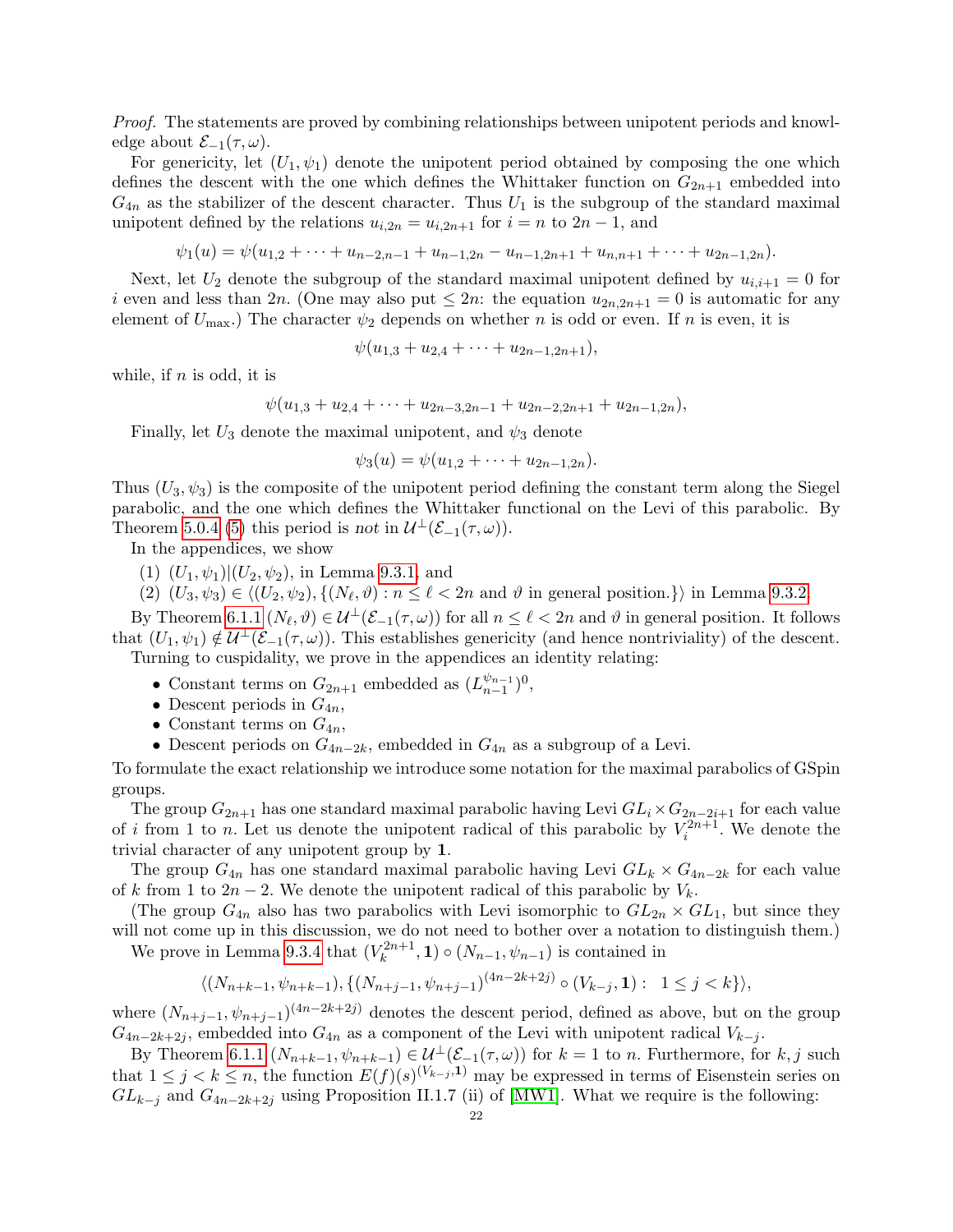**Lemma 6.1.6.** For all  $f \in V^{(2)}(\underline{s}, \bigotimes_{i=1}^r \tau \boxtimes \omega)$ 

$$
E_{-1}(f)^{(V_{k-j},\mathbf{1})}\Big|_{G_{4n-2k+2j}(\mathbb{A})}\in \bigoplus_{S}\mathcal{E}_{-1}(\tau_S,\omega),
$$

where the sum is over subsets S of  $\{1,\ldots,r\}$  such that  $\sum_{i\in S} 2n_i = 2n - k + j$ , and, for each such S,  $\mathcal{E}_{-1}(\tau_S,\omega)$  is the space of functions on  $G_{4n-2k+2j}(\mathbb{A})$  obtained by applying the construction of  $\mathcal{E}_{-1}(\tau,\omega)$  to  $\{\tau_i : i \in S\}$ , instead of  $\{\tau_i : 1 \leq i \leq r\}$ .

Once again, this is immediate from [\[MW1\]](#page-39-11) Proposition II.1.7 (ii).

Applying Theorem [6.1.1,](#page-19-2) with  $\tau$  replaced by  $\tau_S$  and  $2n$  by  $2n - k + j$ , we deduce

$$
(N_{n+j-1}, \psi_{n+j-1})^{(4n-2k+2j)} \in \mathcal{U}^{\perp}(\mathcal{E}_{-1}(\tau_S, \omega)) \quad \forall S,
$$

and hence  $(N_{n+j-1}, \psi_{n+j-1})^{(4n-2k+2j)} \circ (V_{k-j}, 1) \in \mathcal{U}^{\perp}(\mathcal{E}_{-1}(\tau,\omega))$ . This shows that any nonzero function appearing in any of the spaces  $DC^a_{\omega}(\tau)$  must be cuspidal. Such a function is also easily seen to be of uniformly moderate growth, being the integral of an automorphic form over a compact domain. In addition, such a function is easily seen to have central character  $\omega$ , and any function withthese properties is necessarily square integrable modulo the center ([\[MW1\]](#page-39-11) I.2.12). It follows that each of the spaces  $DC^a_\omega(\tau)$  decomposes discretely.

Now, suppose  $\sigma \cong \otimes'_v \sigma_v$  is an irreducible representation which is contained in  $DC_\omega(\tau)$ . Let  $p_\sigma$ denote the natural projection  $DC_{\omega}(\tau) \to \sigma$ . Once again, by Theorem [5.0.4,](#page-12-0) [\(3\)](#page-13-1) the representation  $\mathcal{E}_{-1}(\tau,\omega)$  decomposes discretely. Let  $\pi$  be an irreducible component of  $\mathcal{E}_{-1}(\tau,\omega)$  such that the restriction of  $p_{\sigma} \circ FC$  to  $\pi$  is nontrivial. As discussed previously in the proof of Theorem [6.1.1,](#page-19-2) at all but finitely many  $v, \tau$  is unramified at v and furthermore,  $\pi_v$  is the unramified constituent  $\|u\|_{L^2(\mathbb{R}^n)} \cdot \|u\|_{L^2(\mathbb{R}^n)} \leq \|\partial_t \sin \left(\frac{1}{2} \int_{\mathbb{R}^n} |u|^2_{L^2(\mathbb{R}^n)} \right) \cdot \|\partial_t \psi\|_{L^2(\mathbb{R}^n)} + \|u\|_{L^2(\mathbb{R}^n)} \leq \varepsilon^2 \|\partial_t \psi\|_{L^2(\mathbb{R}^n)}$  $\text{with } i_{\zeta^{v_0}} \text{ defined as in Theorem 6.1.1, factors through } \mathcal{J}_{N_{n-1}, \psi_{n-1}}\left( \sqrt{u^n Ind_{P(F_v)}^{G_{4n}(F_v)} \tau_v \otimes |\det|_v^{\frac{1}{2}}} \boxtimes \omega_v \right),$  $\text{with } i_{\zeta^{v_0}} \text{ defined as in Theorem 6.1.1, factors through } \mathcal{J}_{N_{n-1}, \psi_{n-1}}\left( \sqrt{u^n Ind_{P(F_v)}^{G_{4n}(F_v)} \tau_v \otimes |\det|_v^{\frac{1}{2}}} \boxtimes \omega_v \right),$  $\text{with } i_{\zeta^{v_0}} \text{ defined as in Theorem 6.1.1, factors through } \mathcal{J}_{N_{n-1}, \psi_{n-1}}\left( \sqrt{u^n Ind_{P(F_v)}^{G_{4n}(F_v)} \tau_v \otimes |\det|_v^{\frac{1}{2}}} \boxtimes \omega_v \right),$ 

and gives rise to a  $G_{2n+1}(F_{v_0})$ -equivariant map from this Jacquet-module onto  $\sigma_{v_0}$ .

To pin things down precisely, assume that  $\tau_v$  is the unramified component of  $Ind_{B(GL_{2n})(F_v)}^{GL_{2n}(F_v)}\mu$ , and let  $\mu_1, \ldots, \mu_{2n}$  be defined as in the proof of Lemma [4.1.1.](#page-9-3) By Lemma [4.1.1,](#page-9-3) we may assume without loss of generality that  $\mu_{2n+1-i} = \omega \mu_i^{-1}$  for  $i = 1$  to n.

We also need to refer to the elements of the basis of the cocharacter lattice of  $G_{2n+1}$  fixed in section [3.3.](#page-4-1) As in the remarks preceding the definition of  $DC_{\omega}(\tau)$ , we denote these  $\bar{e}_0^*, \ldots, \bar{e}_n^*$ .

In the appendices, we show that

$$
\mathcal{J}_{N_{n-1},\psi_{n-1}}\left( ^{un}Ind_{P(F_{v})}^{G_{4n}(F_{v})}\tau_{v}\boxtimes \omega_{v}\otimes |\det|_{v}^{\frac{1}{2}}\right)
$$

is isomorphic as a  $G_{2n+1}(F_v)$ -module to  $Ind_{B(G_{2n+1})(F_v)}^{G_{2n+1}(F_v)}\chi$  for  $\chi$  the unramified character of  $B(G_{2n+1})(F_v)$ such that

 $\chi \circ \bar{e}_i^* = \mu_i, i = 1$  to  $n, \chi \circ \bar{e}_0^* = \omega_v$ .

It follows that  $\tau$  is a weak lift of  $\sigma$  associated to the map r.

### 7. Appendix I: Eisenstein series

<span id="page-22-0"></span>In this appendix we complete the proofs of several intermediate statements used in the proof of Theorem [5.0.4.](#page-12-0) As far as we know, all of these results are well-known to the experts, but do not appear in the literature in the precise form we need.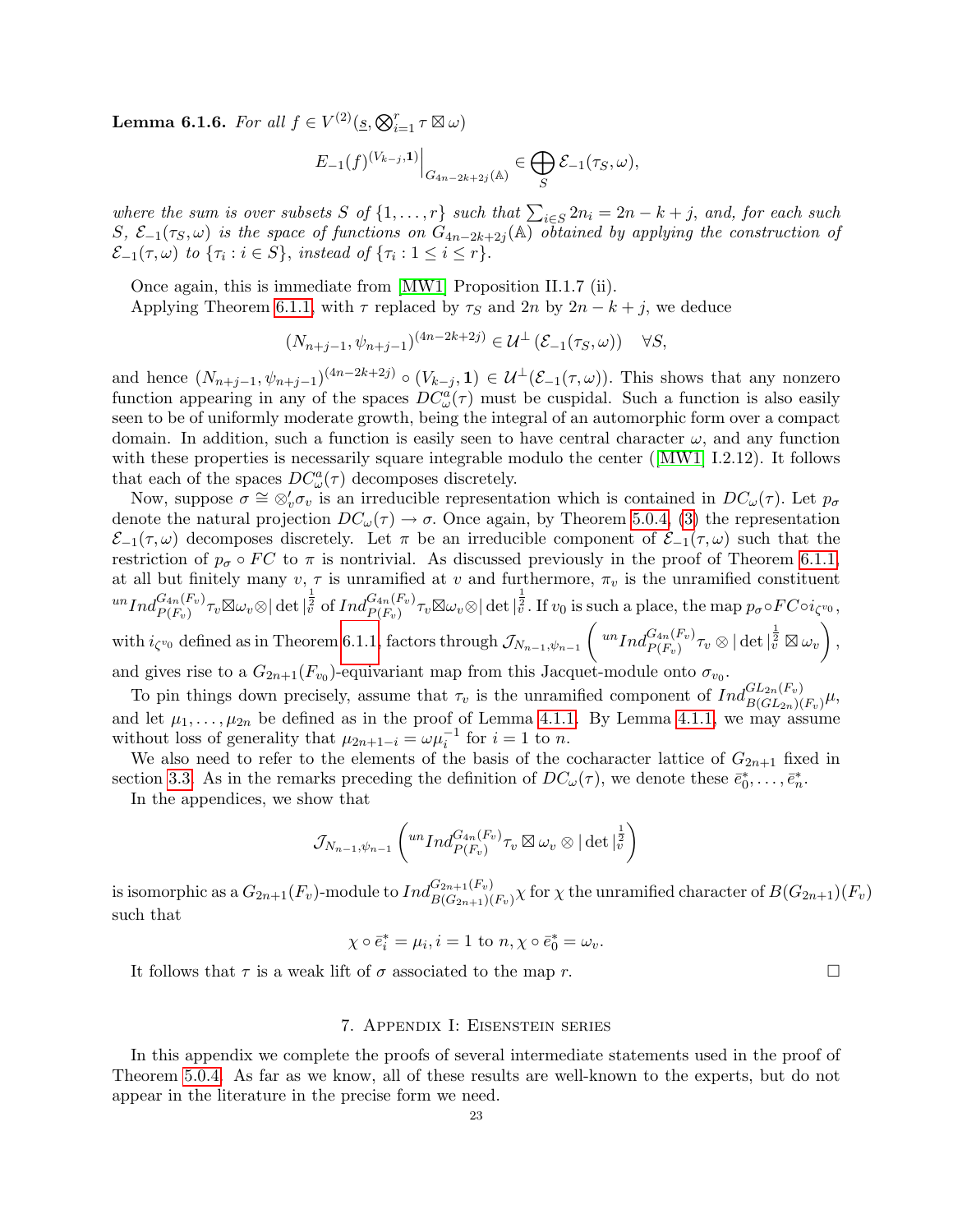<span id="page-23-0"></span>7.1. Proof of Proposition [5.0.10.](#page-14-0) First, suppose that a set D of hyperplanes carries all the singularities of all the intertwining operators  $M(w, s)f$ . Then it follows from [\[MW1\]](#page-39-11) II.1.7, IV.1.9 (b) that it carries all the singularities of the cuspidal components of all the constant terms of  $E(f)(q)(s)$ . By I.4.10, it therefore carries the singularities of the Eisenstein series itself.

On the other hand, it is clear that a set which carries the singularities of the Eisenstein series carries those of all of its constant terms. Thus, what we need to prove is:

**Lemma 7.1.1.** Fix M' a standard Levi which is conjugate to M and  $\alpha \in \Phi^+(Z_M)$ . Let H be the root hyperplane given by  $\langle \alpha^{\vee}, s \rangle = c, c \neq 0$ . Consider the family of functions  $M(w, s)$  corresponding to  $\{w \in W(M)|wMw^{-1} = M'\}$ . If any one or them has a pole along H, then the constant term of the Eisenstein series along  $P'$  does as well. In other words, it is not possible for two poles to cancel one another.

*Proof.* Clearly, it is enough to prove this under the additional hypothesis that  $M' = M$ .

Let  $A_M^+$  denote the group isomorphic to  $(\mathbb{R}^{\times})^{r+1}$ , embedded diagonally at the infinite places, which is inside the center of M.

The Lie algebra of  $A_M^+$  is naturally identified with the real dual of  $X(M) \otimes_{\mathbb{Z}} \mathbb{R}$ . Recall that above we identified  $\underline{s}$  with an element of  $X(M) \otimes_{\mathbb{Z}} \mathbb{C}$ . So, there is a natural pairing  $\langle X, \underline{s} \rangle$ ,  $X \in \mathfrak{a}_M^+$ , given as follows. Write det<sub>i</sub> for the determinant of the *i*th block of an element of M, regarded as a  $2n \times 2n$ matrix via the identification with  $GL_m \times GL_1$  fixed above. Then we have

$$
\prod_{i=1}^r |\det_i \exp(\log y \cdot X)|^{s_i} = y^{\langle X, \underline{s} \rangle}.
$$

It follows that

$$
|M(w, \underline{s})f(\exp(\log y \cdot X)g)| = y^{\text{Re}(\langle w^{-1}X, \underline{s}\rangle)} \cdot \delta_P^{\frac{1}{2}}(w^{-1}\exp(\log y \cdot X)w) \cdot |M(w, \underline{s})f(g)|.
$$

Here  $\delta_P$  is the modular quasicharacter of P.

Let

$$
W_{sing}(M,H) = \{w \in W(M), wMw^{-1} = M, M(w, \underline{s}) \text{ has a pole along } H\}.
$$

Suppose that this set is nonzero. Choose  $w_0 \in W_{sing}(M, H)$  such that the order of the pole of  $M(w_0, \underline{s})$  is of maximal order. Let  $\nu(H)$  denote the order. Choose  $X \in \mathfrak{a}^+_M$  such that the points  $w^{-1} \cdot X, w \in W_{sing}(M, H)$  are all distinct. Consider the family of functions

$$
(\langle \alpha^{\vee}, \underline{s} \rangle - c)^{\nu(H)} M(w, \underline{s}) f(\exp(\log y \cdot X) g), \quad w \in W_{sing}(M, H).
$$

They have singularities carried by a locally finite set of root hyperplanes not containing  $H$ . Assume g has been chosen so that  $({\langle} \alpha^{\vee},\underline{s}\rangle - c)^{\nu(H)}M(w_0,\underline{s})f(g) \neq 0$ . For <u>s</u> restricted to an open subset of H not intersecting any of the singular hyperplanes we obtain a family of holomorphic functions, at least one of which is nonzero. If we further exclude the intersection of  $H$  with the hyperplanes

$$
\langle w_1^{-1}X - w_2^{-1}X, \underline{s} \rangle = 0, \quad w_1, w_2 \in W_{sing}(M, H),
$$

(which can not coincide with H because  $c \neq 0$ ), then at every point s, those functions which are nonzero all have distinct orders of magnitude as functions of  $y$ . Hence they can not possibly cancel one another.  $\Box$ 

<span id="page-23-1"></span>7.2. **Proof of Lemma [5.0.12.](#page-15-0)** Regarding  $w_i \cdot \underline{s} + \rho_{P_{\alpha_i}}$  as an element of  $X(w_i M w_i^{-1}) \otimes_{\mathbb{Z}} \mathbb{C}$ , we may decompose it as  $\mu_1 + \langle \alpha_i^{\vee}, w_i \cdot \underline{s} \rangle \tilde{\alpha}_i$ , where  $\tilde{\alpha}_i$  is defined by the property that

$$
\langle \alpha^{\vee}, \tilde{\alpha}_i \rangle = \delta_{\alpha, \alpha_i}, \quad \text{for } \alpha \in \Phi^+(Z_{w_i M w_i^{-1}}).
$$

Then it follows easily from the definitions that  $\mu_1$  is in the image of the natural projection  $X(M_{\alpha_i})\otimes_{\mathbb Z}{\mathbb C} \to X(w_iMw_i^{-1})\otimes_{\mathbb Z}{\mathbb C}$  corresponding to restriction of characters of  $M_{\alpha_i}({\mathbb A})$  to  $w_iMw_i^{-1}({\mathbb A}).$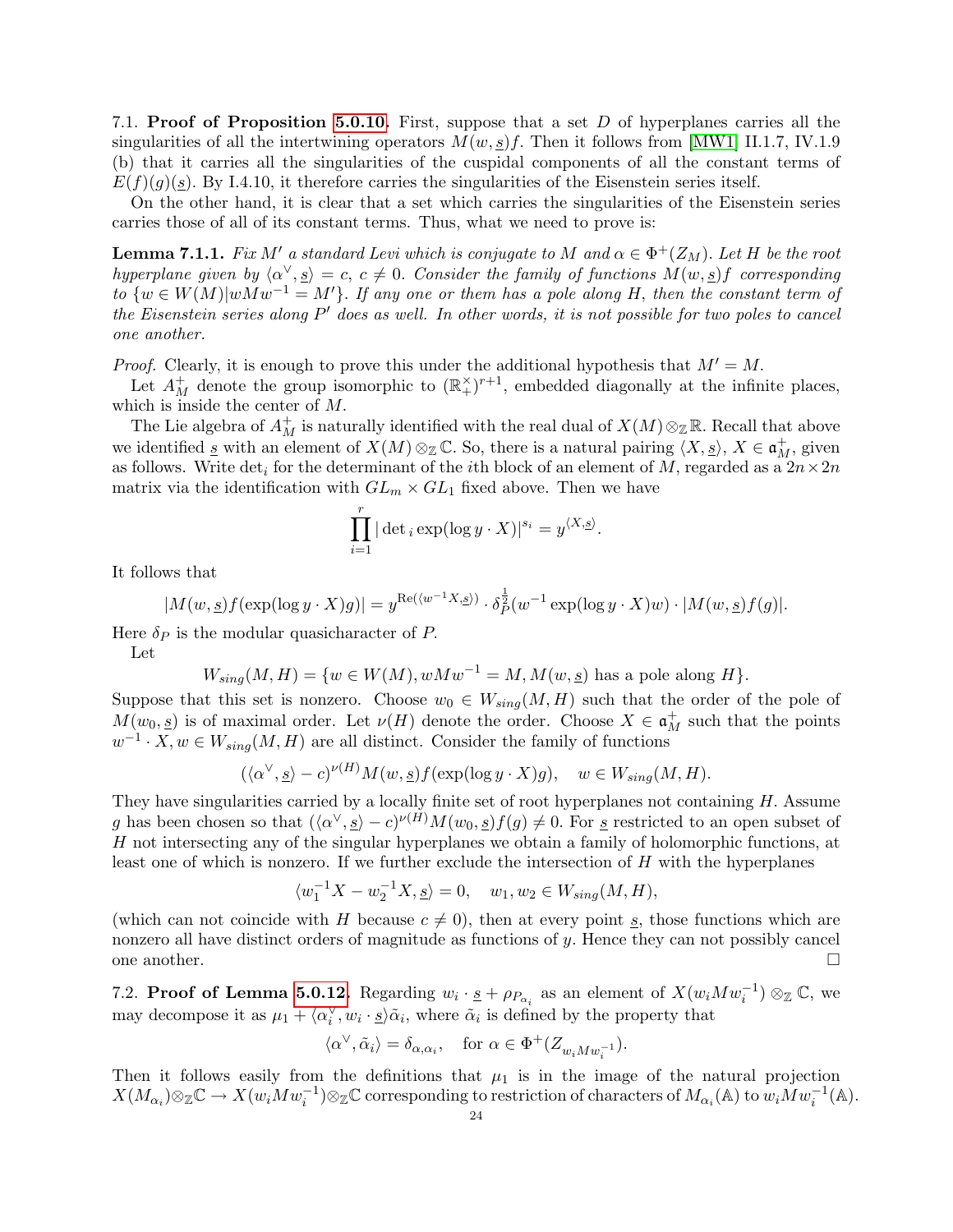Take f a K-finite flat section of  $\text{Ind}_{P^{w_i}(\mathbb{A})}^{G_{4n}(\mathbb{A})}(\bigotimes_{j=1}^r \tau_j \otimes |\det_j|^{s_j} \boxtimes \omega) \circ Ad(w_i^{-1})$ . Then  $M_{w_i}(s_{\alpha_i}, w_i \cdot$ s)f resides in a finite dimensional subspace of  $\text{Ind}_{P^{w_{i-1}}(A)}^{G_{4n}(A)}(\bigotimes_{j=1}^{r} \tau_j \otimes |\det_j|^{s_j} \boxtimes \omega) \circ Ad(w_{i-1}^{-1}),$ corresponding to a finite set of K-types determined by f. Write  $M_{w_i}(s_{\alpha_i}, w_i \cdot \underline{s})$  in terms of a basis of flat  $K$ -finite sections. The coefficients are functions of  $s$ , but it follows easily from the integral definition where this is valid, and by meromorphic continuation elsewhere, that in fact they are independent of  $\mu_1$  (which corresponds to a character of  $M_{\alpha_1}(\mathbb{A})$  and may be pulled out of the integration). Thus, they depend only on  $\langle w_i \cdot \underline{s}, \alpha_i^{\vee} \rangle = \langle \underline{s}, w_i^{-1} \alpha_i^{\vee} \rangle$ .

The first two assertions are now clear. A proof that  $c \neq 0$  is obtained by a straightforward modification of the opening paragraph of [\[MW1\]](#page-39-11), IV.3.12.

<span id="page-24-0"></span>7.3. Proof of Proposition [5.0.13.](#page-17-0) In this section, we denote by  $V^{(i)}(s,\tau,\omega)$ ,  $i=1,2$ , the spaces of functions previously introduced in section [5](#page-11-0) as  $V^{(i)}(s, \bigotimes_{i=1}^r \tau_i \boxtimes \omega)$ , in the special case when  $r=1$ .

Let  $\tilde{M}(s)$  denote the analogue of  $M(w, s)$  defined using  $V^{(1)}(s, \tau, \omega)$ . It maps into the space  $V^{(3)}(-s, \tilde{\tau} \otimes \omega, \omega)$  given by

$$
\left\{\tilde{F}: G_{2m}(\mathbb{A}) \to V_{\tau}, \text{ smooth }\left|\tilde{F}((g,\alpha)h)(g_1)=\omega(\alpha \det g) |\det g|^{-s+\frac{(m-1)}{2}}\tilde{F}(h)(g_1\ _{t}g^{-1})\right.\right\}.
$$

Fix realizations of the local induced representations  $\tau_v$  and an isomorphism  $\iota : \otimes_v' \tau_v \to \tau$ . Define, for each v,  $V^{(1)}(s, \tau_v, \omega_v)$  to be

$$
\left\{\tilde{F}_v: G_{2m}(F_v) \to V_{\tau_v}, \text{ smooth }\left|\tilde{F}_v((g,\alpha)h) = \omega_v(\alpha) |\det g|_v^{s + \frac{(m-1)}{2}} \tau_v(g) \tilde{F}_v(h)\right\},\right\}
$$

and  $V^{(3)}(s, \tilde{\tau}_v \otimes \omega_v, \omega_v)$  to be

$$
\left\{\tilde{F}_v: G_{2m}(F_v) \to V_{\tau_v}, \text{ smooth }\left|\tilde{F}_v((g,\alpha)h) = \omega_v(\alpha \det g) \right| \det g \big|_v^{s + \frac{(m-1)}{2}} \tau_v(\iota g^{-1}) \tilde{F}_v(h)\right\}.
$$

Then the formula

$$
\tilde{\iota}(\otimes_v \tilde{F}_v)(g)=\iota(\otimes_v'\tilde{F}_v(g_v))
$$

defines maps

$$
\otimes'_{v} V^{(1)}(s, \tau_{v}, \omega_{v}) \to V^{(1)}(s, \tau, \omega),
$$
  

$$
\otimes'_{v} V^{(3)}(s, \tilde{\tau}_{v} \otimes \omega_{v}, \omega_{v}) \to V^{(3)}(s, \tilde{\tau} \otimes \omega_{v}, \omega),
$$

both of which we denote by  $\tilde{\iota}$ .

It is known that each map is, in fact, an isomorphism. For the benefit of the reader we sketch an argument. On pp. 307 of [\[Sha1\]](#page-39-17) certain explicit elements of (a generalization of)  $V^{(1)}(s, \tau, \omega)$  are constructed as integrals involving matrix coefficients. Using Schur orthogonality, one may check that F is expressible in this form iff both the K-module it generates and the  $K \cap M(\mathbb{A})$ -module it generates are irreducible. It is clear that such vectors span the space of all K-finite vectors. On the other hand the (finite dimensional) space of matrix coefficients of this irreducible representation of K is spanned by those that factor as a product of matrix coefficients of local representations, and these are clearly in the image of  $\tilde{\iota}$ .

For  $\tilde{F}_v \in V^{(1)}(s, \tau_v, \omega_v)$ , let

$$
A_v(s)\tilde{F}_v(g) = \int_{\substack{U_w(F_v)\\25}} \tilde{F}_v(\dot{w}ug)du.
$$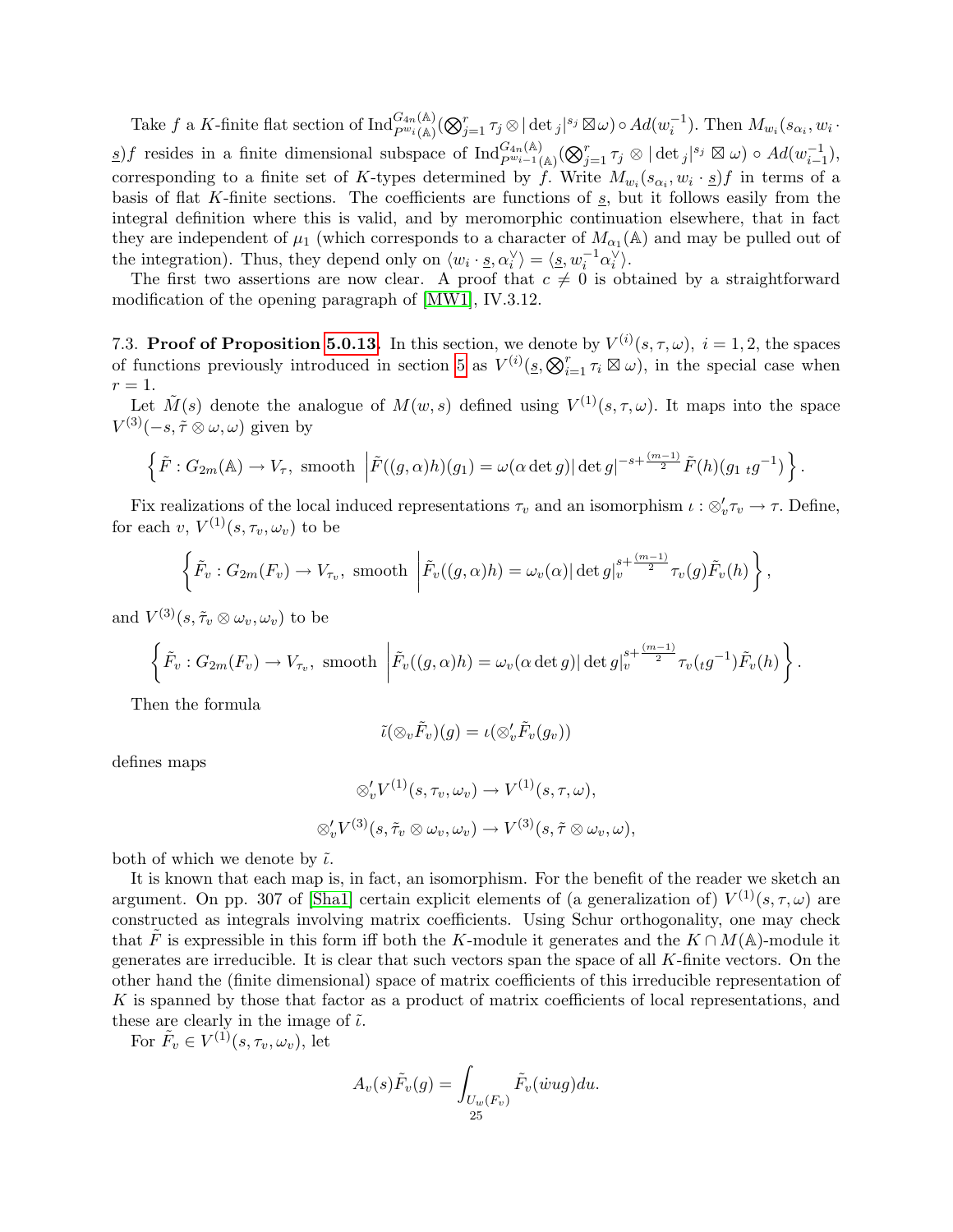Then the following diagram commutes

$$
\begin{aligned}\n\otimes'_{v} V^{(1)}(s, \tau_{v}, \omega_{v}) & \xrightarrow{A(s)} & \otimes'_{v} V^{(1)}(-s, \tau_{v}, \omega_{v}) \\
\downarrow \qquad \qquad \vdots \\
V^{(1)}(s, \tau, \omega) & \xrightarrow{\tilde{M}(s)} & V^{(1)}(-s, \tau, \omega)\n\end{aligned}
$$

with  $A(s) := \otimes_v A_v(s)$ .

Now,  $M(w, s)f(s)$  has a pole (i.e., there exists  $g \in G_{4n}(\mathbb{A})$  such that  $M(w, s)f(s)(g)$  has a pole) if and only if  $M(s)F(s)$  has a pole (i.e., there exist  $g \in G_{4n}(\mathbb{A})$  and  $m \in M(\mathbb{A})$  such that  $\tilde{M}(s)\tilde{F}(s)(g)(m)$  has a pole), where  $\tilde{F}$  is the element of  $V^{(1)}(s,\tau,\omega)$  such that  $f(g) = \tilde{F}(g)(id)$ .

We wish to show that there exists  $\tilde{F}$  such that this is the case iff  $\tau$  is  $\bar{\omega}$ -symplectic. Clearly, we may restrict attention to  $\tilde{F}$  of the form  $\tilde{\iota}(\otimes_v \tilde{F}_v)$ .

Recall that for all but finitely many non-archimedean v, the space  $V_{\tau_v}$  comes equipped with a choice of  $GL_{2n}(\mathfrak{o}_{v})$ -fixed vector  $\xi_{v}^{\circ}$  used to define the restricted tensor product.

If  $\tilde{F} = \tilde{\iota}(\otimes_v \tilde{F}_v) \in V^{(1)}(s, \tau, \omega)$ , then there is a finite set S of places, such that if  $v \notin S$  then v is non-archimedean,  $\tau_v$  is unramified, and  $\tilde{F}_v(s) = \tilde{F}_{(s,\tau_v,\omega_v)}^{\circ}$  is the unique element of  $V^{(1)}(s,\tau_v,\omega_v)$ satisfying  $\tilde{F}_{(s,\tau_v,\omega_v)}(k) = \xi_v^{\circ}$  for all  $k \in G_{4n}(\mathfrak{o}_v)$ .

Now

$$
A_v(s)\tilde{F}_{(s,\tau_v,\omega_v)}^{\circ} = \frac{L_v(2s,\tau_v,\wedge^2 \times \bar{\omega}_v)}{L_v(2s+1,\tau_v,\wedge^2 \times \bar{\omega}_v)}\tilde{F}_{(-s,\tilde{\tau}_v \otimes \omega_v,\omega_v)}^{\circ}.
$$

(A proof of this appears in [\[L1\]](#page-39-18), albeit not in this precise language. See especially pp. 25-27.) Thus,

$$
A(s)\tilde{\iota}(\otimes_v \tilde{F}_v) = \frac{L^S(2s,\tau,\wedge^2 \times \bar{\omega})}{L^S(2s+1,\tau,\wedge^2 \times \bar{\omega})}\tilde{\iota}\left(\left(\bigotimes_{v \in S} A_v(s)\tilde{F}_v(s)\right) \otimes \left(\bigotimes_{v \notin S} \tilde{F}_{-s,\tilde{\tau}_v \otimes \omega_v,\omega_v}\right)\right).
$$

To complete the proof we must show:

- (i):  $A_v(s)$  is holomorphic and nonvanishing (i.e., not the zero operator) on  $Ind_{P(A)}^{G_{2m}(A)} \tau \otimes$  $\det^{s} \boxtimes \omega$  at  $s = \frac{1}{2}$ 
	- $\frac{1}{2}$ , for all  $\tau$ .
- (ii):  $L_v(s, \tau_v, \wedge^2 \times \bar{\omega}_v)$  is holomorphic and nonvanishing at  $s = 1$ , for all  $\tau_v$ .

(iii):  $L^{S}(s, \tau, \wedge^{2} \times \bar{\omega})$  is holomorphic and nonvanishing at  $s = 2$ .

Item (iii) is covered by Proposition 7.3 of [\[Kim-Sh\]](#page-39-19).

Items (i) and (ii) are essentially contained in Proposition 3.6, p. 153 of [\[Asg-Sha1\]](#page-38-5). Since what we need is part of the same information, presented differently, we repeat the part of the arguments we are using.

The nonvanishing part of (i) is a completely general fact (i.e., holds at least for any Levi of any split reductive group). For example, the only element of the arguments made on p. 813 of [\[GRS3\]](#page-38-19) which is particular to the situation they consider there (the Siegel of  $Sp_{4n}$ ) is the precise ratio of L functions appearing in the constant term.

Similarly, local L functions never vanish. At a finite prime the local L function is  $P(q_v^{-s})^{-1}$  for some polynomial P, while at an infinite prime it is given in terms of the  $\Gamma$  function and functions of exponential type.

We turn to holomorphicity.

<span id="page-25-0"></span>**Lemma 7.3.1.** Let  $\pi_v$  be any representation of  $GL_m(F_v)$ , which is irreducible, generic, and unitary. Then there exist

- integers  $k_1, \ldots, k_r$  of such that  $k_1 + \cdots + k_r = m$ ,
- real numbers  $\alpha_1, \ldots, \alpha_r \in \left(-\frac{1}{2}\right)$  $\frac{1}{2}, \frac{1}{2}$  $(\frac{1}{2}),$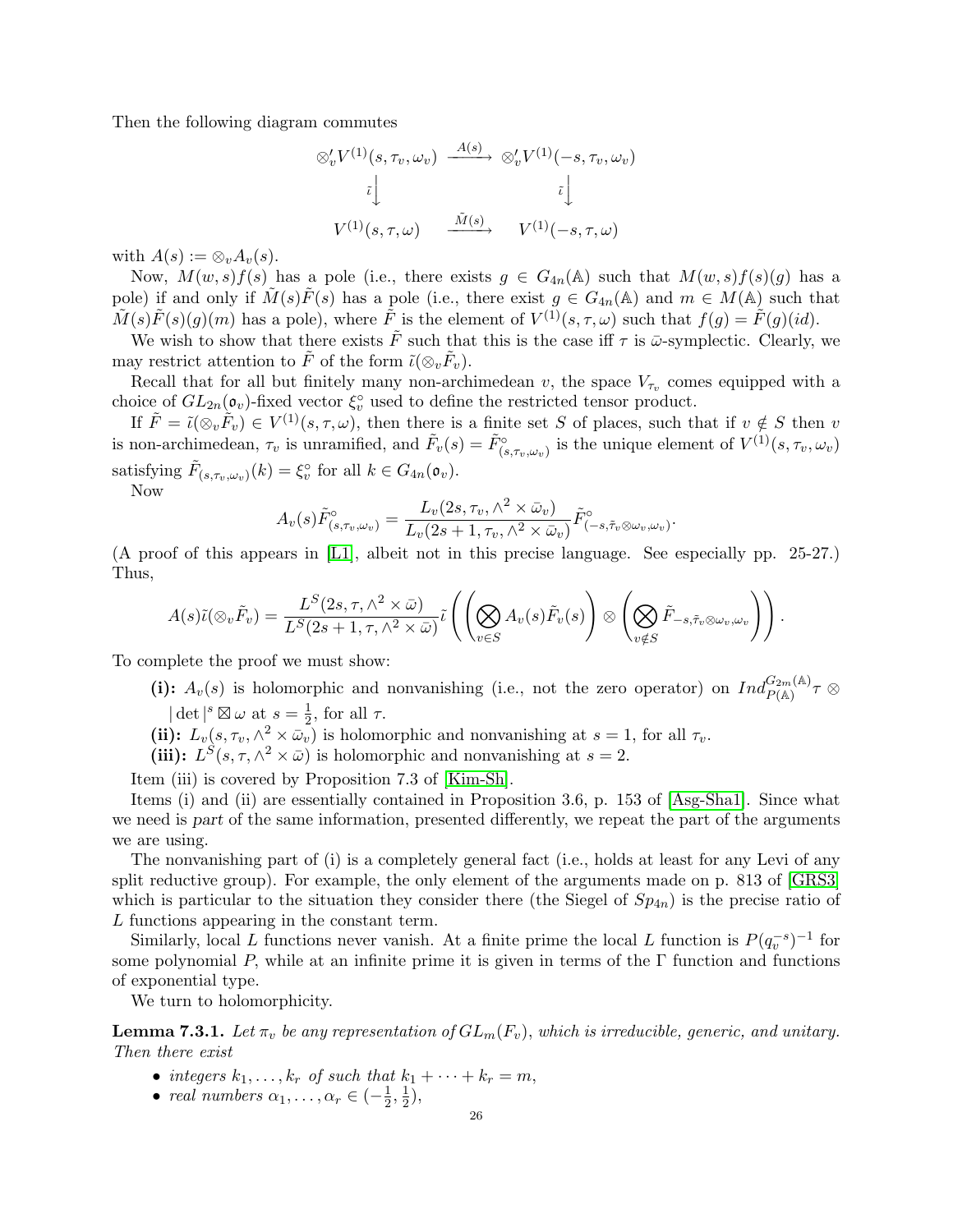• discrete series representations  $\delta_i$  of  $GL_{k_i}(F_v)$  for  $i=1$  to r

such that

$$
\pi_v \cong Ind_{P_{(k)}(F_v)}^{GL_m(F_v)} \bigotimes_{i=1}^r (\delta_i \otimes |\det_i|^{\alpha_i}).
$$

Here  $P_{(k)}$  denotes the standard parabolic of  $GL_m$  with Levi consisting of block diagonal matrices with the block sizes  $k_1, \ldots, k_r$  (in that order), and  $\det_i$  denotes the determinant of the ith block.

Remark 7.3.2. In fact, one may prove a much more precise statement, but the above is what is needed for our purposes.

Proof. This follows from the main theorem of  $[\text{rad}2]$  (see p. 3) together with the fact that the representation denoted  $u(\delta, m)$  in that paper is only generic if  $m = 1$ . For this latter statement see the "Proof of  $(a) \Rightarrow (f)$ " on p. 93 of [\[Vog\]](#page-40-4) in the Archimedean case and Theorem 8.1 on p. 195 of [\[Z\]](#page-40-1) in the non-Archimedean case. (For the notion of "highest derivative" see p. 452 of [\[BZ2\]](#page-38-20): a representation is generic iff its "highest derivative" is the trivial representation of the trivial group, which corresponds to the empty multiset under the Zelevinsky classification.)

Continuing with the proof of Proposition [5.0.13,](#page-17-0) let  $(k) = (k_1, \ldots, k_r)$ ,  $\delta = (\delta_1, \ldots, \delta_r)$  and  $\alpha = (\alpha_1, \ldots, \alpha_r)$  be obtained from  $\tau_v$  as just above, and let  $\tilde{P}_{(k)}$  denote the standard parabolic of  $G_{2m}$  which is contained in the Siegel parabolic P such that  $\tilde{P}_{(k)} \cap M = P_{(k)}$ .

Then

$$
Ind_{P(F_v)}^{G_{2m}(F_v)} \tau_v \otimes |\det|_{v}^{s} \boxtimes \omega_v^{s} \cong Ind_{\tilde{P}_{(k)}(F_v)}^{G_{2m}(F_v)} \bigotimes_{i=1}^{r} (\delta_i \otimes |\det_i|_{v}^{s+\alpha_i}) \boxtimes \omega_v.
$$

This family (as s varies) of representations lies inside the larger family,

$$
Ind_{\tilde{P}_{(k)}(F_v)}^{G_{2m}(F_v)} \bigotimes_{i=1}^r (\delta_i \otimes |\det_i|^{s_i}) \boxtimes \omega_v \qquad s = (s_1, \ldots, s_r) \in \mathbb{C}^r,
$$

and our intertwining operator  $A_v(s)$  is the restriction, to the line  $s_i = s + \alpha_i$  of the standard intertwining operator for this induced representation, which we denote  $A_v(s)$ . This operator is defined, for all  $\text{Re}(s_i)$  sufficiently large, by the same integral as  $A_v(s)$ .

A result of Harish-Chandra says that " $\text{Re}(s_i)$  sufficiently large" can be sharpened to " $\text{Re}(s_i) > 0$ ." (This is because all  $\delta_i$  are discrete series, although tempered would be enough.) This result is given in the p-adic case as [\[Sil\]](#page-39-20) Theorem 5.3.5.4, and in the Archimedean case, [\[Kn\]](#page-39-21) Theorem 7.22, p. 196.

Hence, the integral defining  $A_v(s)$  converges for  $s > \max_i(-\alpha_i)$ , and in particular converges at 1  $\frac{1}{2}$ .

From the relationship between the local L functions and the so-called local coefficients, it follows that the local L functions are also holomorphic in the same region. For this relationship see [\[Sha3\]](#page-39-22) for the Archimedean case and [\[Sha2\]](#page-39-4), p. 289 and p. 308 for the non-Archimedean case.

This completes the proof of (i) and (ii).

<span id="page-26-0"></span>7.4. Proof of Proposition [5.0.15.](#page-17-1) The proof is the same as the previous proposition, except that the ratio of partial  $L$  function which emerges from the intertwining operators at the unramified places is

$$
\frac{L^S(s_1-s_2,\tau_1\times\tilde{\tau}_2)}{L^S(s_1-s_2+1,\tau_1\times\tilde{\tau}_2)}.
$$

Convergence of local L functions and intertwining operators at  $s_1 - s_2 = 1$  follows again from Lemma [7.3.1.](#page-25-0) The only difference is the reference for (iii), which in this case is Theorem 5.3 on p. 555 of [\[Ja-Sh2\]](#page-39-1).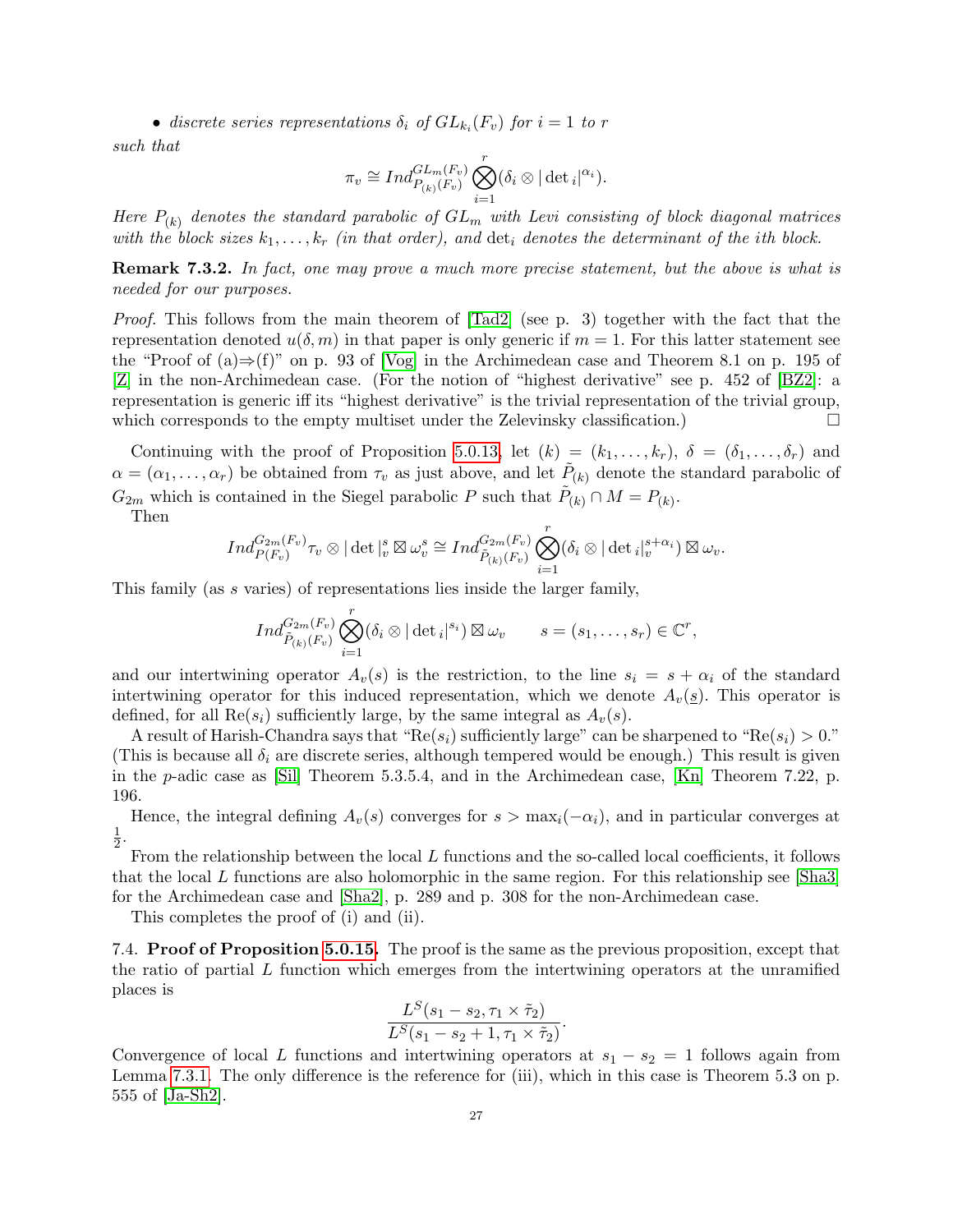<span id="page-27-0"></span>7.5. Proof of [5.0.17.](#page-18-0) As noted, this material is mostly due to Shahidi.

Since the statement is true (with the same proof) for general m, not only  $m = 2n$ , we prove it in that setting.

In this subsection only, we write  $\tau$  for the irreducible unitary cuspidal representation  $\bigotimes_{i=1}^r \tau_i$  of  $M(\mathbb{A})$  (as opposed to the isobaric representation  $\tau_1 \boxplus \cdots \boxplus \tau_r$ ).

First, observe that the integral in question is clearly absolutely and uniformly convergent, and as such defines a meromorphic function of  $s$  for each g with poles contained in the set of poles of the Eisenstein series itself.

<span id="page-27-1"></span>For s in the domain of convergence

$$
(7.5.1) \qquad \int_{U_{\text{max}}^{GL_m}(F\backslash\mathbb{A})} E^{GL_m}(f)(ug)(\underline{s})\psi_W(u) \, du = \int_{U_{w_1}(\mathbb{A})\cdot U^{w_1}(F\backslash\mathbb{A})} f(\underline{s})(w_1^{-1}ug)\psi_W(u) \, du,
$$

where  $w_1$  is the longest element of  $W_{GL_m}(\bar{M})$  (defined analogously to  $W(M)$  above),  $U_{w_1} = U_{\text{max}}^{GL_m} \cap$  $w_1 \overline{U_{\text{max}}}^{GL_m} w_1^{-1}$  and  $U^{w_1} = U_{\text{max}}^{GL_m} \cap w_1 U_{\text{max}}^{GL_m} w_1^{-1}$ .

Indeed,

$$
\bar{P}(F)\backslash GL_m(F)=\coprod_w w^{-1}U_w(F),
$$

where the union is over w of minimal length in  $wW_{\bar{M}}$ . Telescoping, we obtain a sum of terms similar to the right hand side of [\(7.5.1\)](#page-27-1) for these w. Let  $U_{\text{max}}^{\tilde{M}} = M \cap U_{\text{max}}$ . Observe that  $wU_{\text{max}}^M w^{-1} \subset U_{\text{max}}$ for all such w. The restriction of  $\psi_W$  to  $wU_{\text{max}}^M w^{-1}$  is a generic character iff  $wMw^{-1}$  is a standard Levi. If it is not, the term corresponding to w vanishes by cuspidality of  $\tau$ .

On the other hand,  $f(w^{-1}ug)$  vanishes if  $w^{-1}U_\alpha w$  is contained in the unipotent radical of  $\bar{P}$ (which we denote  $U_{\bar{P}}$ ) for any simple root  $\alpha$ . Here  $U_{\alpha}$  denotes the one-dimensional unipotent subgroup corresponding to the root  $\alpha$ . The element  $w_1$  is the only element of  $W_{GL_m}(\bar{M})$  such that this does not hold for any  $\alpha$ .

Let  $\lambda$  denote the Whittaker functional on  $V_{\tau}$  given by

<span id="page-27-2"></span>
$$
\varphi \mapsto \int_{U^M_{\text{max}}(F \backslash \mathbb{A})} \varphi(u) \psi_W(w_1 u w_1^{-1}) du.
$$

Then [\(7.5.1\)](#page-27-1) equals

(7.5.2) 
$$
\int_{U_{w_1}(\mathbb{A})} \lambda(\tilde{f}(\underline{s})(ug)) \psi_W(u) du,
$$

where  $\tilde{f}: GL_m(\mathbb{A}) \to V_{\otimes \tau_i}$  is given by  $\tilde{f}(g)(m) = f(mg)\delta_P^{-\frac{1}{2}}$ . (I.e.,  $\tilde{f}$  is the element of the analogue of  $V^{(1)}(\bigotimes_{i=1}^r \tau_i \boxtimes \omega, \underline{s})$ , corresponding to f.)

For each place v there exists a Whittaker functional  $\lambda_v$  on the local representation  $\tau_v$  such that  $\lambda(\otimes_v \xi_v) = \prod_v \lambda_v(\xi_v)$ . (A finite product because  $\lambda_v(\xi_v^{\circ}) = 1$  for almost all v. Cf. [\[Sha1\]](#page-39-17), §1.2.) The induced representation  $\text{Ind}_{\bar{P}(\mathbb{A})}^{\tilde{GL}_m(\mathbb{A})}(\bigotimes_{i=1}^r \tau_i |\det_i|^{s_i}$  is isomorphic to a restricted tensor product of local induced representations  $\otimes_v' \text{Ind}_{\bar{P}(F_v)}^{\tilde{GL}_m(F_v)}(\bigotimes_{i=1}^r \tau_{i,v}|\det_i|_v^{s_i}$ . (Cf. section [7.3.](#page-24-0)) Consider an element  $\tilde{f}$  which corresponds to a pure tensor  $\otimes_v \tilde{f}_v$  in this factorization. So  $\tilde{f}_v(\underline{s})$  is a smooth function  $GL_m(F_v) \to V_{\otimes \tau_{i,v}}$  for each  $\underline{s}$ .) Then [\(7.5.2\)](#page-27-2) equals

(7.5.3) 
$$
\prod_{v} \int_{U_{w_1}(F_v)} \lambda_v(\tilde{f}(\underline{s})(u_v g_v)) \psi_W(u_v) \ du_v,
$$

whenever each of the local integrals is convergent, and the infinite product is convergent (cf [\[Tate2\]](#page-40-5) Theorem 3.3.1). By Propositions 3.1 and 3.2 of [\[Sha4\]](#page-39-23), all of the local integrals are always convergent. (See also Lemma 2.3 and the remark at the end of section 2 of [\[Sha3\]](#page-39-22).)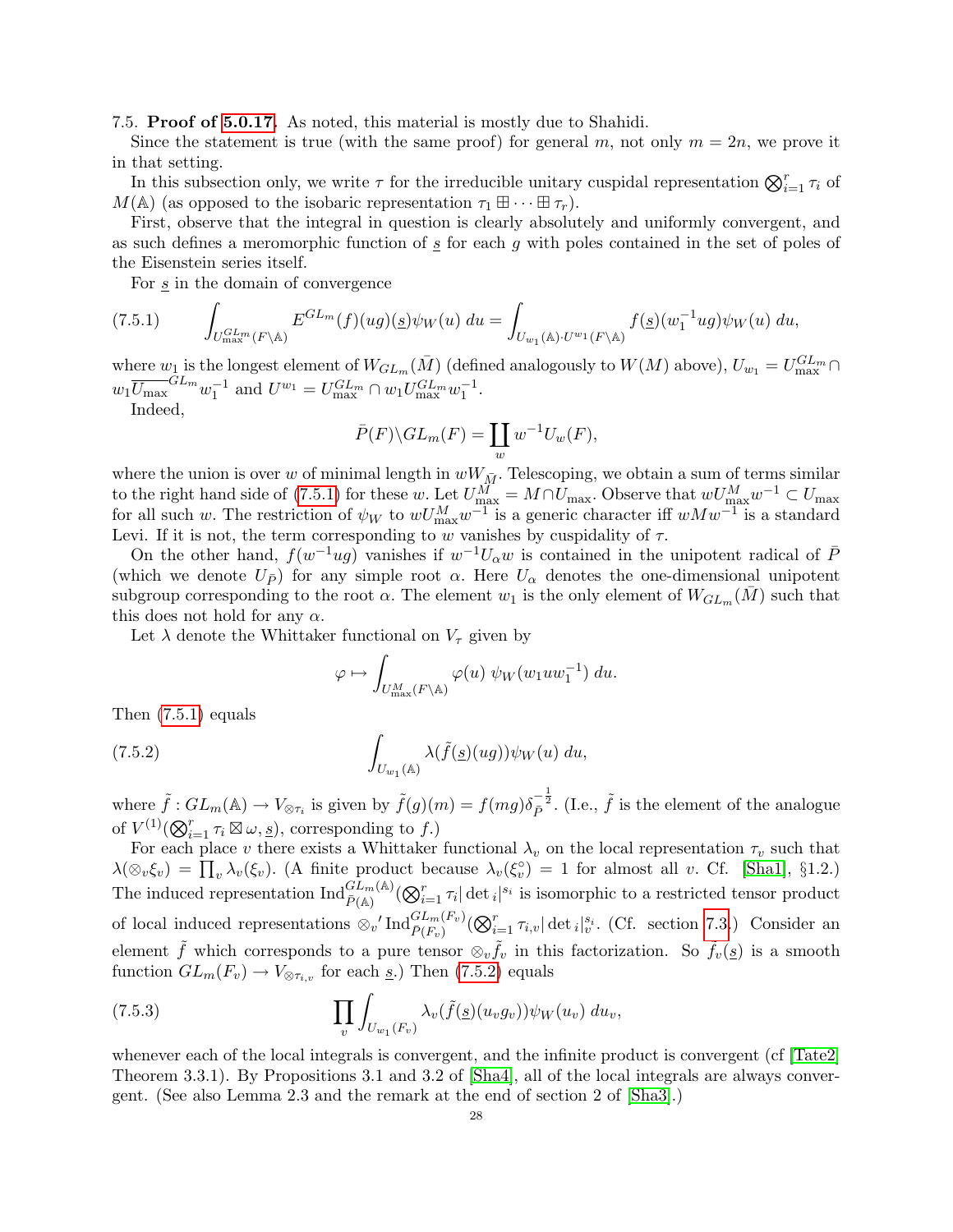It is an application of Theorem 5.4 of [\[C-S\]](#page-38-21) that the term corresponding to an unramified nonar-chimedean place v in [\(7.5.2\)](#page-27-2) is equal to  $W_v^{\circ}(g_v) \cdot \prod_{i < j} L_v(s_i - s_j + 1, \tau_{i,v} \otimes \tilde{\tau}_{j,v})^{-1}$ . The convergence of the infinite product is then an elementary exercise, as is the main equation in the statement of our present theorem.

The fact that  $f$  may be chosen so that the local Whittaker functions at the places in  $S$  do not vanish follows again from Propositions 3.1 and 3.2 of [\[Sha4\]](#page-39-23) (see also the remark at the end of section 2 of [\[Sha3\]](#page-39-22)).

# <span id="page-28-1"></span>8. Appendix II: Local results on Jacquet Functors

<span id="page-28-0"></span>In this appendix,  $F$  is a non-archimedean local field, on which we place the additional technical hypothesis

(8.0.4) 
$$
B(G_{2n-1})(F)G_{2n-1}(\mathfrak{o})=G_{2n-1}(F),
$$

which is known (see [\[Tits\]](#page-40-6), 3.9, and 3.3.2) to hold at all but finitely many non-Archimedean completions of a number field. Here,  $G_{2n-1}$  is identified with  $(L_n^{\psi})$  $_{n-1}^{\psi}$ )<sup>0</sup> is defined as in [\(6.1.3\)](#page-20-1), and  $\mathfrak{o}$ denotes the ring of integers of F.

**Proposition 8.0.5.** Let  $\tau = Ind_{B(GL_2n)(F)}^{GL_{2n}(F)}\mu$ , where  $\mu$  satisfies  $\mu \circ e_i^* = \omega \mu \circ e_{2n+1-i}^*$ , and let  $F$ denote the Siegel parabolic subgroup. Then for  $\ell \geq n$  and  $\vartheta$  in general postion, the Jacquet module  $\mathcal{J}_{N_\ell,\vartheta}( ^{un}Ind_{P(F)}^{G_{4n}(F)}\tau\otimes|\det|^{\frac{1}{2}}\boxtimes\omega) \ \textit{is trivial}.$ 

*Proof.* First, let  $\mu_i : F \to \mathbb{C}$  be the unramified character given by  $\mu_i = \mu \circ e_i^*$ . By induction in stages,

$$
{}^{un}Ind_{P(F)}^{G_{4n}(F)}\tau\otimes |\det|^{\frac{1}{2}}\boxtimes \omega=\ {}^{un}Ind_{B(G_{4n})(F)}^{G_{4n}(F)}\tilde{\mu},
$$

where  $\tilde{\mu} \circ e_i^*(x) = |x|^{\frac{1}{2}} \mu_i(x)$ , for  $i = 1$  to  $2n$  and  $\tilde{\mu} \circ e_0^* = \omega$ . By the definition of the unramified constituent

$$
^{un}Ind_{B(G_{4n})(F)}^{G_{4n}(F)}\tilde{\mu} = ~^{un}Ind_{B(G_{4n})(F)}^{G_{4n}(F)}\tilde{\mu}',
$$

where  $\tilde{\mu}' \circ e_{2i-1}^*(x) = \mu_i(x)|x|^{\frac{1}{2}},$  and  $\tilde{\mu}' \circ e_{2i}^*(x) = \mu_i(x)|x|^{-\frac{1}{2}},$  for  $i = 1$  to n, and  $\tilde{\mu}' \circ e_0^* = \omega$ . Now, it is well known that

$$
^{un}Ind_{B(GL_2)(F)}^{GL_2(F)}\mu \vert \vert^{\frac{1}{2}} \otimes \mu \vert \vert^{-\frac{1}{2}} = \mu \circ \det.
$$

It follows that

$$
^{un}Ind_{B(G_{4n})(F)}^{G_{4n}(F)}\tilde{\mu}' = {^{un}Ind_{P_{2^{2n}}(F)}\hat{\mu}},
$$

where  $P_{2^{2n}}$  is the parabolic of  $G_{4n}$  having Levi isomorphic to  $GL_2^n \times GL_1$ , such that the roots of this Levi are  $e_1 - e_2, e_3 - e_4, \ldots, e_{2n-1} - e_{2n}$ , and  $\hat{\mu}$  is the character given by  $\hat{\mu} \circ e_{2i-1}^* = \hat{\mu} \circ e_{2i}^* =$  $\mu_i, \hat{\mu} \circ e_0^* = \omega.$ 

The space  $Ind_{P_{2^{2n}}(F)}^{G_{4n}(F)}\hat{\mu}$  has a filtration as a  $Q_{\ell}(F)$ -module, in terms of  $Q_{\ell}(F)$ -modules indexed by the elements of  $(W \cap P_{2^{2n}}) \setminus W/(W \cap Q_\ell)$ . For any element x of  $P_{2^{2n}}(F)wQ_\ell F$  the module corresponding to w is isomorphic to  $c = ind_{x^{-1}P_{2^{2n}}(F)x \cap Q_{\ell}(F)}^{Q_{\ell}(F)} \hat{\mu} \delta_{P_{2^{2n}}}^{\frac{1}{2}} \circ Ad(x)$ . Here  $Ad(x)$  denotes the map given by conjugation by x. It sends  $x^{-1}P_{2^{2n}}(F)x \cap Q_{\ell}(F)$  into  $P_{2^{2n}}(F)$ . Also, here and throughout  $c - ind$  denotes non-normalized compact induction. (See [\[Cass\]](#page-38-22), section 6.3.)

Recall from [3.4](#page-6-0) that the Weyl group of  $G_{4n}$  is identified (canonically after the choice of pr) with the set of permutations  $w \in \mathfrak{S}_{4n}$  satisfying,

(1)  $w(4n + 1 - i) = 4n + 1 - w(i)$  and

(2) det  $w = 1$  when w is written as a  $4n \times 4n$  permutation matrix.

As representatives for the double cosets  $(W \cap P_{2^{2n}}) \setminus W/(W \cap Q_\ell)$  we choose the element of minimal length in each. As permutations, these elements have the properties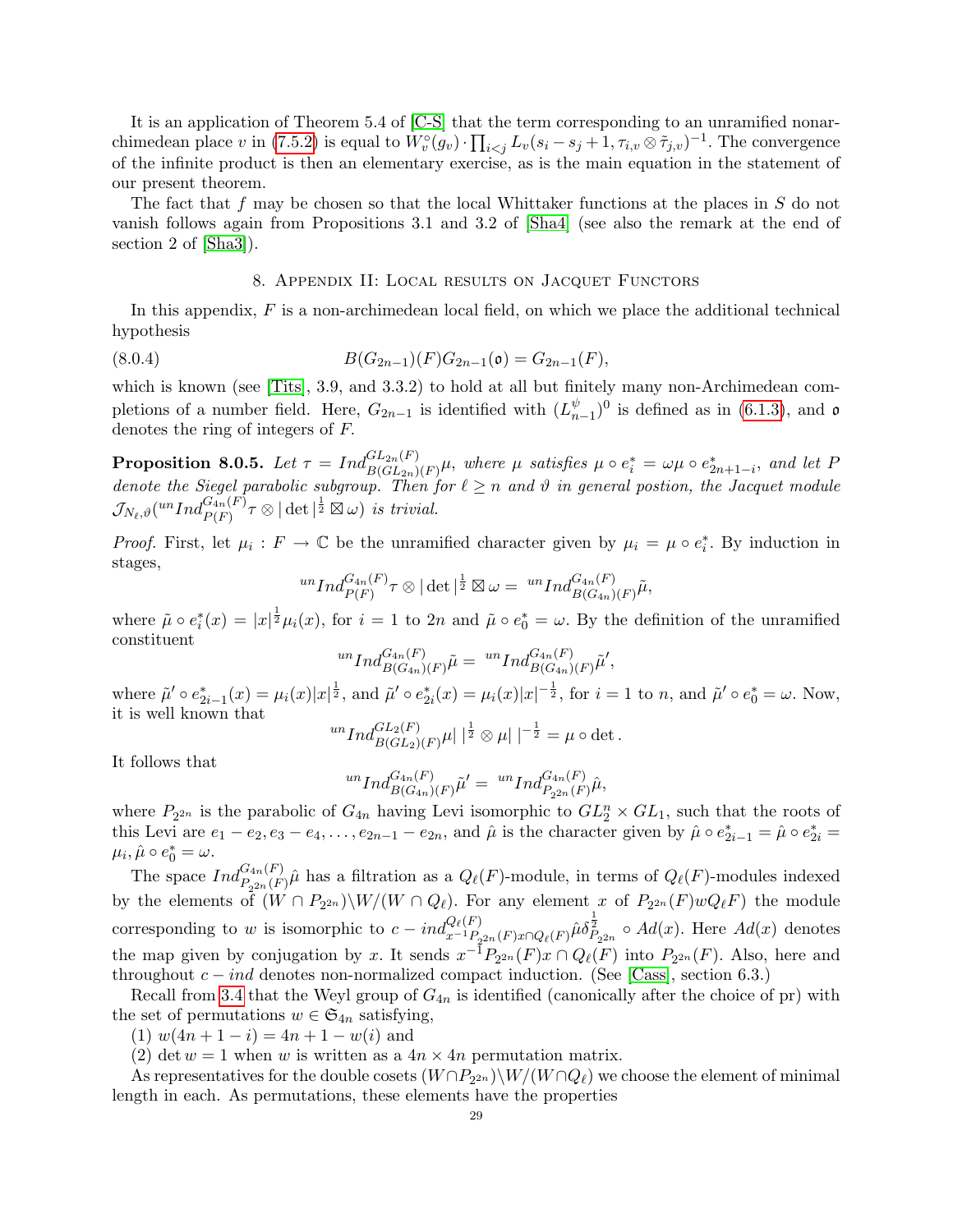$(3)$   $w^{-1}(2i) > w^{-1}(2i-1)$  for  $i = 1$  to  $2n$ , and

(4) If  $\ell \le i < j \le 4n + 1 - \ell$  and  $w(i) > w(j)$ , then  $i = 2n$  and  $j = 2n + 1$ . Let  $I_w$  be the  $Q_{\ell}(F)$ -module obtained as

$$
c - ind_{\dot{w}^{-1}P_{2^{2n}}(F)\dot{w}\cap Q_{\ell}(F)}^{\bar{Q}_{\ell}}\hat{\mu}\delta_{P_{2^{2n}}}^{\frac{1}{2}} \circ Ad(\dot{w})
$$

using any element  $\dot{w}$  of  $pr^{-1}(w)$ .

A function f in  $I_w$  will map to zero under the natural projection to  $\mathcal{J}_{N_\ell,\vartheta}(I_w)$  iff there exists a compact subgroup  $N_{\ell}^0$  of  $N_{\ell}(F)$  such that

<span id="page-29-0"></span>
$$
\int_{N_{\ell}^0} f(hn) \overline{\vartheta(n)} dn = 0 \qquad \forall h \in Q_{\ell}(F).
$$

(See [\[Cass\]](#page-38-22), section 3.2.) Let  $\vartheta^h(n) = \vartheta(hnh^{-1})$ . It is easy to see that the integral above vanishes for suitable  $N_{\ell}^0$  whenever

(8.0.6) 
$$
\vartheta^h|_{N_{\ell}(F)\cap w^{-1}P_{2^{2n}}(F)w} \text{ is nontrivial.}
$$

Furthermore, the function  $h \mapsto \vartheta^h$  is continuous in h, (the topology on the space of characters of  $N_{\ell}(F)$  being defined by identifying it with a finite dimensional F-vector space, cf. section [4.3\)](#page-10-0) so if this condition holds for all h in a compact set, then  $N_0^{\ell}$  can be made uniform in h.

Now,  $\vartheta$  is in general position. Hence, so is  $\vartheta^h$  for every h. So, if we write

$$
\vartheta^h(u) = \psi_0(c_1u_{1,2} + \cdots + c_{\ell-1}u_{\ell-1,\ell} + d_1u_{\ell,\ell+1} + \cdots + d_{2m-2\ell}u_{\ell,2m-\ell}),
$$

we have that  $c_i \neq 0$  for all i and  $t \underline{d} w \underline{d} \neq 0$ .

Clearly, the condition  $(8.0.6)$  holds for all h unless

(5)  $w(1) > w(2) > \cdots > w(\ell)$ .

Furthermore, because  $t \underline{d} w \underline{d} \neq 0$ , there exists some  $i_0$  with  $\ell + 1 \leq i_0 \leq 2n$  such that  $d_{i_0-\ell} \neq 0$ and  $d_{4n+1+\ell-i_0} \neq 0$ . From this we deduce that the condition [\(8.0.6\)](#page-29-0) holds for all h unless w has the additional property

(6) There exists  $i_0$  such that  $w(\ell) > w(i_0)$  and  $w(\ell) > w(4n + 1 - i_0)$ .

However, if  $\ell \ge n$  it is easy to check that no permutations with properties (1),(3) (5) and (6) exist.

Thus  $\mathcal{J}_{N_{\ell},\vartheta}(I_w) = \{0\}$  for all w and hence  $\mathcal{J}_{N_{\ell},\vartheta}(^{un}Ind_{P(F)}^{G_{4n}(F)}\tau \otimes |\det|^{\frac{1}{2}} \boxtimes \omega) = \{0\}$  by exactness of the Jacquet functor.

**Proposition 8.0.7.** Let  $\tau = Ind_{B(GL_{2n})(F)}^{GL_{2n}(F)}\mu$ , where  $\mu$  satisfies  $\mu \circ e_i^* = \omega \mu \circ e_{2n+1-i}$ . Then the Jacquet module

$$
\mathcal{J}_{N_{n-1},\psi_{n-1}}\left({^{un}Ind_{P(F)}^{G_{4n}(F)}\tau\otimes|\det|^{\frac{1}{2}}\boxtimes\omega}\right)
$$

is isomorphic as a  $G_{2n+1}(F)$ -module to a subquotient of  $Ind_{B(G_{2n+1})(F)}^{G_{2n+1}(F)}\chi$  for  $\chi$  the unramified character of  $B(G_{2n+1})(F)$  such that

$$
\chi \circ \bar{e}_i^* = \mu_i, i = 1 \text{ to } n, \chi \circ \bar{e}_0^* = \omega.
$$

Proof. As before, we have

$$
{}^{un}Ind_{P(F)}^{G_{4n}(F)}\tau\otimes|\det|^{\frac{1}{2}}\boxtimes\omega={}^{un}Ind_{P_{2^{2n}}}^{G_{4n}(F)}\hat{\mu},
$$

and we filter  $Ind_{P_{2^{2n}}(F)}^{G_{4n}(F)}\hat{\mu}$  in terms of  $Q_{n-1}(F)$ -modules  $I_w$ . This time,  $\mathcal{J}_{N_{n-1},\psi_{n-1}}(I_w) = \{0\}$  for all w except one. This one Weyl element, which we denote  $w_0$ , corresponds to the unique permutation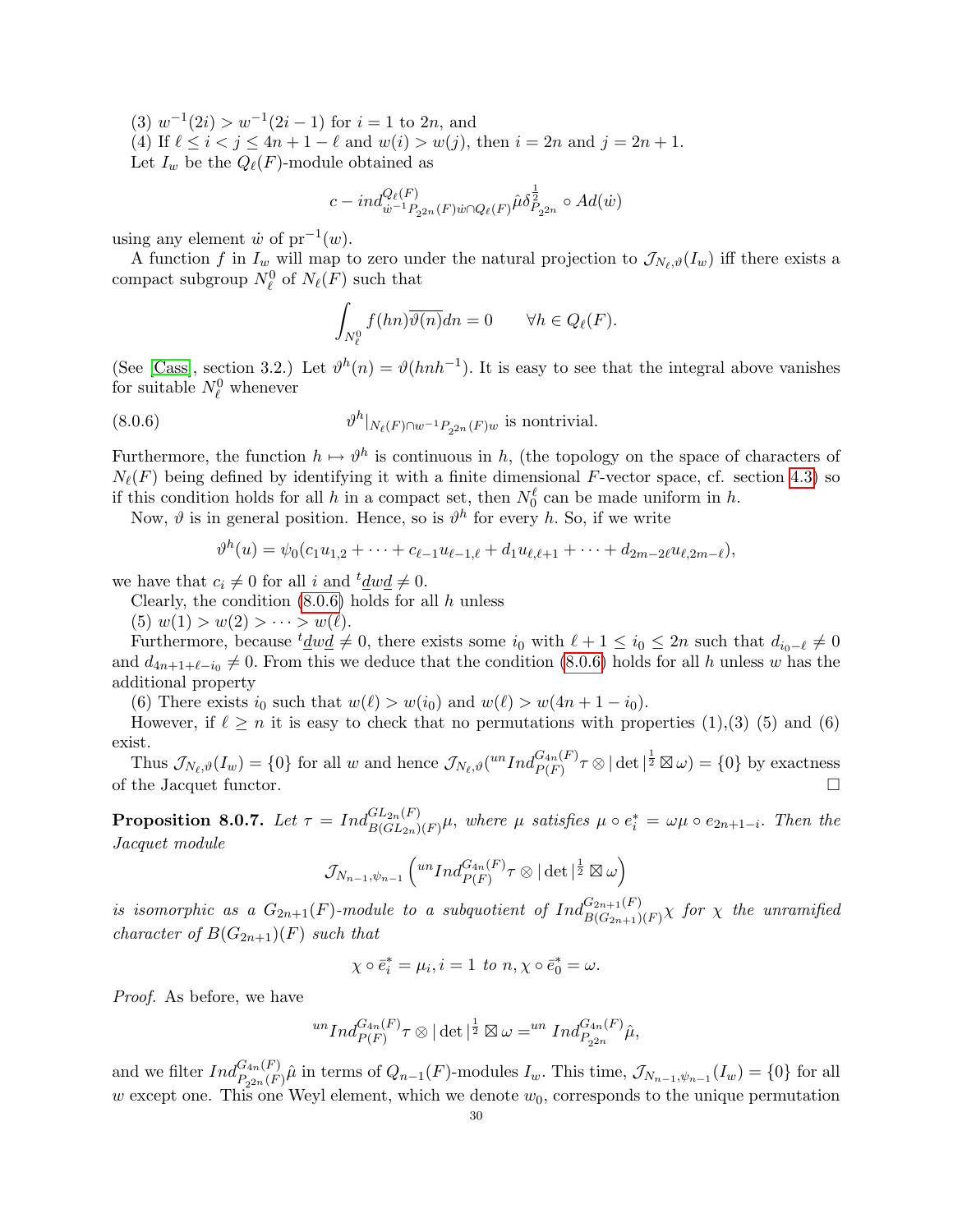satisfying  $(1),(2),(3),(4)$  of the previous result, together with  $w(i) = 4n - 2i + 1$  for  $i = 1$  to  $n - 1$ . Exactness yields

$$
\mathcal{J}_{N_{n-1},\psi_{n-1}}\left({^{un}Ind_{P(F)}^{G_{4n}(F)}\tau\otimes|\det|^{\frac{1}{2}}\boxtimes\omega}\right)\cong \mathcal{J}_{N_{\ell},\vartheta}(I_{w_0}).
$$

(This is an isomorphism of  $Q_{n-1}^{\psi_{n-1}}$  $\frac{\psi_{n-1}}{n-1}(F)$ -modules, where  $Q_{n-1}^{\psi_{n-1}} = N_{n-1} \cdot L_{n-1}^{\psi_{n-1}} \subset Q_{n-1}$ , is the stabilizer of  $\psi_{n-1}$  in  $Q_{n-1}$  (cf.  $L^{\vartheta}$  above).)

Now, recall that for each  $h \in Q_{n-1}(F)$  the character  $\psi_{n-1}^h(u) = \psi_{n-1}(huh^{-1})$  is a character of  $N_{n-1}$  in general position, and as such determines coefficients  $c_1, \ldots, c_{n-2}$  and  $d_1, \ldots, d_{2n+2}$  as in remark [6.1.2.](#page-20-2) Clearly,

$$
Q_{n-1}^o := \{ h \in Q_{n-1}(F) | d_i \neq 0 \text{ for some } i \neq n+1, n+2 \}
$$

is open. Moreover, one may see from the description of  $w_0$  that for h in this set [8.0.6](#page-29-0) is satisfied. We have an exact sequence of  $Q_{n-1}^{\psi_{n-1}}$  $_{n-1}^{\psi_{n-1}}(F)$ -modules

$$
0 \to I_{w_0}^* \to I_{w_0} \to \bar{I}_{w_0} \to 0,
$$

where  $I^*_w$  consists of those functions in  $I_w$  whose compact support happens to be contained in  $Q_{n-1}^o$ , and the third arrow is restriction to the complement of  $Q_{n-1}^o$ . This complement is slightly larger than  $Q_{n-1}^{\psi_{n-1}}$  $\binom{\psi_{n-1}}{n-1}(F)$  in that it contains the full torus of  $Q_{n-1}(F)$ , but restriction of functions is an isomorphism of  $Q_{n-1}^{\psi_{n-1}}$  $\frac{\psi_{n-1}}{n-1}(F)$ -modules,

$$
\bar{I}_{w_0}\to c-ind_{Q_{n-1}^{w_{n-1}}(F)\cap w_0^{-1}P_{2^{2n}}(F)w_0}\hat{\mu}\delta_{P_{2^{2n}}}^{\frac{1}{2}}\circ Ad(w_0).
$$

Clearly  $\mathcal{J}_{N_{n-1}, \psi_{n-1}}(I_{w_0}^*) = \{0\}$ , and hence

$$
\mathcal{J}_{N_{n-1},\psi_{n-1}}\left(Ind_{P_{2^{2n}}(F)}^{G_{4n}(F)}\hat{\mu}\right) \cong \mathcal{J}_{N_{n-1},\psi_{n-1}}\left(c-ind_{Q_{n-1}^{\psi_{n-1}}(F)\cap w_0^{-1}P_{2^{2n}}(F)w_0}\hat{\mu}\delta_{P_{2^{2n}}}^{\frac{1}{2}} \circ Ad(w_0)\right).
$$

Now let  $W$  denote

$$
\left\{ f : Q_{n-1}^{\psi_{n-1}}(F) \to \mathbb{C} \middle| \begin{array}{l} f(ug) = \psi_{n-1}(u) f(q) \ \forall \ u \in N_{n-1}(F), \ q \in Q_{n-1}^{\psi_{n-1}}(F), \\ f(bm) = \chi(b) \delta_{B(G_{2n+1})}^{\frac{1}{2}} f(m) \ \forall \ b \in B(L_{n-1}^{\psi_{n-1}})(F), \ m \in L_{n-1}^{\psi_{n-1}}(F) \end{array} \right\}.
$$

For  $f \in c - ind_{\psi_{n-1}}^{Q_{n-1}^{\psi_{n-1}}}$  $Q_{n-1}^{\psi_{n-1}} \cap w_0^{-1} P_{2^{2n}} w_0$  $\hat{\mu}\delta_{P_{2^{2n}}}^{\frac{1}{2}} \circ Ad(w_0)$ , let  $W(f)(q) = \square$ 

$$
W(f)(q) = \int_{N_{n-1}(F)\cap w_0^{-1}\overline{U_{\max}}(F)w_0} f(uq)\overline{\psi}_{n-1}(u)du.
$$

Then *W* maps  $c - ind_{\frac{v_{n-1}}{v_{n-1}}(F)}^{Q_{n-1}^{v_{n-1}}(F)}$  $Q_{n-1}^{\psi_{n-1}}(F) \cap w_0^{-1} P_{2^{2n}}(F) w_0$  $\hat{\mu}\delta_{P_{2^{2n}}}^{\frac{1}{2}} \circ Ad(w_0)$  into W. That is, the functions in  $c$  –  $ind_{\psi_{n-1}(F)}^{Q_{n-1}^{\psi_{n-1}}(F)}$  $Q_{n-1}^{\psi_{n-1}(F)} \cap w_0^{-1} P_{2^{2n}}(F) w_0$  $\hat{\mu}\delta_{P_{2^{2n}}}^{\frac{1}{2}} \circ Ad(w_0)$  are left equivariant with respect to the group  $B(G_{2n+1})(F)$ ,

and a quasicharacter of this group that differs from  $\chi \delta_{B(G_{2n+1})}^{\frac{1}{2}}$  by the Jacobian of  $Ad(b)$ ,  $b \in$  $B(G_{2n+1})(F)$ , acting on  $N_{n-1}(F) \cap w_0^{-1} \overline{U_{\text{max}}}(F)w_0$ .

Let us denote

$$
c-ind_{Q_{n-1}^{ \psi_{n-1} (F)} \cap w_0^{-1} P_{2^{2n}}(F)w_0}^{\mathcal{Q}_{n-1}^{ \psi_{n-1} (F)}} \hat{\mu} \delta_{P_{2^{2n}}}^{\frac{1}{2}} \circ Ad(w_0)
$$

by V and denote by  $V(N_{n-1}, \psi_{n-1})$  the kernel of the linear map  $V \to \mathcal{J}_{N_{n-1}, \psi_{n-1}}(V)$ .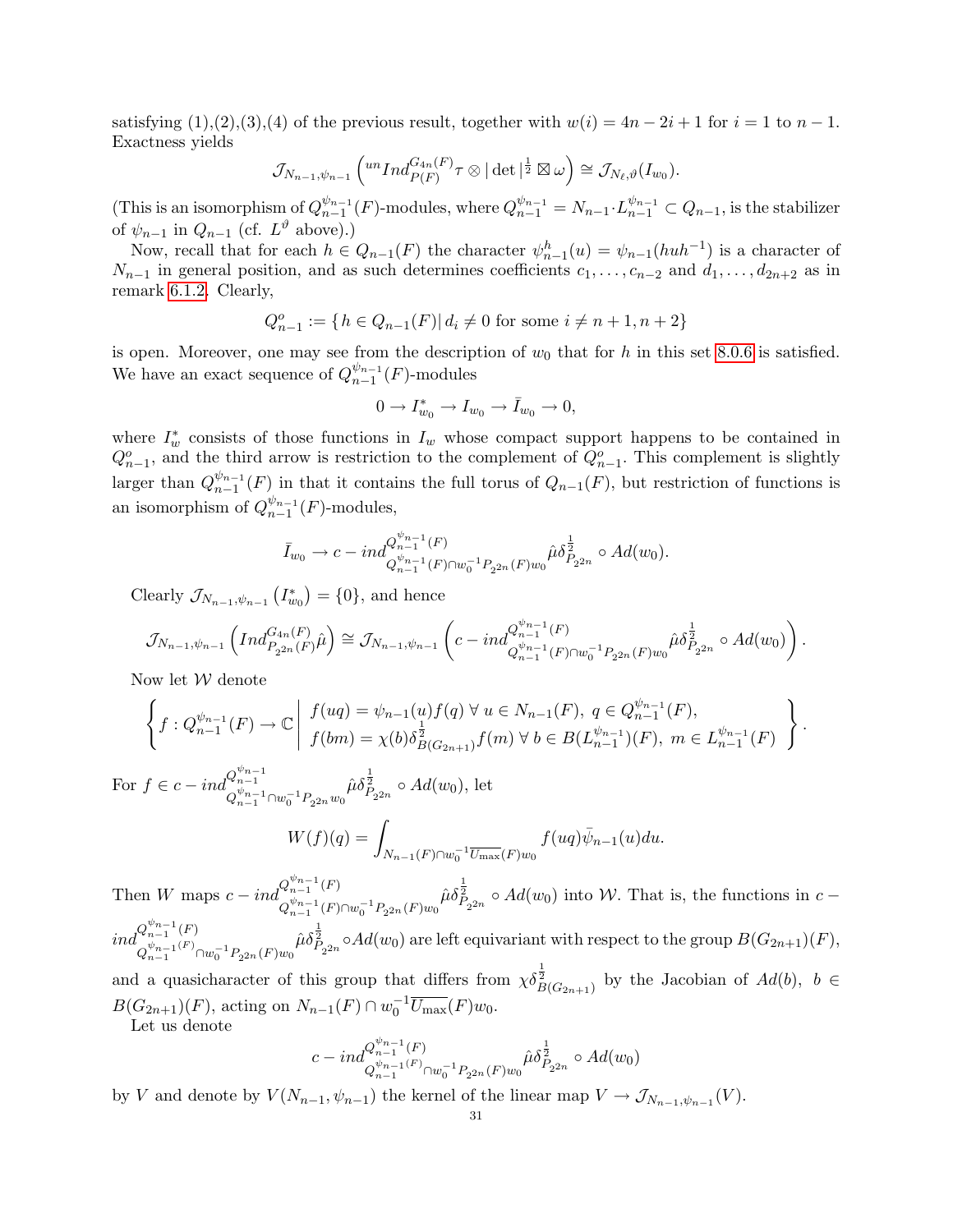It is easy to show that  $V(N_{n-1}, \psi_{n-1})$  is contained in the kernel of W. In the next lemma, we show that in fact, they are equal. Restriction from  $Q_{n-1}^{\psi_{n-1}}$  $\frac{\psi_{n-1}}{n-1}(F)$  to  $L_{n-1}^{\psi_{n-1}}$  $_{n-1}^{\psi_{n-1}}(F)$  is clearly an isomorphism  $W \to Ind_{B(G_{2n+1})(F)}^{G_{2n+1}(F)}$  $\chi$ .

**Lemma 8.0.8.** With notation as in the previous proposition, we have  $Ker(W) \subset V(N_{n-1}, \psi_{n-1})$ .

*Proof.* For this proof, we denote the Borel of  $L_{n-1}^{\psi_{n-1}}$  $\int_{n-1}^{\psi_{n-1}}$  by *B*. Also, let  $N^{w_0} = N_{n-1} \cap w_0^{-1} P_{2^{2n}} w_0$ , and  $N_{w_0} = N_{n-1} \cap w_0^{-1} \overline{U_{\text{max}}} w_0,$ 

We consider a smooth function  $f: Q_{n-1}^{\psi_{n-1}}$  $\frac{\psi_{n-1}}{n-1}(F) \rightarrow \mathbb{C}$  which is compactly supported modulo  $Q_{n-1}^{\psi_{n-1}}$  $\frac{\psi_{n-1}}{n-1}(F) \cap w_0^{-1}P_{2^{2n}}(F)w_0$ , and satisfies

$$
f(bm) = \chi \delta_B^{\frac{1}{2}}(b) f(m) \qquad \forall \ b \in B(F),
$$

and

$$
f(uq) = f(q) \qquad \forall u \in N^{w_0}(F) \text{ and } q \in Q_{n-1}^{\psi_{n-1}}(F).
$$

We assume that

$$
\int_{N_{w_0}(F)} f(uq)\bar{\psi}_{n-1}(u)du = 0,
$$

for all  $q \in Q_{n-1}^{\psi_{n-1}}$  $\binom{w_{n-1}}{n-1}(F)$ . What must be shown is that there is a compact subset C of  $N_{n-1}(F)$  such that

$$
\int_C f(gu)\bar{\psi}_{n-1}(u)du = 0,
$$

for all  $q \in Q_{n-1}^{\psi_{n-1}}$  $_{n-1}^{\psi_{n-1}}(F).$ 

Consider first  $m \in L_{n-1}^{\psi_{n-1}}$  $\binom{\psi_{n-1}}{n-1}$  (o). Let p denote the unique maximal ideal in o. If U is a unipotent subgroup and  $M$  an integer, we define

$$
U(\mathfrak{p}^M) = \{ u \in U(F) : u_{ij} \in \mathfrak{p}^M \ \forall i \neq j \}.
$$

Observe that for each  $M \in \mathbb{N}$ ,  $N_{n-1}(\mathfrak{p}^M)$  is a subgroup of  $N_{n-1}(F)$  which is preserved by conjugation by elements of  $L_{n-1}^{\psi_{n-1}}$  $\frac{\psi_{n-1}}{n-1}$  (o). We may choose M sufficiently large that  $supp(f) \subset N^{w_0}(F)N_{w_0}(\mathfrak{p}^{-M})L_{n-1}^{\psi_{n-1}}$  $_{n-1}^{\psi_{n-1}}(F).$ Then we prove the desired assertion with  $C = N_{n-1}(\mathfrak{p}^{-M})$ . Indeed, for  $m \in L_{n-1}^{\psi_{n-1}}$  $_{n-1}^{\psi_{n-1}}(0)$ , we have

$$
\int_{N_{n-1}(\mathfrak{p}^{-M})} f(mu)\overline{\psi}_{n-1}(u)du = \int_{N_{n-1}(\mathfrak{p}^{-M})} f(um)\overline{\psi}_{n-1}(u)du,
$$

because  $Ad(m)$  preserves the subgroup  $N_{n-1}(\mathfrak{p}^{-M})$ , and has Jacobian 1. Let  $c = Vol(N^{w_0}(\mathfrak{p}^{-M}))$ , which is finite. Then by  $N^{w_0}$ -invariance of f, the above equals

$$
=c\int_{N_{w_0}(\mathfrak{p}^{-M})}f(um)\overline{\psi}_{n-1}(u)du.
$$

This, in turn, is equal to

$$
=c\int_{N_{w_0}(F)}f(um)\overline{\psi}_{n-1}(u)du,
$$

since none of the points we have added to the domain of integration are in the support of  $f$ , and this last integral is equal to zero by hypothesis.

Next, suppose  $q = u_1 m$  with  $u_1 \in N_{n-1}(F)$  and  $m \in L_{n-1}^{\psi_{n-1}}$  $\frac{\psi_{n-1}}{n-1}(\mathfrak{o})$ . If  $u_1 \in N_{n-1}(F) - N_{n-1}(\mathfrak{p}^{-M})$ then qu is not in the support of f for any  $u \in N_{n-1}(\mathfrak{p}^{-M})$ . On the other hand, if  $u_1 \in N_{n-1}(\mathfrak{p}^{-M})$ , then

$$
\int_{N_{n-1}(\mathfrak{p}^{-M})} f(u_1mu)\overline{\psi}_{n-1}(u)du = \int_{N_{n-1}(\mathfrak{p}^{-M})} f(u_1um)\overline{\psi}_{n-1}(u)du
$$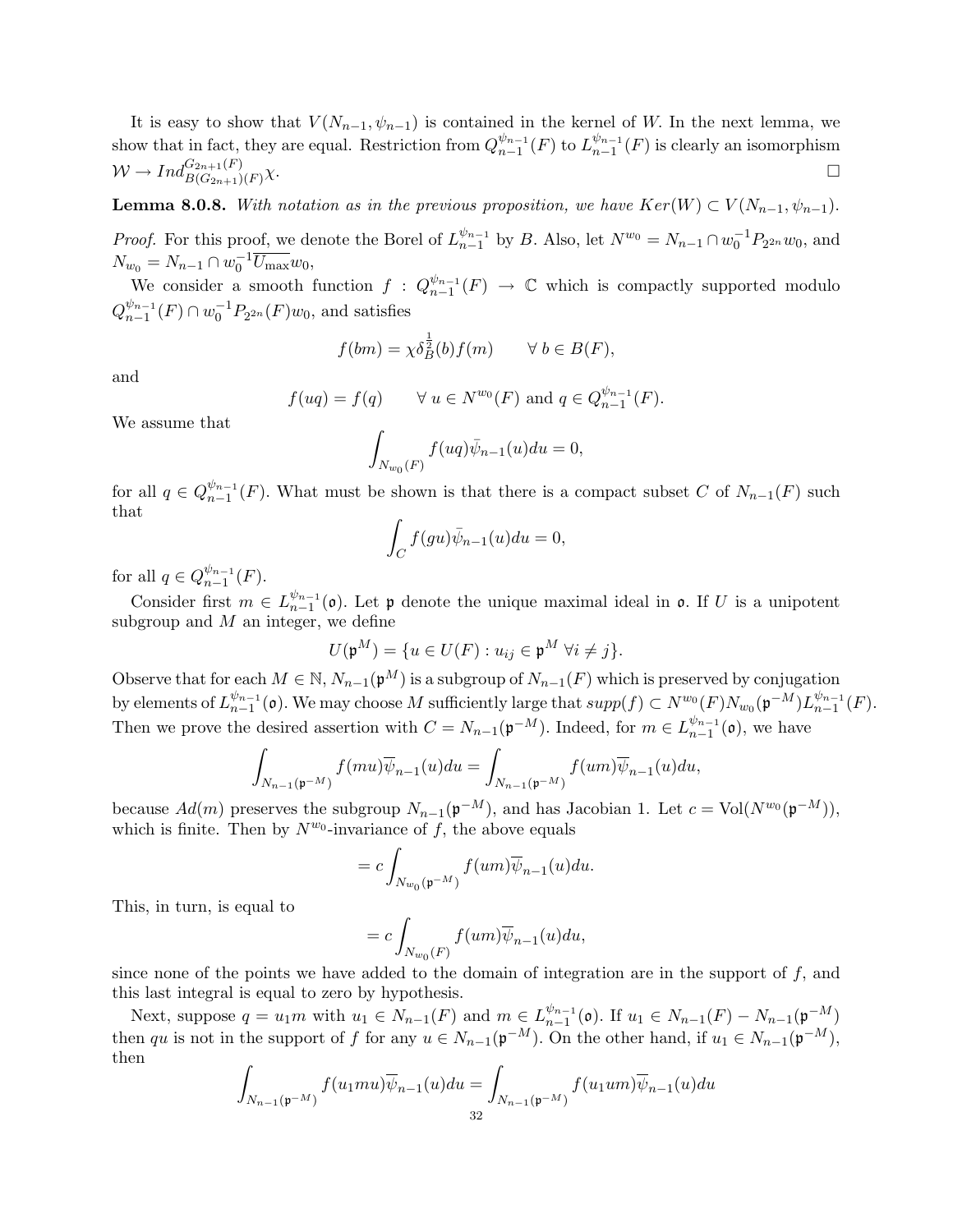$$
= \psi_{n-1}(u_1) \int_{N_{n-1}(\mathfrak{p}^{-M})} f(um) \overline{\psi}_{n-1}(u) du,
$$

and now we continue as in the case  $u_1 = 1$ .

The result for general q now follows from the left-equivariance properties of f and  $(8.0.4)$ .  $\square$ 

### 9. Appendix III: Identities of Unipotent Periods

<span id="page-32-1"></span><span id="page-32-0"></span>9.1. A Lemma Regarding Unipotent Periods. We return briefly to the general setting of section [4.3.](#page-10-0) There is a natural action of  $G(F)$  on U given by  $\gamma \cdot (U, \psi) = (\gamma U \gamma^{-1}, \gamma \cdot \psi)$  where  $\gamma \cdot \psi(u) = \psi(\gamma^{-1}u\gamma)$ . We shall refer to this action as "conjugation." Obviously, unipotent periods which are conjugate are equivalent.

In the special case  $G = G_{4n}$ , it is convenient to allow ourselves to conjugate our unipotent periods by elements of the slightly larger group  $Pin_{4n}$ . We may allow the involution  $\dagger$  to act on unipotent periods by  $f^{\dagger(U,\psi_U)}(g) = f^{(U,\psi_U)}({}^{\dagger}g)$ . Denoting the action of  $Pin_{4n}(F)$  on U by  $\gamma \cdot (U,\psi_U)$ , we have

$$
\gamma \cdot (U, \psi_U) \sim \begin{cases} (U, \psi_U) & \text{when } \det \mathrm{pr} \, \gamma = 1, \\ {}^{\dagger} (U, \psi_U) & \text{when } \det \mathrm{pr} \, \gamma = -1. \end{cases}
$$

Observe that in general  $^{\dagger}(U, \psi_U)$  is not equivalent to  $(U, \psi_U)$ . For example, it is not difficult to verify that  $^{\dagger}(U_{\text{max}}, \psi_{LW}) \in \mathcal{U}^{\perp}(\mathcal{E}_{-1}(\tau, \omega)).$ 

<span id="page-32-2"></span>**Lemma 9.1.1.** Suppose  $U_1 \supset U_2 \supset (U_1, U_1)$  are unipotent subgroups of a reductive algebraic group G. Suppose H is a subgroup of G and let f be a smooth left  $H(F)$ -invariant function on  $G(\mathbb{A})$ . Suppose  $\psi_2$  is a character of  $U_2$  such that  $\psi_2|_{(U_1,U_1)} \equiv 0$ . Then the set res<sup>-1</sup>( $\psi_2$ ) of characters of  $U_1$ such that the restriction to  $U_2$  is  $\psi_2$  is nontrivial. (Here "res" is for "restriction" not "residue".) The elements of res<sup>-1</sup>( $\psi_2$ ) are permuted by the action of  $N_H(U_1)(F)$ . The following are equivalent.

 $(1) f^{(U_2,\psi_2)} \equiv 0$ 

(2) 
$$
f^{(U_1,\psi_1)} \equiv 0 \,\forall \psi_1 \in \text{res}^{-1}(\psi_2)
$$

(3) For each  $N_H(U_1)(F)$ -orbit  $\mathcal O$  in res<sup>-1</sup>( $\psi_2$ )  $\exists \psi_1 \in \mathcal O$  with  $f^{(U_1,\psi_1)} \equiv 0$ 

Proof. It is obvious that 1 implies 2 and 3, and that 2 and 3 are equivalent. Consider

$$
f^{(U_2,\psi_2)}(u_1g) = \int_{U_2(F \backslash \mathbb{A})} f(u_2u_1g)\psi_2(u_2)du_2,
$$

regarded as a function of  $u_1$ . It is left  $u_2$  invariant and hence gives rise to a function of the compact abelian group  $U_2(\mathbb{A})U_1(F)\backslash U_1(\mathbb{A})$ . Denote this function by  $\phi(u_1)$ . Then

$$
\phi(0) = \sum_{\chi} \int_{U_2(\mathbb{A})U_1(F)\backslash U_1(\mathbb{A})} \phi(u_1) \chi(u_1) du_1,
$$

where "0" denotes the identity in  $U_2(\mathbb{A})U_1(F)\setminus U_1(\mathbb{A})$ , and the sum is over characters of  $U_2(\mathbb{A})U_1(F)\setminus U_1(\mathbb{A})$ . This, in turn, is equal to

$$
\sum_{\chi} \int_{D} \int_{U_2(F \backslash \mathbb{A})} f(u_2 u_1 g) \psi_2(u_2) du_2 \chi(u_1) du_1,
$$

for D a fundamental domain for the above quotient in  $U_1(\mathbb{A})$ . The group  $U_1/(U_1, U_1)(F)$  is an Fvector space (cf. sections:uniper) which can be decomposed into  $U_2/(U_1, U_1)(F)$  and a complement. The F-dual of this vector space is identified, via the choice of  $\psi_0$ , with the space of characters of  $U_1(\mathbb{A})$  which are trivial on  $U_1(F)$ . It follows that the sum above is equal to

$$
= \sum_{\psi_1 \in \text{res}^{-1}(\psi_2)} \int_{U_1(F \backslash \mathbb{A})} f(u_1 g) \psi_1(u_1) du_1.
$$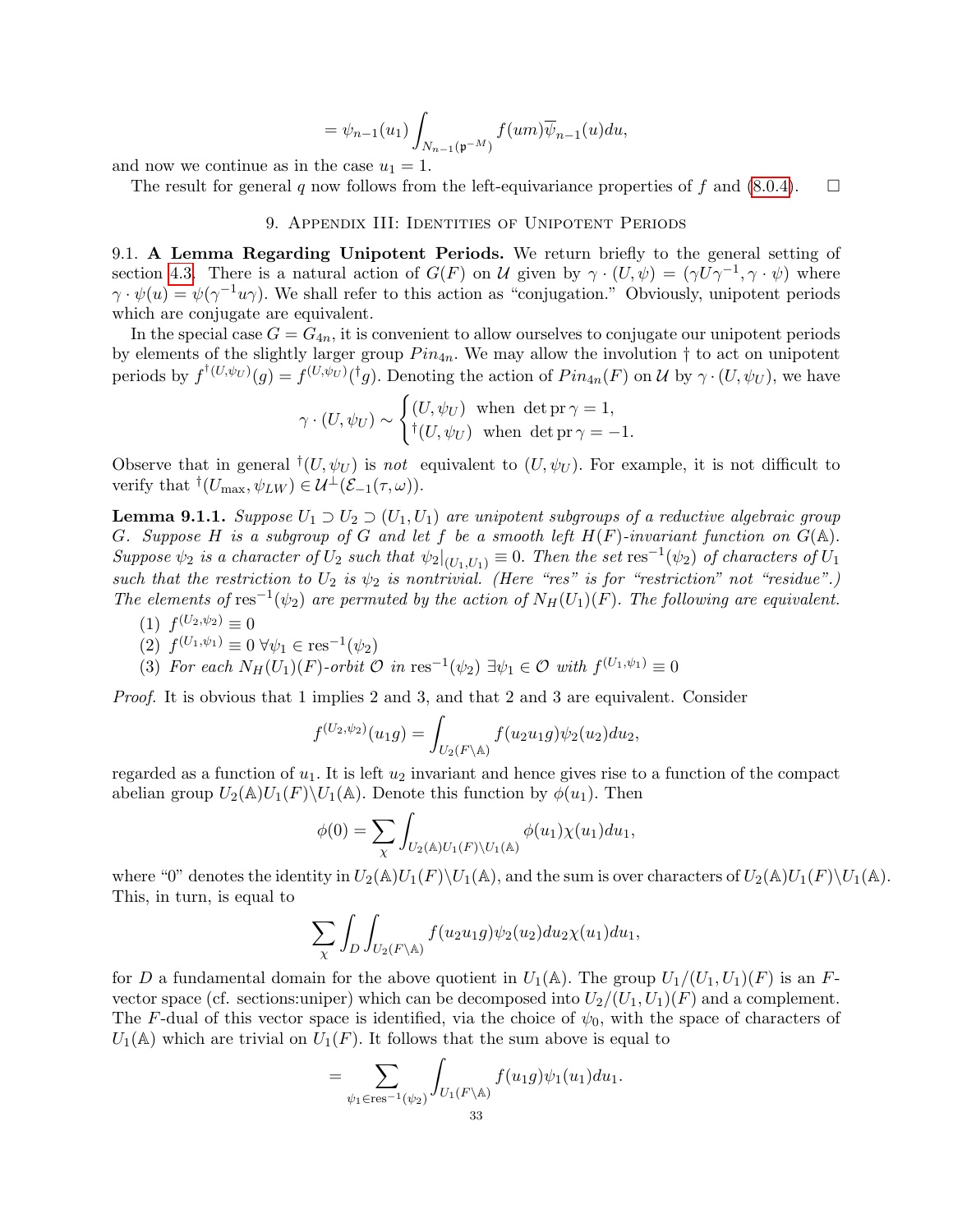The matter of replacing the sum over  $\chi$  by one over  $\psi_1 \in \text{res}^{-1}(\psi_2)$  is clear from regarding  $U_1/(U_1, U_1)(F)$  as a vector space which can be decomposed into  $U_2/(U_1, U_1)$  and a complement. Now  $2 \Rightarrow 1$  is immediate.

<span id="page-33-3"></span>Corollary 9.1.2. If  $N_G(H)$  permutes the elements of res<sup>-1</sup>( $\psi_2$ ) transitively, then  $(U_2, \psi_2) \sim$  $(U_2, \psi_1)$  for every  $\psi_1 \in \text{res}^{-1}(\psi_2)$ .

<span id="page-33-4"></span>Definition 9.1.3. Many of the applications of the above corollary are of a special type, and it will be convenient to introduce a term for them. The special situation is the following: one has three unipotent periods  $(U_i, \psi_i)$  for  $i = 1, 2, 3$ , such that  $U_2 = U_1 \cap U_3$  and  $\psi_1|_{U_2} = \psi_3|_{U_2} = \psi_2$ . Furthermore,  $U_1$  normalizes  $U_3$  and permutes transitively, the set of characters  $\psi'_3$  such that  $\psi'_3|_{U_2}$ , and the same is true with the roles of  $1$  and  $3$  reversed. In this situation, the identity

$$
(U_1, \psi_1) \sim (U_2, \psi_2) \sim (U_3, \psi_3),
$$

(which follows from Corollary [9.1.2\)](#page-33-3) will be called a swap, and we say that  $(U_1, \psi_1)$  "may be swapped for"  $(U_3, \psi_3)$ , and vice versa.

### <span id="page-33-0"></span>9.2. A lemma regarding the projection, and a remark.

**Lemma 9.2.1.** The action of  $G_m$  on itself by conjugation factors through pr.

*Proof.* One has only to check that the kernel of pr is in the center of  $G_m$ . When we regard  $G_m$ as a quotient of  $Spin_m \times GL_1$ , the quotient of pr is precisely the image of the  $GL_1$  factor in the quotient.

**Corollary 9.2.2.** Let u be a unipotent element of  $G_m(\mathbb{A})$  and g any element of  $G_m(\mathbb{A})$ . Then  $pr(gug^{-1})$  is a unipotent element of  $SO_m(\mathbb{A})$  and  $gug^{-1}$  is the unique unipotent element of its preimage in  $G_m(\mathbb{A})$ .

Remark 9.2.3. This fact, combined with the fact that pr is an isomorphism of varieties when restricted to the subvariety of unipotent elements of  $G_m$ , means that many statements may be proved for GSpin groups simply by taking the proof of the corresponding statement for special orthogonal groups and inserting the words "any preimage of " here and there.

<span id="page-33-1"></span>9.3. Relations among Unipotent Periods used in Theorem [6.1.4.](#page-20-0) Before we proceed with the proofs it will be convenient to formulate the statements in a slightly different way, making use of the involution †.

We shall let  $(U_1, \psi_1)$  and  $(U_3, \psi_3)$  be defined as in the proof of [6.1.4.](#page-20-0) We also keep the definition of the group  $U_2$ . However, we now define the character  $\psi_2$  by the formula

$$
\psi_2(u) = \psi(u_{13} + \cdots + u_{2n-1,2n+1}),
$$

regardless of the parity of n. (This agrees with the previous definition if n is even; if n is odd they differ by an application of †.)

<span id="page-33-2"></span>**Lemma 9.3.1.** Let  $(U_1, \psi_1)$  be defined as in Theorem [6.1.4,](#page-20-0) and  $(U_2, \psi_2)$  defined as just above. Then  $(U_1, \psi_1)|(U_2, \psi_2)$  and  $(U_1, \psi_1)|^{\dagger} (U_2, \psi_2)$ .

Proof. We define some additional unipotent periods which appear at intermediate stages in the argument. Let  $U_4$  be the subgroup defined by  $u_{n-1,j} = 0$  for  $j = n$  to  $2n - 2$  and  $u_{2n-1,2n} =$  $u_{2n-1,2n+1}$ . We define a character  $\psi_4$  of  $U_4$  by the same formula as  $\psi_1$ . Then  $(U_1, \psi_1)$  may be swapped for  $(U_4, \psi_4)$ . (See definition [9.1.3.](#page-33-4))

Now, for each k from 1 to n, define  $(U_5^{(k)})$  $\mathcal{L}_5^{(k)}$ ,  $\psi_5^{(k)}$ ) as follows. First, for each k, the group  $U_5^{(k)}$  $5^{(\kappa)}$  is contained in the subgroup of  $U_{\text{max}}$  defined by,  $u_{2n-1,2n} = u_{2n-1,2n+1}$ . In addition,  $u_{n+k-2,j} = 0$  for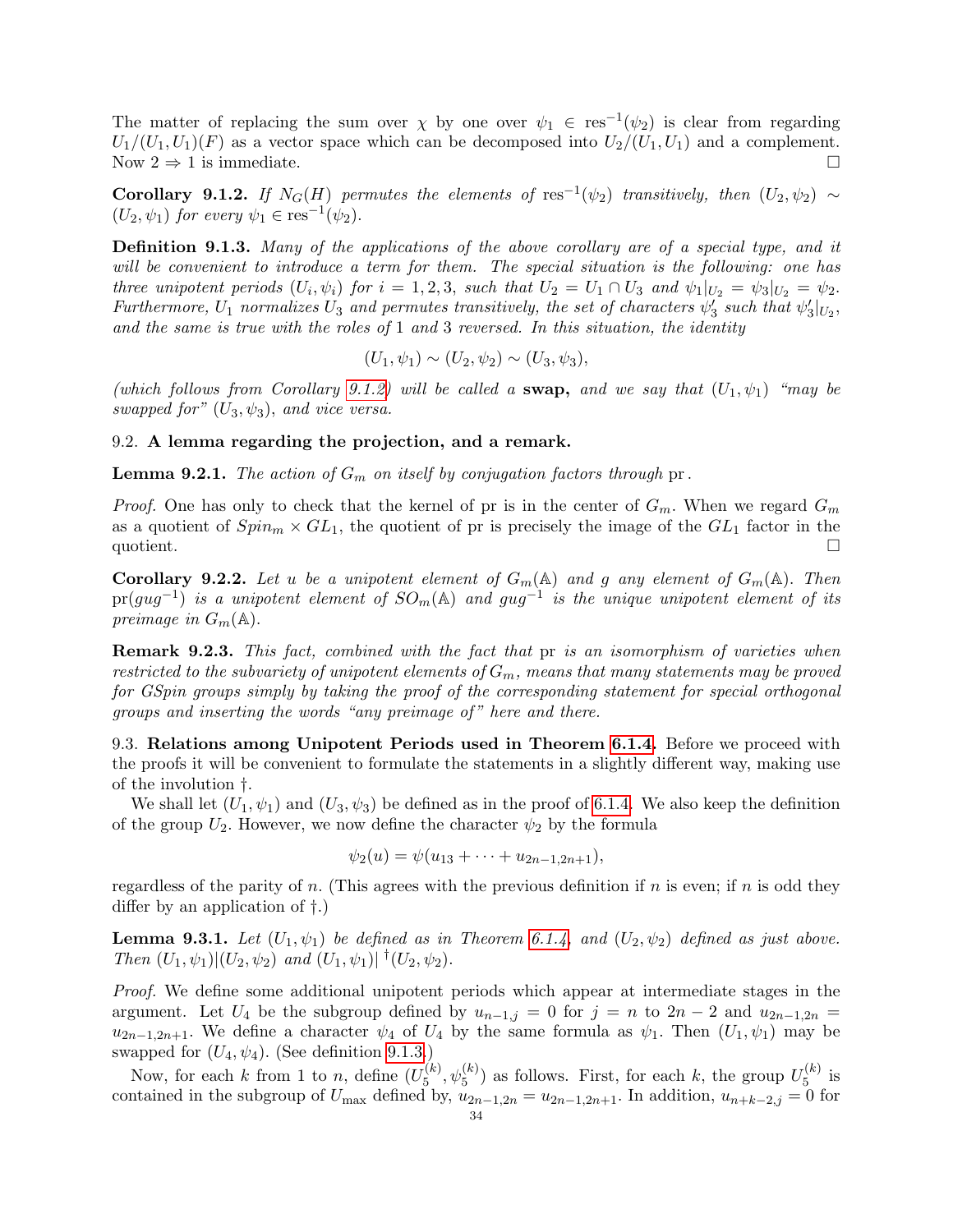$j < 2n-1$ , and  $u_{i,i+1} = 0$  if  $n - k \le i < n + k$  and  $i \equiv n - k \mod 2$ , and  $\psi_5^{(k)}$  $5^{(\kappa)}(u)$  equals

$$
\psi_0\left(\sum_{i=1}^{n-k-1} u_{i,i+1} + \sum_{i=n-k}^{n+k-3} u_{i,i+2} + u_{n+k-2,2n} + u_{n+k-2,2n+1} + \sum_{i=n+k-1}^{2n-1} u_{i,i+1}\right).
$$

(Note that one or more of the sums here may be empty.)

Next, let  $U_6^{(k)}$ <sup>(k)</sup> be the subgroup of  $U_{\text{max}}$  defined by the conditions  $u_{2n-1,2n} = u_{2n-1,2n+1}, u_{n+k-2,j} =$ 0 for  $j < 2n - 1$ , and  $u_{i,i+1} = 0$  if  $n - k \le i < n + k - 2$  and  $i \equiv n - k + 1 \mod 2$ . The same formula which defines  $\psi_5^{(k)}$  $_5^{(k)}$  also defines a character of  $U_6^{(k)}$  $\mathfrak{h}_6^{(k)}$ . We denote this character by  $\psi_6^{(k)}$  $\binom{(\kappa)}{6}$ .

We make the following observations:

- $\bullet$   $(U_5^{(1)}$  $(\mathbf{L}_5^{(1)}, \psi_5^{(1)})$  is precisely  $(U_4, \psi_4)$ .
- For each  $k, (U_5^{(k)})$  $\mathcal{L}_5^{(k)}, \psi_5^{(k)}$ ) is conjugate to  $(U_6^{(k+1)})$  $\mathfrak{h}_{6}^{(k+1)}$ ,  $\psi_{6}^{(k+1)}$ ). The conjugation is accomplished by any preimage of the permutation matrix which transposes i and  $i + 1$  for  $n - k \leq i < n + k$ and  $i \equiv n - k \mod 2$ .
- $\bullet$   $(U_6^{(k)}$  $\mathbf{t}_{6}^{(k)}, \mathbf{\psi}_{6}^{(k)}$ ) may be swapped for  $(U_5^{(k)})$  $_{5}^{(k)}, \psi_{5}^{(k)}).$

Thus  $(U_4, \psi_4) \sim (U_5^{(n)}$  $\mathcal{L}_5^{(n)}, \psi_5^{(n)}$ ).

Now, let  $\psi_2'$  be the character of  $U_2$  which is defined by

$$
\psi_2'(u) = \psi(u_{1,3} + \cdots + u_{2n-2,2n} - u_{2n-2,2n+1} + u_{2n-1,2n+1}).
$$

Then  $U_5^{(n)}$  $\mathbf{y}_{5}^{(n)}$  is the subgroup of  $U_2$  defined by  $u_{2n-1,2n} = u_{2n-1,2n+1}$  and  $\psi_{5}^{(n)}$  $\binom{n}{5}$  is the restriction of  $\psi'_2$ to this group. Thus  $(U_5^{(n)}$  $\mathcal{L}_5^{(n)}, \psi_5^{(n)}$  | $(U_2, \psi_2')$ . (It is because of this step that  $(U_1, \psi_1) \not\sim (U_2, \psi_2)$ .)

Finally,  $(U_2, \psi_2)$  and  $(U_2, \psi_2')$  are conjugate by the unipotent element which projects to  $I_{4n}$  –  $\sum_{i=2}^{n} e'_{2i-1,2i-2}$ 

To obtain  $^{\dagger}(U_2, \psi_2)$ , we use

$$
\psi''_2(u) := \psi(u_{1,3} + \dots + u_{2n-2,2n} - u_{2n-2,2n+1} + u_{2n-1,2n})
$$

instead of  $\psi_2'$ .

<span id="page-34-0"></span>**Lemma 9.3.2.** Let  $(U_3, \psi_3)$  be defined as in Theorem [6.1.4,](#page-20-0) and let  $(U_2, \psi_2)$  be defined as in the previous lemma. Then

$$
(U_3, \psi_3) \in \langle f^n(U_2, \psi_2), \{(N_\ell, \vartheta) : n \leq \ell < 2n \text{ and } \vartheta \text{ in general position.}\}\rangle.
$$

Here  $\dagger^n$  indicates that we apply  $\dagger$  a total of n times, with the effect being  $\dagger$  if n is odd and trivial if n is even.

*Proof.* To prove this assertion we introduce some additional unipotent periods. For  $k = 1$  to  $2n-1$ let  $U_7^{(k)}$  $U_{\tau}^{(k)}$  denote the subgroup of  $U_{\text{max}}$  defined by  $u_{i,i+1} = 0$  for  $i > k$  and  $i \equiv k+1 \mod 2$ . We use two characters of this group:

$$
\tilde{\psi}_7^{(k)} = \psi_0 \left( \sum_{1 \le i \le k-1} u_{i,i+1} + \sum_{k \le i \le 2n-1} u_{i,i+2} \right),
$$
  

$$
\psi_7^{(k)} = \psi_0 \left( \sum_{1 \le i \le k} u_{i,i+1} + \sum_{k+1 \le i \le 2n-1} u_{i,i+2} \right).
$$

Then  $(U_7, \psi_7^{(k)})$  is conjugate to  $(U_7, \tilde{\psi}_7^{(k)})$  $\binom{k}{7}$  by any preimage of the permutation matrix which transposes i and  $i+1$  for  $k < i < 4n - k$  and  $i \equiv k+1 \mod 2$ . This matrix has determinant  $-1$  iff k is odd.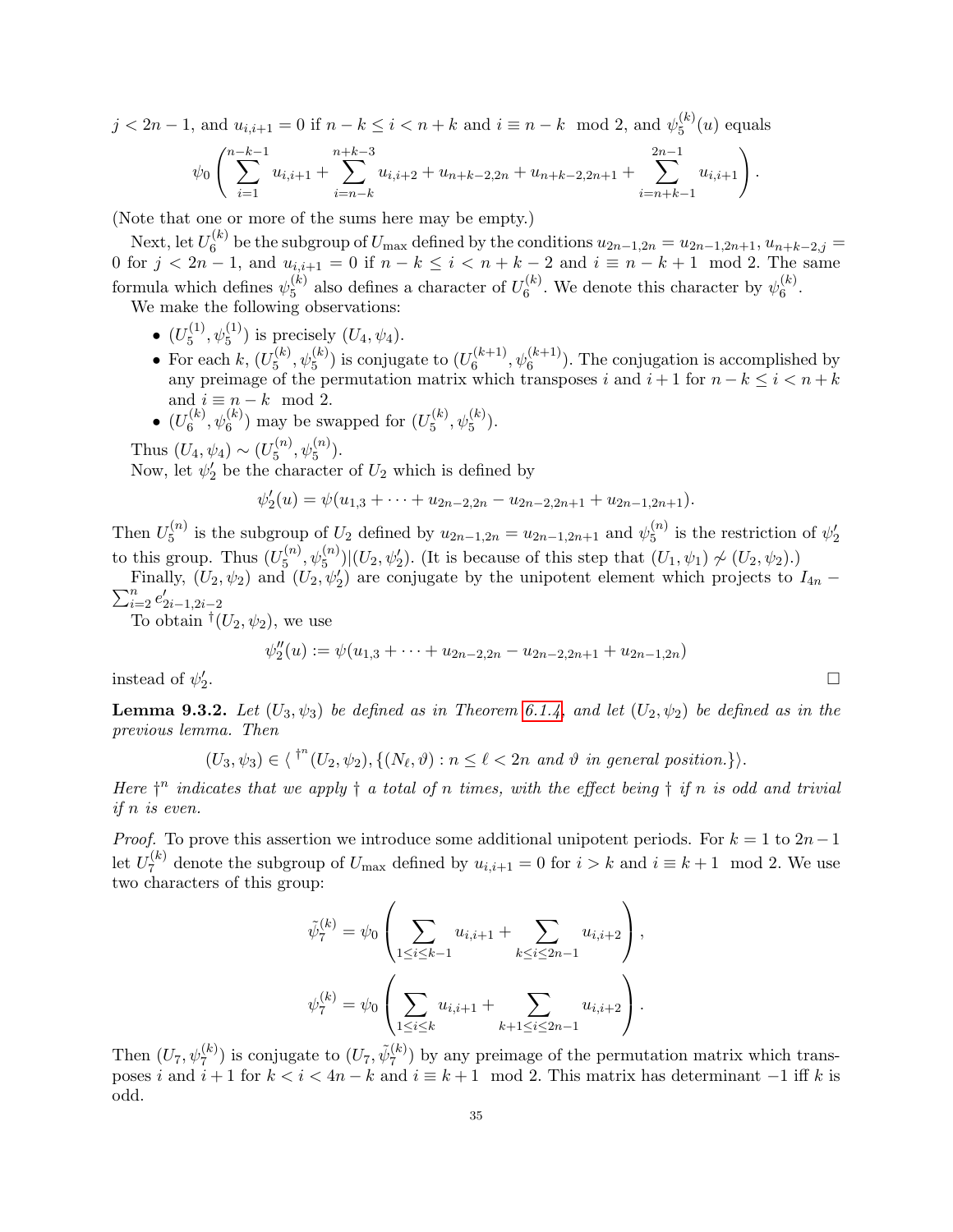If k is odd then  $(U_7^{(k)}$  $\mathcal{L}_{7}^{(k)}, \psi_{7}^{(k)}$  may be swapped for  $(U_{7}^{(k+1)})$  $\tilde{\psi}_7^{(k+1)}, \tilde{\psi}_7^{(k+1)}$  $\binom{k+1}{7}$ , while if k is even, it may be swapped for  $(U_8^{(k+1)}$  $\tilde{\psi}_8^{(k+1)}, \tilde{\psi}_8^{(k+1)}$  $\binom{(k+1)}{8}$ , where  $U_8^{(k+1)}$  $\mathcal{E}_8^{(k+1)}$  is the subgroup of  $U_7^{(k+1)}$  $u_{2n-1,2n} = 0$ , and  $u_{2n-1,2n} = 0$  $\tilde{\psi}^{(k+1)}_8$  $\tilde{\mathbf{g}}_8^{(k+1)}$  is the restriction of  $\tilde{\psi}_7^{(k+1)}$  $\frac{7^{(k+1)}}{7}$  to this group.

Now, for  $a \in F^{\times}$  define a character  $\tilde{\psi}_{7}^{(k+1,a)}$  $\frac{(k+1,a)}{7}$  of  $U_7^{(k+1)}$  $\frac{1}{7}$  by

$$
\tilde{\psi}_7^{(k+1,a)} = \psi(u_{1,2} + \cdots + u_{k-1,k} + u_{k,k+2} + \cdots + u_{2n-1,2n+1} + au_{2n-1,2n}).
$$

Then a Fourier expansion along  $U_{2n-1,2n}$  shows that

$$
(U_8^{(k+1)}, \tilde{\psi}_8^{(k+1)}) \in \langle (U_7^{(k+1)}, \tilde{\psi}_7^{(k+1)}), \{ (U_7^{(k+1)}, \tilde{\psi}_7^{(k+1,a)}) : a \in F^\times \} \rangle.
$$

Here  $U_{ij} = \{u \in U_{\text{max}} : u_{k,\ell} = 0, \forall (k,\ell) \neq (i,j) \}.$ 

In Lemma [9.3.3](#page-35-0) below we prove that for k even and  $a \in F^{\times}$ ,

$$
(N_{n+\frac{k}{2}}, \psi_{n+\frac{k}{2},a})|(U_7^{(k+1)}, \tilde{\psi}_7^{(k+1,a)}),
$$

where

$$
\psi_{\ell,a}(u) = \psi(u_{1,2} + \cdots + u_{\ell-1,\ell} + au_{\ell,2n} + u_{\ell,2n+1}).
$$

The present lemma then follows from the following observations:

- $\bullet$   $(U_7^{(1)}$  $\tilde{\psi}_7^{(1)}, \tilde{\psi}_7^{(1)}$  $\mathcal{F}^{(1)}_7$  =  $(U_2, \psi_2)$ , (with  $\psi_2$  defined as at the beginning of this section).
- $\bullet$   $(U_7^{(2n-1)}$  $\psi_7^{(2n-1)}, \psi_7^{(2n-1)}$ ) =  $(U_3, \psi_3)$
- If one applies † to both sides of a relation among unipotent periods, it remains valid.
- The character  $\psi_{n+\frac{k}{2},a}$  of  $N_{n+\frac{k}{2}}$  is in general position. (Cf. remarks [6.1.2\)](#page-20-2)
- The set  $\{(N_\ell, \vartheta) : n \leq \ell < 2n \text{ and } \vartheta \text{ in general position.}\}\$ is stable under  $\dagger$ .
- The number of times we conjugate by the preimage of an element of determinant minus 1 in passing from  $(U_7^{(k)}$  $\tilde{\psi}_7^{(k)}, \tilde{\psi}_7^{(k)}$  $\binom{k}{7}$  back to  $(U_7^{(k)}$  $\psi_7^{(k)}$ ,  $\psi_7^{(k)}$ ) is precisely *n*.

 $\Box$ 

<span id="page-35-0"></span>**Lemma 9.3.3.** Let  $(N_{n+\frac{k}{2}},\psi_{n+\frac{k}{2},a})$  and  $(U_7^{(k+1)}$  $\tilde{\psi}_7^{(k+1),}$   $\tilde{\psi}_7^{(k+1,a)}$  $\binom{k+1, a}{7}$  be defined as in the previous lemma. Then

$$
(N_{n+\frac{k}{2}}, \psi_{n+\frac{k}{2},a})|(U_7^{(k+1)}, \tilde{\psi}_7^{(k+1,a)}).
$$

Proof. We regard a as fixed for the duration of this argument, and omit it from the notation. We need still more unipotent periods. Specifically, for each  $k, \ell$  define  $U_9^{(k,\ell)}$  $\mathcal{Q}_9^{(k,\ell)}$  to be the subgroup of  $U_{\rm max}$ defined by requiring that  $u_{ij} = 0$  under any of the following conditions:

$$
k < i \leq k + 2\ell, \ i \equiv k + 1 \mod 2 \text{ and } j = i + 1
$$
\n
$$
i > k + 2\ell
$$
\n
$$
i = k + 2\ell - 1, \text{ and } j \neq 4n + 1 - k - 2\ell,
$$
\n
$$
i = k + 2\ell \text{ and } j < 2n.
$$

The formula

$$
\psi(u_{1,2} + \cdots + u_{k-1,k} + u_{k,k+2} + u_{k+1,k+3} + \cdots + u_{k+2\ell-2,k_{k+2\ell}} + au_{k+2\ell,2n} + u_{k+2\ell,2n+1})
$$

defines a character of this group which we denote  $\psi_9^{(k,\ell)}$  $\mathcal{L}_9^{(k,\ell)}(u)$ . Also, let  $U_{10}^{(k,\ell)}$  denote the subgroup of  $U_{\text{max}}$  defined by requiring that  $u_{ij} = 0$  under any of the following conditions:

$$
k < i \leq k + 2\ell, \ i \equiv k + 1 \mod 2 \text{ and } j = i + 1
$$

$$
i > k + 2\ell - 1
$$

$$
i = k + 2\ell - 1 \text{ and } j > 2n, 2n + 1.
$$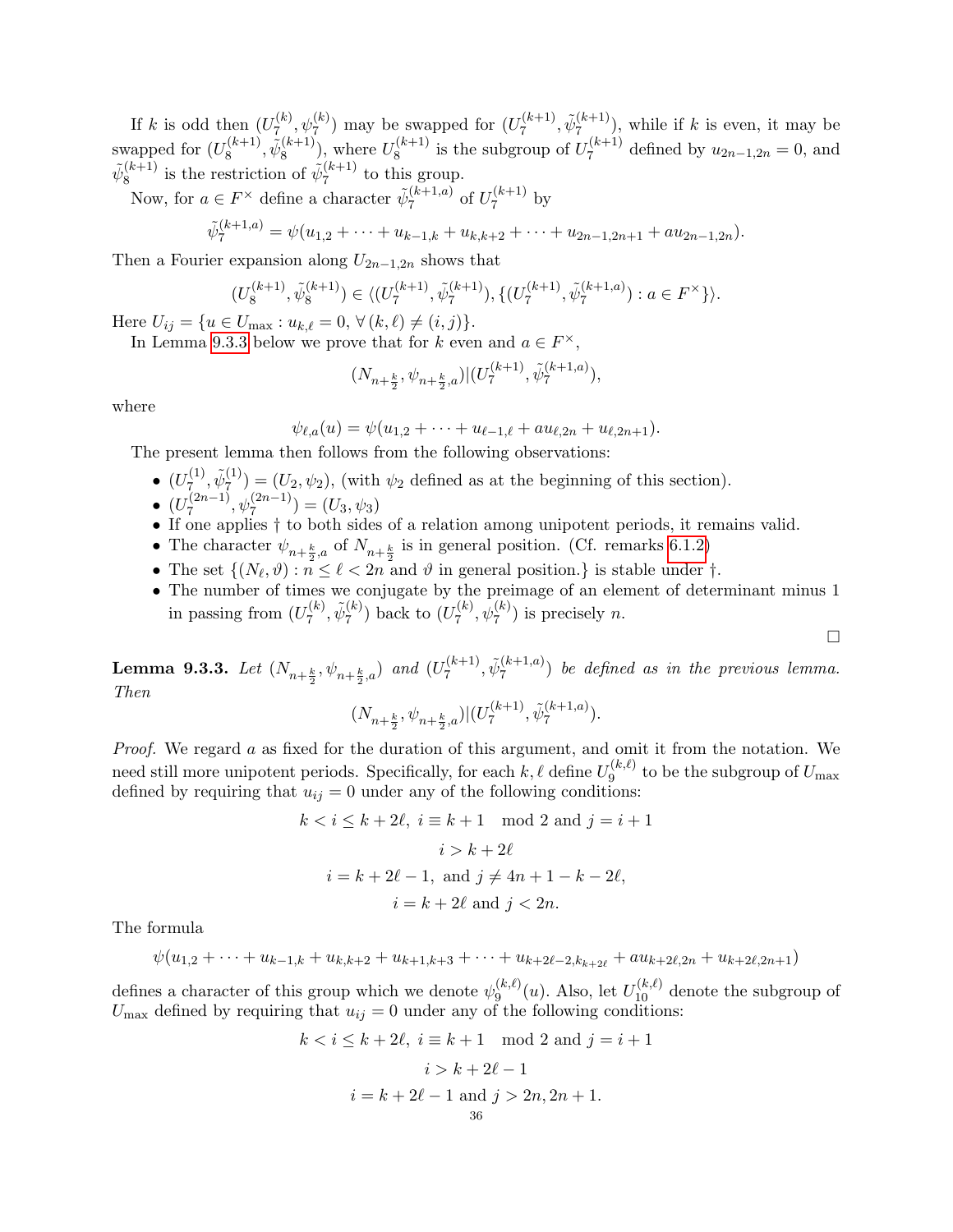The formula

$$
\psi(u_{1,2} + \cdots + u_{k,k+1} + u_{k+1,k+3} + \cdots + u_{k+2\ell-2,k_{k+2\ell}} + au_{k+2\ell-1,2n} + u_{k+2\ell-1,2n+1})
$$

defines a character of this group which we denote  $\psi_{10}^{(k,\ell)}(u)$ . The period  $(U_9, \psi_9^{(k,\ell)})$  is conjugate to  $(U_{10},\psi_{10}^{(k,\ell)}).$ 

Let  $U_{11}^{(k,\ell)}$  denote the subgroup of  $U_{\text{max}}$  defined by requiring that  $u_{ij} = 0$  under any of the following conditions:

$$
k < i \leq k + 2\ell, i \equiv k \mod 2 \text{ and } j = i + 1
$$

$$
i > k + 2\ell - 1
$$

$$
i = k + 2\ell - 1
$$
 and  $j > 2n, 2n + 1$ .

Then  $(U_{10}, \psi_{10}^{(k,\ell)})$  may be swapped for  $(U_{11}, \psi_{11}^{(k,\ell)})$ , where  $\psi_{11}^{(k,\ell)}$  is defined by the same formula as  $\psi_{10}^{(k,\ell)}$ .

Also,  $(U_{11}, \psi_{11}^{(k,\ell)})$ , is clearly divisible by  $(U_9, \psi_9^{(k+1,\ell-1)})$ : to pass from the former to the latter one simply drops the integration over  $u_{k+2\ell-2,j}$ , for  $j \neq 4n - k - 2\ell + 2$ .

To complete the argument: for k even the period  $(U_9^{(k+1,n-\frac{k}{2}-1)}, \psi_9^{(k+1,n-\frac{k}{2}-1)})$  divides the period  $(U_7^{(k+1)}$  $\tilde{\psi}_7^{(k+1,a)}$ ,  $\tilde{\psi}_7^{(k+1,a)}$  $\binom{k+1, a}{7}$ . Indeed the only difference between the two is that in the former, we omit integration over  $u_{2n-2,2n}$ .

It follows that  $(U_9^{(k+1,n-\frac{k}{2}-1)}, \psi_9^{(k+1,n-\frac{k}{2}-1)})$  is divisible by  $(U_{10}^{n+\frac{k}{2}-1,1}, \psi_{10}^{n+\frac{k}{2}-1,1})$ . Finally, every extension of  $\psi_{10}^{n+\frac{k}{2}-1,1}$  to a character of  $N_{n+\frac{k}{2}}$  is in the same orbit as  $\psi_{n+\frac{k}{2},a}$ . (See Remarks [6.1.2.](#page-20-2)) Hence

$$
(U_{10}^{n+\frac{k}{2}-1,1},\psi_{10}^{n+\frac{k}{2}-1,1})\sim (N_{n+\frac{k}{2}},\psi_{n+\frac{k}{2},a}).
$$

The result follows.  $\Box$ 

<span id="page-36-0"></span>**Lemma 9.3.4.** As in Theorem [6.1.4,](#page-20-0) let  $V_i$  denote the unipotent radical of the standard parabolic of  $G_{4n}$  having Levi isomorphic to  $GL_i \times G_{4n-2i}$  (for  $1 \leq i \leq 2n-2$ ). Let  $V_i^{4n-2m-1}$  denote the unipotent radical of the standard maximal parabolic of  $G_{2n+1}$  (embedded into  $G_{4n}$  as  $L_{n-1}^{\psi_{n-1}}$  $_{n-1}^{\psi_{n-1}}$ ) having Levi isomorphic to  $GL_i \times G_{2n-2i+1}$  (for  $1 \leq i \leq n$ ). Let  $(N_{\ell}, \psi_{\ell})$  be the period used to define the descent, as usual, and let  $(N_\ell, \psi_\ell)^{(4n-2k)}$  denote the analogue for  $G_{4n-2k}$ , embedded into  $G_{4n}$  inside the Levi of a maximal parabolic.

Then,  $(V_k^{2n+1})$  $(k^{2n+1}, 1) \circ (N_{n-1}, \psi_{n-1})$  is an element of

$$
\langle (N_{n+k-1}, \psi_{n+k-1}), \{ (N_{n+j-1}, \psi_{n+j-1})^{(4n-2k+2j)} \circ (V_{k-j}, \mathbf{1}) : 1 \le j < k \} \rangle.
$$

Proof. In this proof, we shall not need to refer to any of the unipotent periods defined previously. On the other hand we will need to consider several new unipotent periods. For convenience, we start the numbering over from one.

Thus, let  $(U_1, \psi_1) = (V_k^{2n+1})$  $(k_{k}^{2n+1}, 1) \circ (N_{n-1}, \psi_{n-1})$ . To describe this group and character in detail,  $U_1$ is the subgroup defined by  $u_{ij} = 0$  if  $n - 1 < i \leq n - 1 + k < j$ , or  $n - 1 + k < i$  and  $u_{i,2n} = u_{i,2n+1}$ if  $n-1 < i \leq n-1+k$ , and  $\psi_1$  is given by

$$
\psi_1(u) = \psi_0(u_{1,2} + \cdots + u_{n-2,n-1} + u_{n-1,2n} - u_{n-1,2n+1}).
$$

Next, let  $U_2$  denote the subgroup of  $U_1$  defined by the additional conditions  $u_{ij} = 0$  for  $1 \le i \le j$  $n-1 < j \leq n-1+k$ . Let  $\psi_2$  denote the restriction of  $\psi_1$  to this subgroup.

Next, let  $U_3$  denote the subgroup defined by  $u_{ij} = 0$  for  $i \leq k, j \leq n - 1 + k$ , and  $i > n - 1 + k$ , and  $u_{i,2n} = u_{i,2n+1}$  for  $i \leq k$ . Let

$$
\psi_3(u) = \psi(u_{k+1,k+2} + \cdots + u_{k+n-2,k+n-1} + u_{k+n-1,2n} - u_{k+n-1,2n+1}).
$$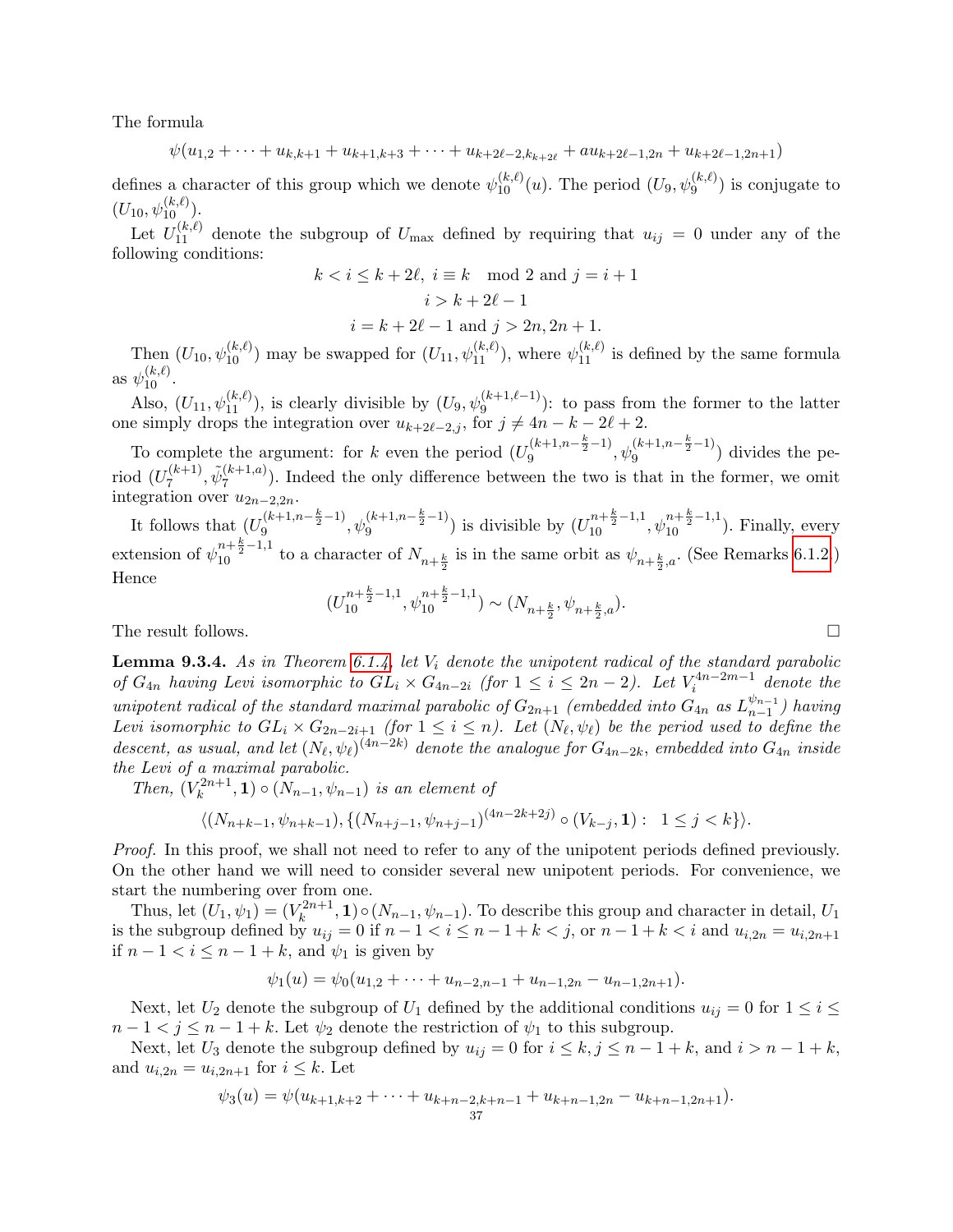Then  $(U_2, \psi_2)$  is conjugate to  $(U_3, \psi_3)$ , by any element of  $G_{4n}(F)$  which projects to

$$
\begin{pmatrix} I_k & & & & \\ I_{n-1} & & & & \\ & I_{4n-2m-2k} & & & \\ & & I_k & & \\ & & & I_k \end{pmatrix}
$$

(cf. subsection [9.2\)](#page-33-0).

Finally, let  $U_4 \supset U_3$  denote the subgroup of  $U_{\text{max}}$  given by  $u_{ij} = 0$  if  $j \leq k+1$ , or  $i \geq n+k$ . Then take  $\psi_4$  defined by the same formula as  $\psi_3$ 

Certainly  $(U_2, \psi_2)|(U_1, \psi_1)$ , and  $(U_2, \psi_2) \sim (U_3, \psi_3)$ . In Lemma [9.3.5](#page-37-0) we prove that  $(U_3, \psi_3) \sim$  $(U_4, \psi_4)$ . It follows that  $(U_4, \psi_4)|(U_1, \psi_1)$ . In fact, one may prove by an argument similar to the proof of Lemma [9.3.5](#page-37-0) that in fact  $(U_2, \psi_2) \sim (U_1, \psi_1)$  and hence  $(U_4, \psi_4) \sim (U_1, \psi_1)$ . But this is not needed for our purposes.

Next, let  $U^{(r)}$  denote the subgroup of  $U_{\text{max}}$  defined by  $u_{ij} = 0$  for  $j \leq r$ , or  $i \geq n + k$ . So,  $U_4 = U^{(k+1)}$ , and  $N_{n+k-1} = U^{(1)}$ .

Let  $\psi^{(r)}$  denote the character of  $U^{(r)}$  defined by

$$
\psi^{(r)}(u) = \psi_0 \left( \sum_{i=r}^{n-2+k} u_{i,i+1} + u_{n-1+k,2n} + u_{n-1+k,2n+1} \right).
$$

Then  $(U_4, \psi_4) = (U^{(k+1)}, \psi^{(k+1)})$ , and  $(N_{n+k-1}, \psi_{n+k-1}) = (U^{(1)}, \psi^{(1)})$ . It is an easy consequence of Lemma [9.1.1](#page-32-2) that

$$
(U^{(r)}, \psi^{(r)}) \in \langle (U^{(r-1)}, \psi^{(r-1)}), (N_{n+k-r}, \psi_{n+k-r})^{(4n-2r+2)} \circ (V_{r-1}, \mathbf{1}) \rangle.
$$

The result follows.

<span id="page-37-0"></span>**Lemma 9.3.5.** Let  $(U_3, \psi_3)$  and  $(U_4, \psi_4)$  be defined as in the previous lemma. Then  $(U_4, \psi_4) \sim$  $(U_3, \psi_3).$ 

*Proof.* It's clear that  $(U_3, \psi_3)|(U_4, \psi_4)$ , so we only need to prove that

 $(U_4, \psi_4)|(U_3, \psi_3)$ . The proof involves a family of groups defining intermediate stages. For  $\ell$  such that  $1 \leq \ell \leq n-1$  we define  $U_4^{(\ell)}$  $\mathcal{U}_4^{(t)}$  to be the subgroup of  $U_4$  defined by the condition that for  $i \leq k$ the coordinate  $u_{ij}$  must be zero for  $j \leq k + \ell$ . Thus  $U_4 = U_4^{(1)} \supset U_4^{(2)} \supset \cdots \supset U_4^{(n-1)} \supset U_3$ . For each of these groups we consider the period defined using the restriction of  $\psi_4$ .

We must show that  $(U_4^{(n-1)}$  $\mathcal{L}_4^{(n-1)}, \psi_4 \vert (U_3, \psi_3) \text{ and that } (U_4^{(i)})$  $\frac{d^{(i)}}{4},\psi _{4})|(U_{4}^{(i-1)}% )\psi (U_{4}^{(i-1)}% )|\psi (U_{4}^{(i-1)}% )|^{2}$  $\psi_4^{(\ell-1)}, \psi_4$ ). In each case, all that is involved is an invocation of Lemma [9.1.1.](#page-32-2) For the first application, what must be checked is that the the normalizer of  $U_4(F)$  in  $G(F)$  permutes  $\{\psi'_4 : \psi'_4|_{U_3} = \psi_3\}$  transitively. Let  $y(\underline{r}) = y(r_1, \ldots, r_k)$ denote the unipotent element in  $G_{4n}(F)$  which projects to  $I + r_1 e'_{1,2n} + \cdots + r_k e'_{k,2n}$ . Then every element of  $U_4^{(m)}$  $u_4^{(m)}$  is uniquely expressible as  $u_3y(\underline{r})$ , for  $u_3 \in U_3$  and  $\underline{r} \in \mathbb{G}_a^k$ . Hence a map  $\psi'_4$  as above is determined by its composition with y, which defines a character of  $(F \backslash A)^k$ , and hence is of the form

$$
(r_1,\ldots,r_k)\mapsto\psi(a_1r_1+\cdots+a_kr_k)
$$

for some  $a_1, \ldots, a_k \in F$ . Consider the unipotent element  $z(a_1, \ldots, a_k)$  of  $G_{4n}$  which projects to  $I + a_1 e'_{k+n-1,1} + \cdots + a_k e'_{k+n-1,k}$ . We claim first that it normalizes  $U_4^{(n-1)}$  $\binom{n-1}{4}$ , and second that  $\psi_4(z(a)y(r)z(a)^{-1}) = \psi(a_1r_1 + \cdots + a_kr_k)$ . As noted in [9.2](#page-33-0) this may be checked by a matrix multiplication in  $SO_{4n}$ .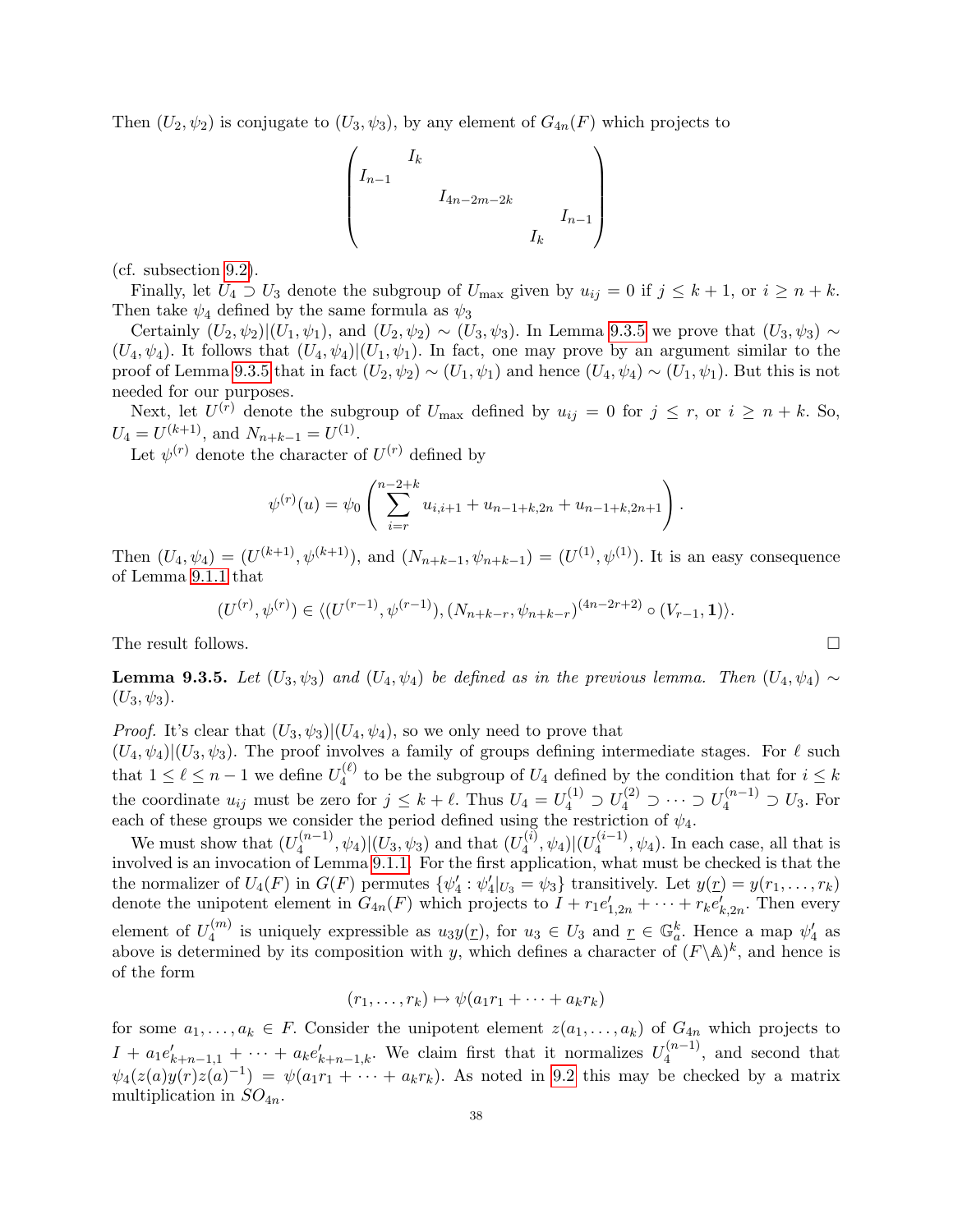The proof that  $(U_4^{(i)}$  $\frac{d^{(i)}}{4},\psi _{4})|(U_{4}^{(i-1)}% )\psi (U_{4}^{(i-1)}% )|\psi (U_{4}^{(i-1)}% )|^{2}$  $\mathcal{L}_4^{(i-1)}$ ,  $\psi_4$ ) is entirely similar, with the role of  $y(\underline{r})$  played by  $y^{(i)}(\underline{r})$ which projects to  $I + r_1 e'_{1,k+i+1} + \cdots + r_k e'_{k,k+i+1}$  and that of  $z(\underline{a})$  played by  $z^{(i)}(\underline{a})$  which projects to  $I + a_1 e'_{k+i,1} + \cdots + a_k e'_{k}$  $k+i,k$ .

#### **REFERENCES**

- <span id="page-38-14"></span>[Asg] M. Asgari, Local L-functions for Split Spinor Groups, Canad. J. Math. Vol 54 (4), 2002 pp. 673-693.
- <span id="page-38-5"></span>[Asg-Sha1] M. Asgari and F. Shahidi, Generic Transfer For general Spin Groups, Duke Math. Journal. Vol. 132, No. 1, 2006, pp. 137- 190.
- <span id="page-38-6"></span>[Asg-Sha2] M. Asgari and F. Shahidi, Generic Transfer From GSp(4) to GL(4) , Compos. Math. 142 (2006), no. 3, 541–550.
- <span id="page-38-11"></span>[Banks1] W. Banks, Twisted symmetric-square L-functions and the nonexistence of Siegel zeros on GL(3).
- <span id="page-38-13"></span><span id="page-38-12"></span>[Banks2] W. Banks, Exceptional Representations on the Metaplectic Group. Dissertation, Stanford University 1994 [Banks3] W. Banks, private communication.
- <span id="page-38-10"></span>[BG] D. Bump, D. Ginzburg Symmetric square L-functions on GL(r). Ann. of Math. (2) 136 (1992), no. 1, 137–205.
- <span id="page-38-16"></span>[BZ1] I. N. Bernšteĭn and A. V. Zelevinskiĭ. Representations of the group  $GL(n, F)$ , where F is a local non-Archimedean field. Uspehi Mat. Nauk, 31(3(189)):5–70, 1976.
- <span id="page-38-20"></span>[BZ2] I. N. Bernšteĭn and A. V. Zelevinskiĭ, Induced representations of reductive p-adic groups. I. Ann. Sci. École Norm. Sup. (4) 10 (1977), no. 4, 441–472.
- <span id="page-38-17"></span>[Car] P. Cartier, Representations of p-adic groups: a survey. Automorphic forms, representations and Lfunctions (Proc. Sympos. Pure Math., Oregon State Univ., Corvallis, Ore., 1977), Part 1, pp. 111– 155, Proc. Sympos. Pure Math., XXXIII, Amer. Math. Soc., Providence, R.I., 1979. Available online at http://www.ams.org/online bks/pspum331/
- <span id="page-38-22"></span>[Cass] W. Casselman, Introduction to the theory of admissible representations of p-adic reductive groups, Available at http://www.math.ubc.ca/ cass/research.html
- <span id="page-38-21"></span>[C-S] W. Casselman, J. Shalika, The unramified principal series of p-adic groups. II. The Whittaker function. Compositio Math. 41 (1980), no. 2, 207–231.
- <span id="page-38-4"></span> $[C-K-PS-S1]$  J. Cogdell, H. Kim, I. Piatetski-Shapiro, F. Shahidi, On lifting from classical groups to  $GL_N$ , Publ. Math. Inst. Hautes Etudes Sci., 93 (2001), pp.5-30. ´
- <span id="page-38-2"></span>[C-K-PS-S2] J. Cogdell, H. Kim, I.I. Piatetski-Shapiro, F. Shahidi, Functoriality for the classical groups. Publ. Math. Inst. Hautes Etudes Sci. No. 99 (2004), 163–233. ´
- <span id="page-38-7"></span>[Gan-Tak] W.T. Gan, S. Takeda, The Local Langlands Conjecture for GSp(4), preprint, available at http://arxiv.org/abs/0706.0952
- <span id="page-38-9"></span>[Gel-Sha] S. Gelbart, F. Shahidi, Analytic properties of automorphic L-functions. Perspectives in Mathematics, 6. Academic Press, Inc., Boston, MA, 1988.
- <span id="page-38-15"></span>[GK75] I. M. Gelfand and D. A. Kajdan. Representations of the group  $GL(n, K)$  where K is a local field. In Lie groups and their representations (Proc. Summer School, Bolyai János Math. Soc., Budapest, 1971), pages 95–118. Halsted, New York, 1975.
- <span id="page-38-18"></span>[Gi-PS-R] D. Ginzburg, I.I. Piatetski-Shapiro, and S. Rallis, L functions for the orthogonal group. Mem. Amer. Math. Soc. 128 (1997), no. 611, MR1357823 (98m:11041)
- <span id="page-38-0"></span>[GRS1] D. Ginzburg, S. Rallis, and D. Soudry, On a correspondence between cuspidal representations of  $GL_{2n}$  and  $Sp_{2n}$ ,, J. Amer. Math. Soc.,12(1999), n.3, pp. 849-907
- [GRS2] D. Ginzburg, S. Rallis, and D. Soudry, Lifting cusp forms on  $GL_{2n}$  to  $\widetilde{Sp}_{2n}$ : the unramified correspondence, Duke Math. J., 100 (1999),n. 2, pp. 243-266
- <span id="page-38-19"></span>[GRS3] D. Ginzburg, S. Rallis and D. Soudry, On explicit lifts from cusp forms from  $GL_m$  to classical groups, Annals of Math., 150(1999) 807-866. Available online at http://arxiv.org/pdf/math.NT/9911264
- <span id="page-38-3"></span>[GRS4] D. Ginzburg, S. Rallis, D. Soudry, Generic automorphic forms on  $SO(2n + 1)$ : functorial lift to  $GL(2n)$ , endoscopy, and base change, Internat. Math. Res. Notices, 14 (2001), pp.729-764.
- <span id="page-38-1"></span>[GRS5] D. Ginzburg, S. Rallis, and D. Soudry, *Endoscopic representations of*  $\widetilde{\text{Sp}}_{2n}$ , J. Inst. Math. Jussieu, vol. 1 2002, no. 1, pp. 77-123.
- [GRS6] D. Ginzburg, S. Rallis, D. Soudry, On the automorphic theta representation for simply laced groups. Israel Journal of Mathematics 100 (1997), 61-116.
- <span id="page-38-8"></span>[H-T] M. Harris, and R. Taylor, The geometry and cohomology of some simple Shimura varieties. With an appendix by Vladimir G. Berkovich. Annals of Mathematics Studies, 151. Princeton University Press, Princeton, NJ, 2001.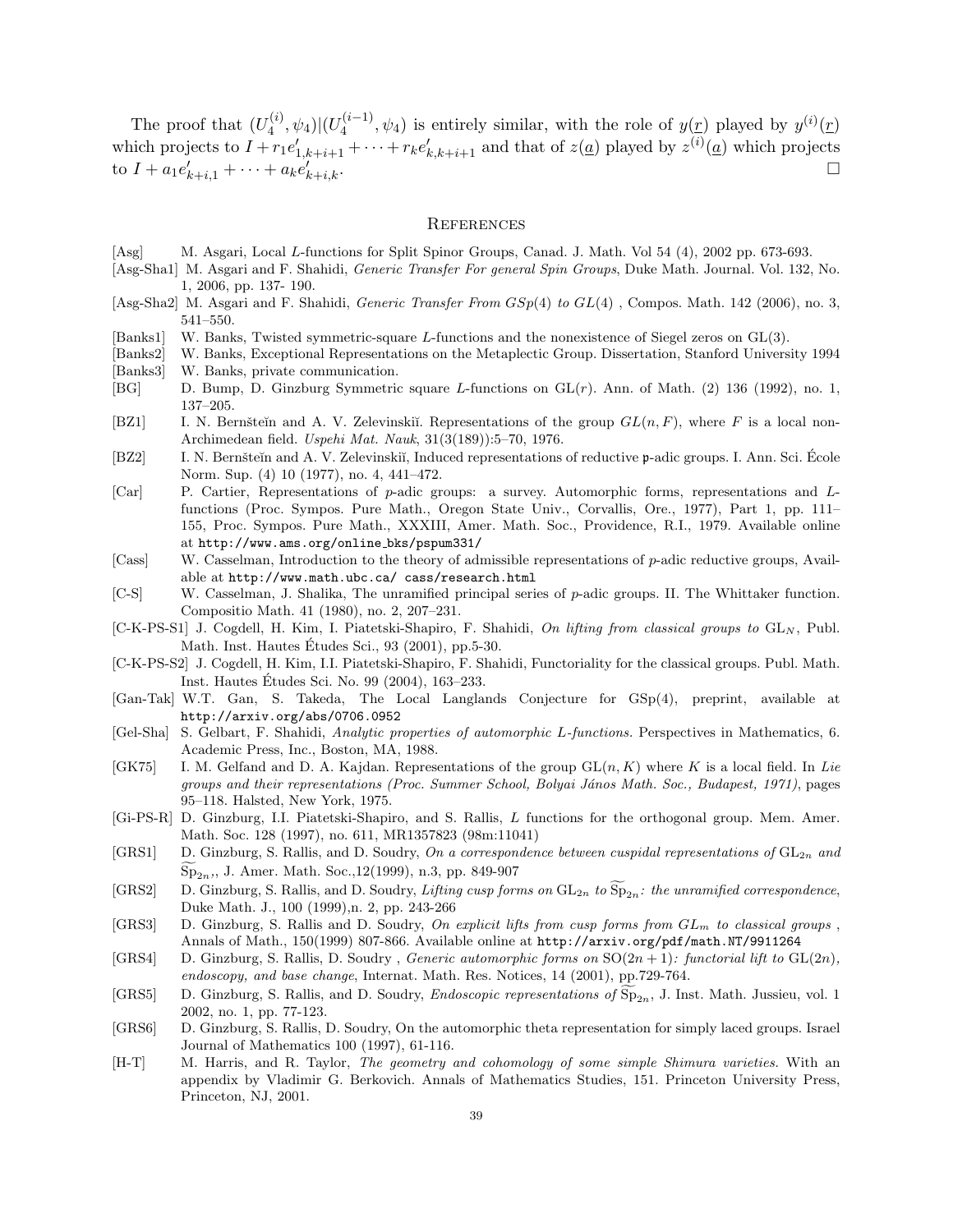- <span id="page-39-3"></span>[Henn1] G. Henniart, Une preuve simple des conjectures de Langlands pour GL(n) sur un corps p-adique. Invent. Math. 139 (2000), no. 2, 439–455.
- <span id="page-39-5"></span>[Henn2] G. Henniart, Correspondance de Langlands et fonctions L des carrés extérieur et symétrique, IHES preprint M03-20, available at http://www.ihes.fr/PREPRINTS/M03/M03-20.pdf
- <span id="page-39-15"></span>[I] J. Igusa, A Classification of Spinors Up to Dimension Twelve, Amer. J. Math., Vol. 92, No. 4 (1970), 997-1028.
- <span id="page-39-10"></span>[Ja] H. Jacquet, Generic representations, in Non-commutative harmonic analysis (Actes Colloq., Marseille-Luminy, 1976), pp. 91–101. Lecture Notes in Math., Vol. 587, Springer, Berlin, 1977.
- <span id="page-39-8"></span>[Ja-Sh1] H. Jacquet, J. Shalika, Exterior square L functions, Automorphic Forms, Shimura Varieties and L-Functions, Vol.2 Academic Press (1990), 143-226.
- <span id="page-39-1"></span>[Ja-Sh2] H. Jacquet, J. Shalika, On Euler products and the classification of automorphic representations. I. Amer. J. Math. 103 (1981), no. 3, 499–558.
- <span id="page-39-12"></span>[Ja-Sh3] H. Jacquet, J. Shalika, On Euler products and the classification of automorphic representations. II. Amer. J. Math. 103 (1981), no. 4, 777–815.
- <span id="page-39-16"></span>[Ji-So] D. Jiang, D. Soudry, The local converse theorem for  $SO(2n + 1)$  and applications. Ann. of Math. (2) 157 (2003), no. 3, 743–806.
- <span id="page-39-6"></span>[Kim] H. Kim, Langlands-Shahidi Method and Poles of Automorphic L-functions: Application to Exterior Square L-functions, Canad. J. Math. Vol. 51 (4), 1999, pp. 835-849.
- <span id="page-39-19"></span>[Kim-Sh] H. Kim, F. Shahidi, On simplicity of poles of automorphic L-functions. J. Ramanujan Math. Soc. 19 (2004), no. 4, 267–280.
- <span id="page-39-21"></span>[Kn] A. Knapp, Representation theory of semisimple groups. An overview based on examples. Princeton Mathematical Series, 36. Princeton University Press, Princeton, NJ, 1986.
- <span id="page-39-18"></span>[L1] R. Langlands, Euler Products, Yale University Press, (1971). Available online at http://www.sunsite.ubc.ca/DigitalMathArchive/Langlands/
- <span id="page-39-2"></span>[L2] R. Langlands, "On the classification of irreducible representations of real algebraic groups," Representation theory and harmonic analysis on semisimple Lie groups, pp. 101–170, Math. Surveys Monogr., 31, Amer. Math. Soc., Providence, RI, 1989. Available online at http://www.sunsite.ubc.ca/DigitalMathArchive/Langlands/
- <span id="page-39-9"></span>[L3] R. P. Langlands, On the notion of an automorphic representation, in Proc. Sympos. Pure Math., XXXIII, Automorphic forms, representations and L-functions (Proc. Sympos. Pure Math., Oregon State Univ., Corvallis, Ore., 1977), Part 1, pp. 189–207, Amer. Math. Soc., Providence, R.I., 1979. Available online at http://www.ams.org/online bks/pspum331/ and http://www.sunsite.ubc.ca/DigitalMathArchive/Langlands/
- <span id="page-39-13"></span>[L4] R. P. Langlands, Automorphic representations, Shimura varieties, and motives. Ein Mrchen, in Automorphic forms, representations and L-functions (Proc. Sympos. Pure Math., Oregon State Univ., Corvallis, Ore., 1977), Part 2, pp. 205–246, Proc. Sympos. Pure Math., XXXIII, Amer. Math. Soc., Providence, R.I., 1979. Available online at http://www.ams.org/online bks/pspum332/ and http://www.sunsite.ubc.ca/DigitalMathArchive/Langlands/
- <span id="page-39-11"></span>[MW1] C. Moeglin and J.-L. Waldspurger Spectral Decomposition and Eisenstein Series, Cambridge University Press, 1995.
- [MW2] C. Moeglin, J.-L. Waldspurger, Le spectre résiduel de  $GL(n)$ , Ann. Sci. École Norm. Sup. 22 (1989), 605–674. MR 91b:22028
- <span id="page-39-7"></span>[PraRam] D. Prasad and D. Ramakrishnan, preprint, 2006. Available online at http://www.math.caltech.edu/people/dinakar.html.
- <span id="page-39-17"></span>[Sha1] F. Shahidi, Langlands-Shahidi method. Automorphic forms and applications, P. Sarnak, F. Shahidi ed. IAS/Park City Math. Ser., 12, Amer. Math. Soc., Providence, RI, 2007, pp.299–330
- <span id="page-39-4"></span>[Sha2] F. Shahidi, A proof of Langlands' conjecture on Plancherel measures; complementary series for p-adic groups. Ann. of Math. (2) 132 (1990), no. 2, 273-330.
- <span id="page-39-22"></span>[Sha3] F. Shahidi, Local coefficients as Artin factors for real groups. Duke Math. J. 52 (1985), no. 4, 973–1007.
- <span id="page-39-23"></span>[Sha4] F. Shahidi, On certain L-functions. Amer. J. Math. 103 (1981), no. 2, 297–355.
- [Sha5] F. Shahidi, Whittaker models for real groups, Duke Math. J. 47 (1980), no. 1, 99–125.
- <span id="page-39-20"></span>[Sil] A. Silberger, Introduction to harmonic analysis on reductive p-adic groups. Based on lectures by Harish-Chandra at the Institute for Advanced Study, 1971–1973. Mathematical Notes, 23. Princeton University Press, Princeton, N.J.; University of Tokyo Press, Tokyo, 1979
- <span id="page-39-14"></span>[Spr] T.A. Springer, Linear Algebraic Groups, 2nd Ed Birkhäuser, 1998.
- <span id="page-39-0"></span>[So1] D. Soudry, On Langlands functoriality from classical groups to GL<sub>n</sub>. Automorphic forms. I. Astérisque No. 298 (2005), 335–390. MR2141707 (2006e:11070)